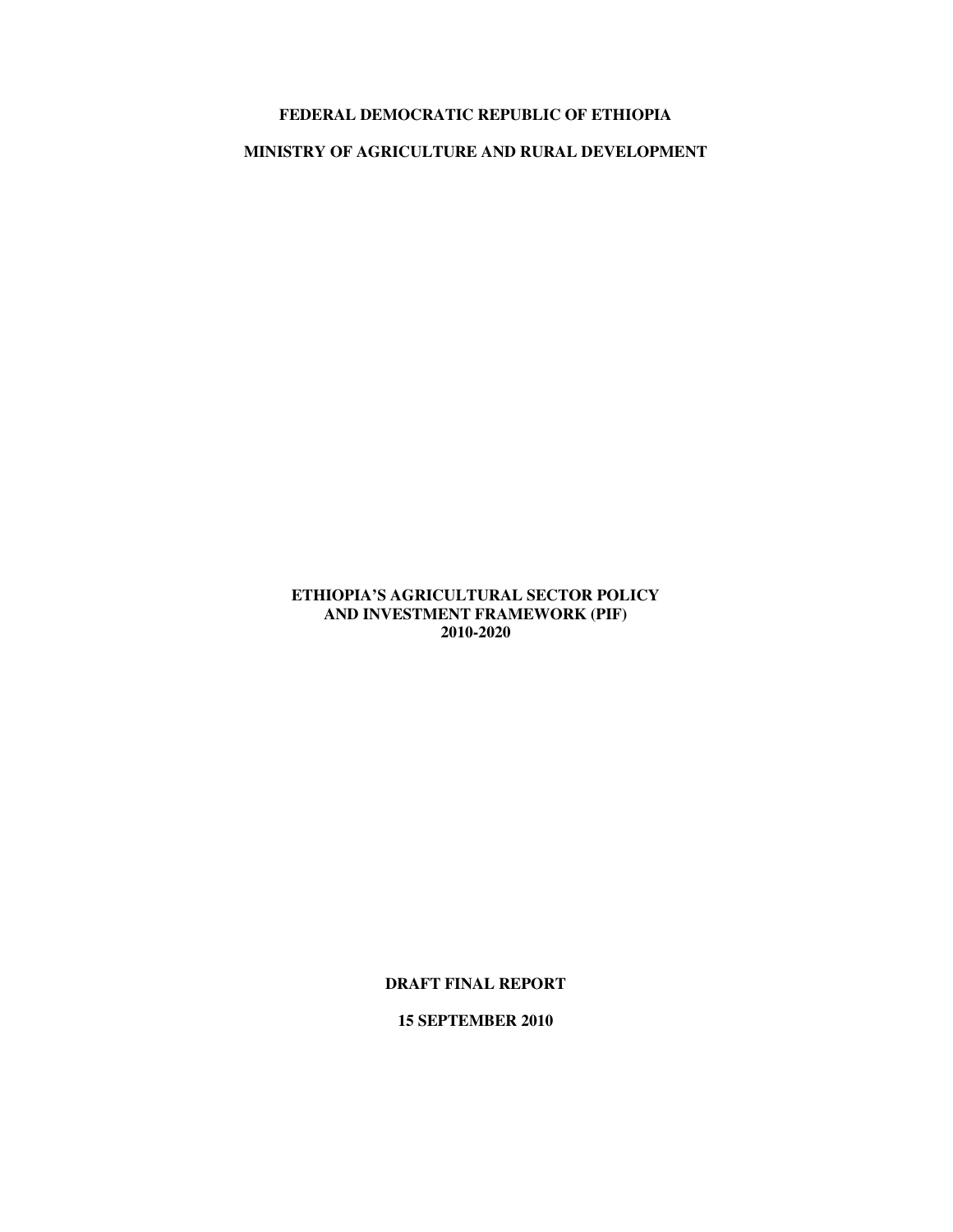# **ACKNOWLEDGEMENTS**

*The contents of this document are derived mainly from "Ethiopia's Agriculture Sector Policy and Investment Framework: Ten Year Road Map (2010-2020)<sup>1</sup> " dated August 5th 2010; which was prepared with the financial support of UNDP, under the supervision of the Policy and Investment Framework (PIF) Steering Committee comprising members of Ministry of Agriculture and Rural Development (MoARD) and the leading development partners in the agriculture and rural development sector. The document was prepared with assistance from the Food and Agriculture (FAO) Investment Centre and involved close collaboration with the Planning and Programming Directorate of MoARD. A significant amount of material is also derived from the 2009 Comprehensive Africa Agriculture Development Programme (CAADP) study, the draft Five Year Growth and Transformation Plan 2010/11 to 2014/15, and various strategy and policy documents of the Government of Ethiopia and its key development partners.*

<sup>1</sup> Prepared by: Demese Chanyalew, Berhanu Adenew and John Mellor (Consultants)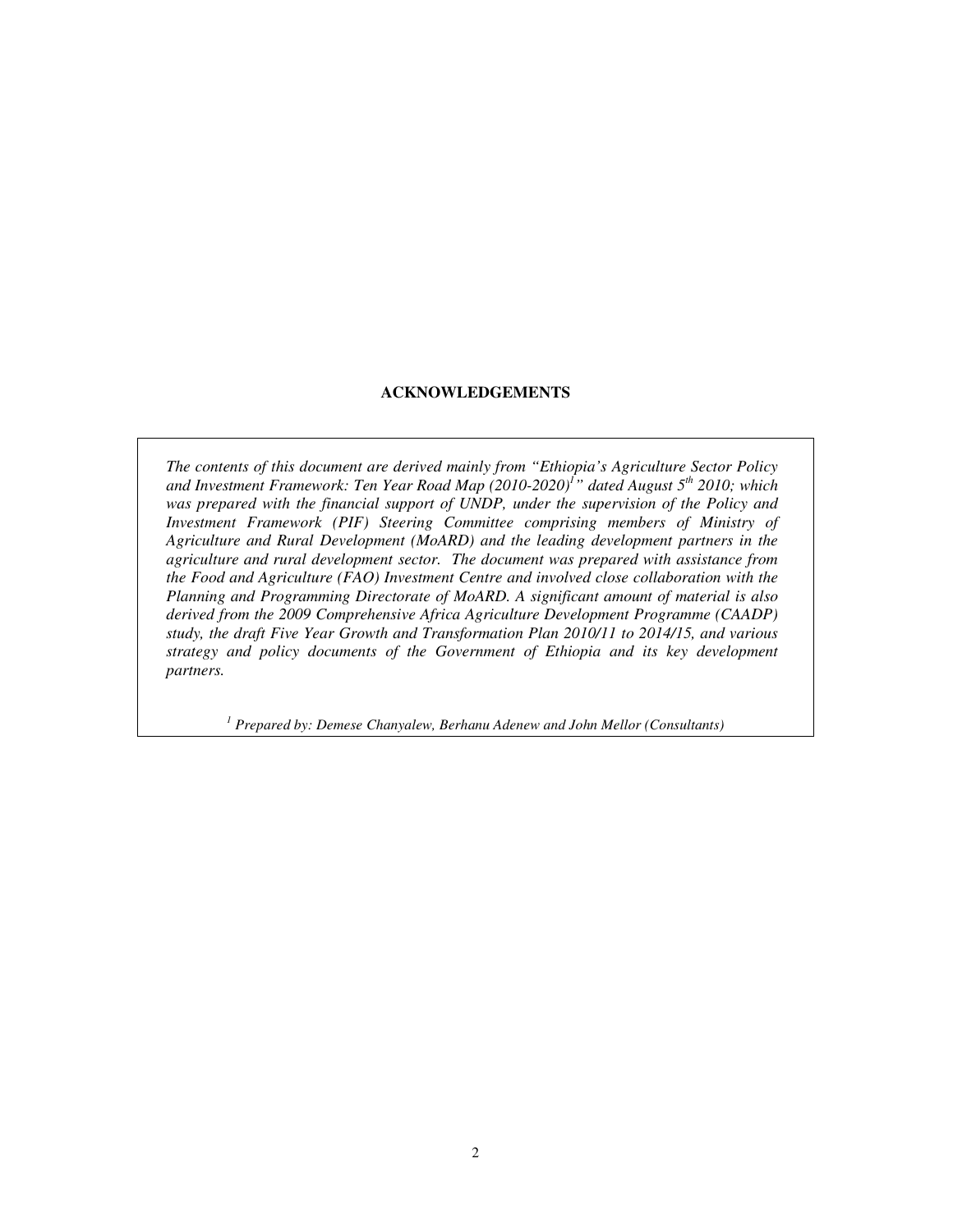|  | <b>TABLE OF CONTENTS</b> |
|--|--------------------------|
|--|--------------------------|

| 5.1 |  |
|-----|--|
|     |  |
|     |  |
|     |  |
|     |  |
|     |  |
|     |  |
|     |  |
|     |  |
|     |  |
|     |  |
|     |  |
|     |  |
| 7.  |  |
|     |  |
|     |  |
| 8.  |  |
|     |  |
| 9.  |  |
|     |  |
|     |  |
| 10. |  |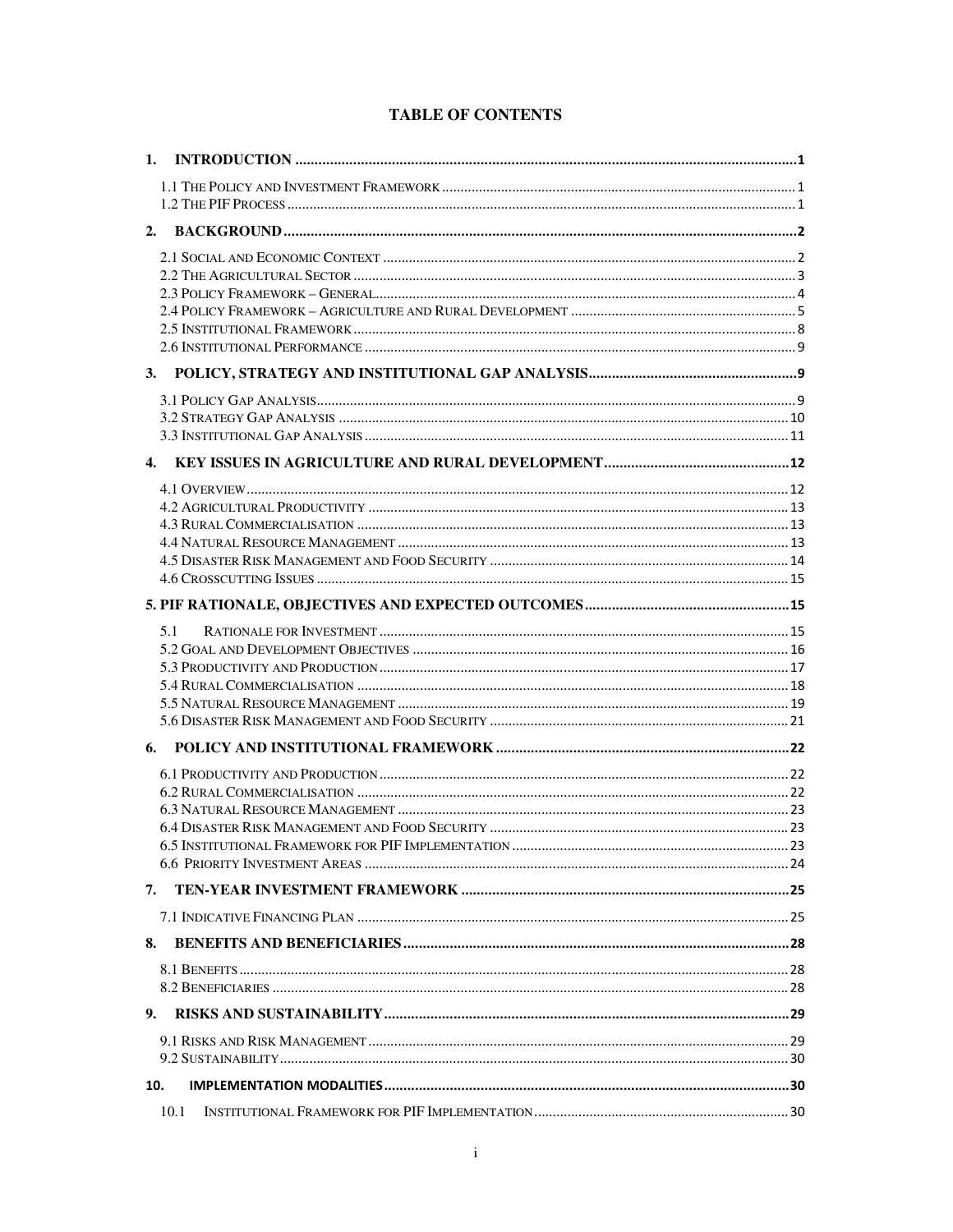| 11.                                                                                        |  |
|--------------------------------------------------------------------------------------------|--|
|                                                                                            |  |
|                                                                                            |  |
|                                                                                            |  |
|                                                                                            |  |
| ANNEX 3: HISTORICAL BUDGET ALLOCATIONS TO AGRICULTURE AND NATURAL RESOURCES AS PERCENTAGE  |  |
|                                                                                            |  |
| ANNEX 4: PROJECTED BUDGET ALLOCATIONS TO AGRICULTURE AND NATURAL RESOURCES ON THE BASIS OF |  |
|                                                                                            |  |
| ANNEX 5: COMMITTED/ALLOCATED FUNDS FOR PROGRAMMES AND PROJECTS DURING THE PIF PERIOD (USD  |  |
|                                                                                            |  |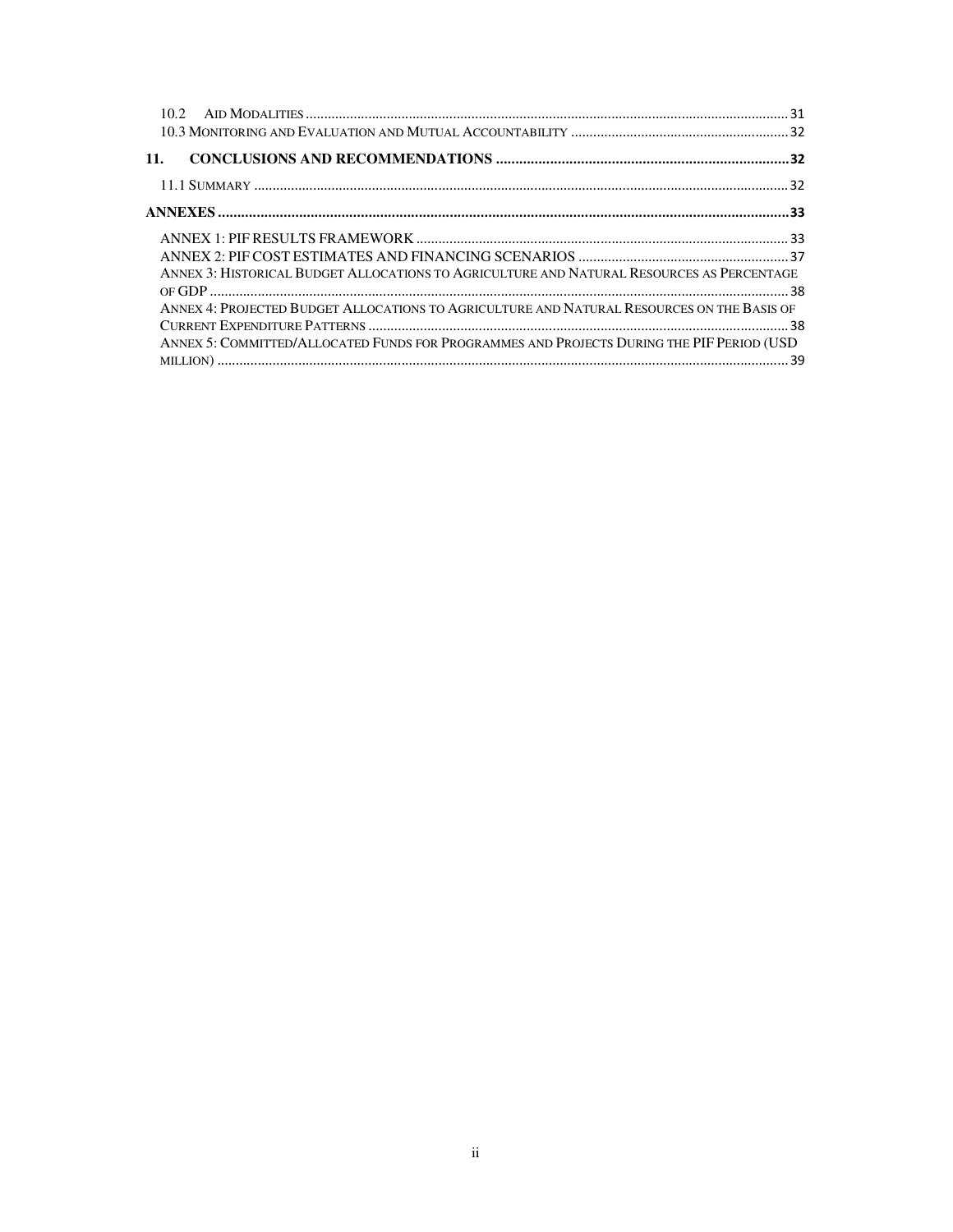**Working Paper:** Ethiopia's Agriculture Sector Policy and Investment Framework: Ten Year Road Map (2010-2020). Consultancy report prepared by Demese Chanyalew, Berhanu Adenew and John Mellor.

# **Working Paper Annexes:**

- 1. Scope of PIF Ethiopia
- 2. Pillar Configuration
- 3. Agro-Ecology
- 4. Agricultural Growth: The Cereals Sub-Sector
- 5. Existing Strategies Relevant to PIF
- 6. Basic Principles Governing Agricultural Development Policy
- 7. Agricultural Sector Institutions Category
- 8. Aid Flow, Allocation and Utilisation
- 9. List of PIF Programmes by Proposed Institutional Arrangement
- 10. MOARD Directorates/Programmes/Projects List
- 11. Ongoing Programmes Budget and Details on PIF Period Incremental Areas
- 12. More on the Prioritisation of Investment Areas Within the Sector
- 13. Core Technical Components of the Identified Investment Areas
- 14. More on International Experience
- 15. Persons Met During the consultations in the Preparation of the PIF
- 16. Comparison of Sectoral Budget Estimate PIF Versus GOE Projections for the FYGTP
- 17. Expected Investment Benefits and Risks
- 18. National Consultation Workshop Consolidated Comments and Consultant Team Response

# **Supporting Documents:**

- 1. Plan for Accelerated and Sustained Development to End Poverty
- 2. Five Year Growth and Transformation Plan
- 3. Agro-Industry Master Plan
- 4. CAADP Stocktaking documents
- 5. CAADP Compact
- 6. Rural Economic Development and Food Security Sector Working Group Terms of Reference
- 7. Global Agriculture and Food Security Program draft application
- 8. Food Security Program 2010-2014
- 9. Productive Safety Net Program 2010-2014
- 10.Household Asset Building Program 2010-2014
- 11.Agricultural Growth Program Activity Approval Document
- 12.Ethiopian Strategic Investment Framework for Sustainable Land Management
- 13.Ethiopia Land Administration and Land Use Development Project
- 14.Ethiopia Water Sector Strategy
- 15.National Adaptation Program of Action
- 16.National Nutrition Program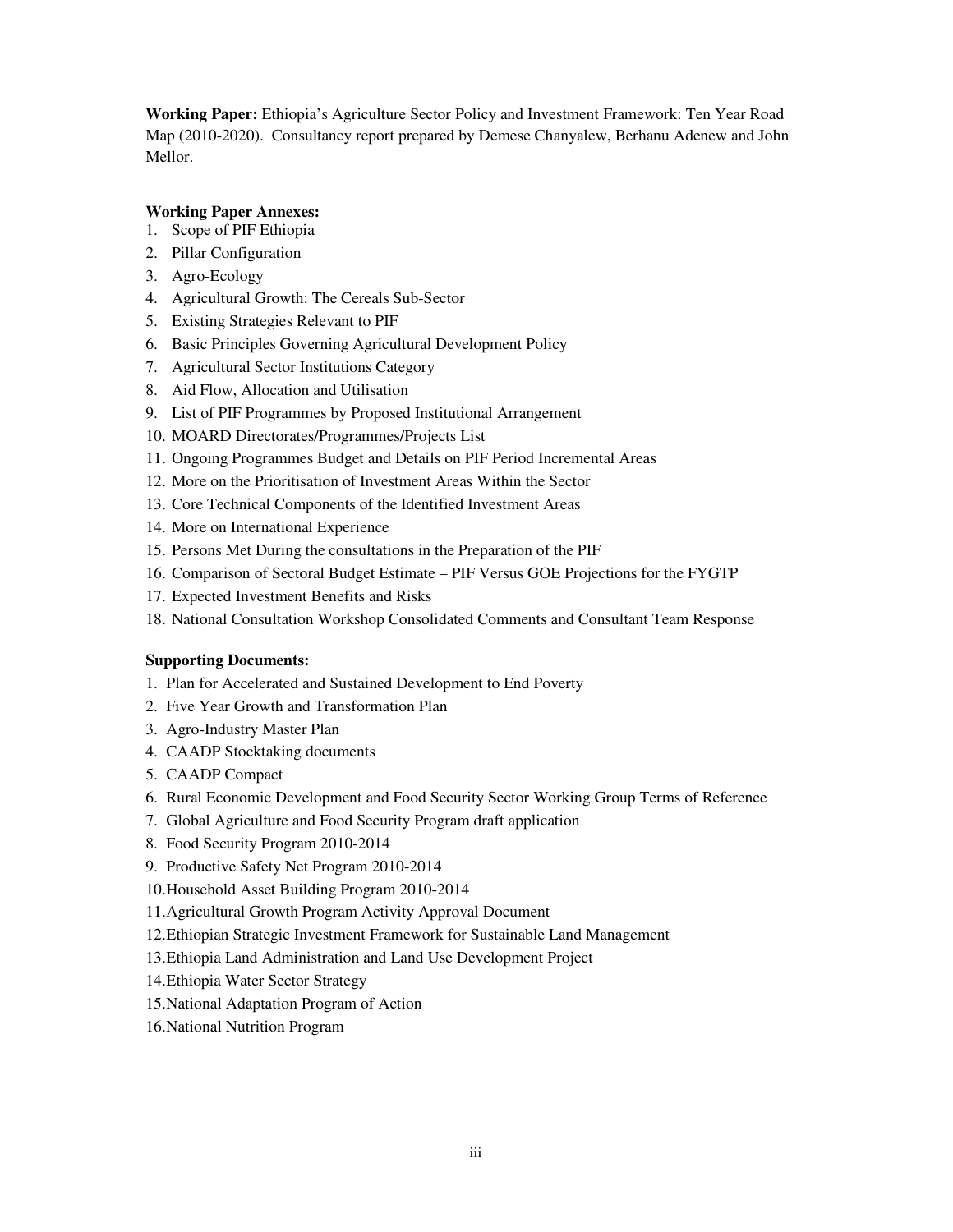# **LIST OF ABBREVIATIONS**

| <b>ADLI</b>         | Agriculture Development-Led Industrialisation                       |
|---------------------|---------------------------------------------------------------------|
| AGP                 | <b>Agricultural Growth Programme</b>                                |
| <b>AMIP</b>         | Agricultural Marketing Improvement Programme                        |
| ARDPLAC             | Agriculture and Rural Development Partners Linkage Advisory Council |
| <b>ATVET</b>        | Agriculture Technical and Vocational Education and Training         |
| <b>BoARD</b>        | Bureau of Agriculture and Rural Development                         |
| <b>BoFED</b>        | Bureau of Finance and Economic Development                          |
| <b>CAADP</b>        | Comprehensive Africa Agriculture Development Program                |
| <b>CBO</b>          | <b>Community Based Organization</b>                                 |
| <b>COMESA</b>       | Common Market for Eastern and Southern Africa                       |
| <b>CSA</b>          | <b>Central Statistical Authority</b>                                |
| <b>CSO</b>          | Civil Society Organisation                                          |
| DA/SMS              | Development Agent/Subject Matter Specialist                         |
| <b>DAG</b>          | Development Assistance Group                                        |
| <b>DRMFS</b>        | Disaster Risk Management and Food Security                          |
| <b>ECX</b>          | <b>Ethiopian Commodity Exchange</b>                                 |
| <b>EDRI</b>         | Ethiopian Development Research Institute                            |
| <b>EIAR</b>         | Ethiopian Institute of Agricultural Research                        |
| <b>ELALUDEP</b>     | Ethiopia Land Administration and Land Use Development Project       |
| <b>ETB</b>          | Ethiopian Birr                                                      |
| <b>FAO</b>          | Food and Agriculture Organisation                                   |
| <b>FDI</b>          | Foreign Direct Investment                                           |
| <b>FDRE</b>         | Federal Democratic Republic of Ethiopia                             |
| <b>FSP</b>          | Food Security Programme                                             |
| <b>FTC</b>          | <b>Farmers Training Centre</b>                                      |
| FY                  | <b>Fiscal Year</b>                                                  |
| <b>FYGTP</b>        | Five-Year Growth and Transformation Plan                            |
| <b>GDP</b>          | <b>Growth Domestic Product</b>                                      |
| GoE                 | Government of Ethiopia                                              |
| <b>HABP</b>         | Household Asset Building Programme                                  |
| M&E                 | Monitoring and Evaluation                                           |
| <b>MDG</b>          | Millennium Development Goal                                         |
| <b>MoARD</b>        | Ministry of Agriculture and Rural Development                       |
| MoFED               | Ministry of Finance and Economic Development                        |
| MoTI                | Ministry of Trade and Industry                                      |
| MoWR                | Ministry of Water Resources                                         |
| <b>NAPG</b>         | National Action Plan on Gender                                      |
| NARS                | National Agricultural Research System                               |
| <b>NEPAD</b>        | New Partnership for Africa Development                              |
| <b>NPCA</b>         | NEPAD Planning and Coordinating Agency                              |
| PAP                 | Pastoral and Agro-Pastoral                                          |
| <b>PASDEP</b>       | Plan for Accelerated and Sustained Development to End Poverty       |
| <b>PBS</b>          | Protection of Basic Services Programme                              |
| PIF                 | Policy and Investment Framework                                     |
| PM&E                | Participatory Monitoring and Evaluation                             |
| <b>PPD</b>          | Planning and Programming Directorate (of MoARD)                     |
| <b>PSNP</b>         | Productive Safety Net Programme                                     |
|                     |                                                                     |
| RARI<br><b>RDPS</b> | Regional Agriculture Research Institute                             |
| <b>RED&amp;FS</b>   | Rural Development Policy and Strategy                               |
|                     | Rural Economic Development and Food Security                        |
| <b>RFIP</b>         | Rural Financial Intermediation Programme                            |
| <b>SLMP</b>         | <b>Sustainable Land Management Programme</b>                        |
| SO                  | Strategic Objective                                                 |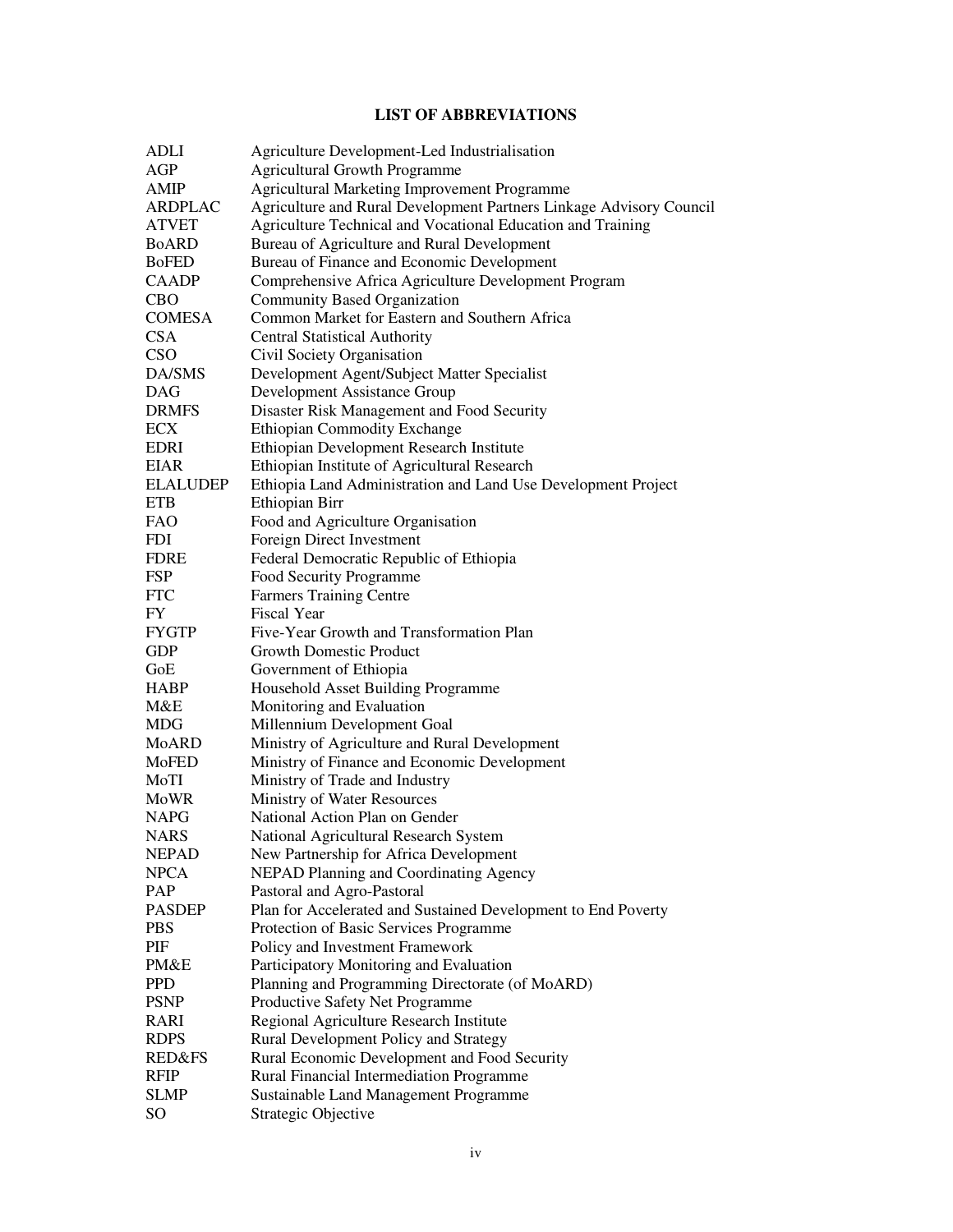UNDP United Nations Development Programme USD United States Dollar

> **Fiscal Year**  July 8<sup>th</sup>-July 7th

 **Exchange Rate (September 2010)**  ETB 16.5 = USD 1.00

> **Weights and Measures**  Metric System unless otherwise stated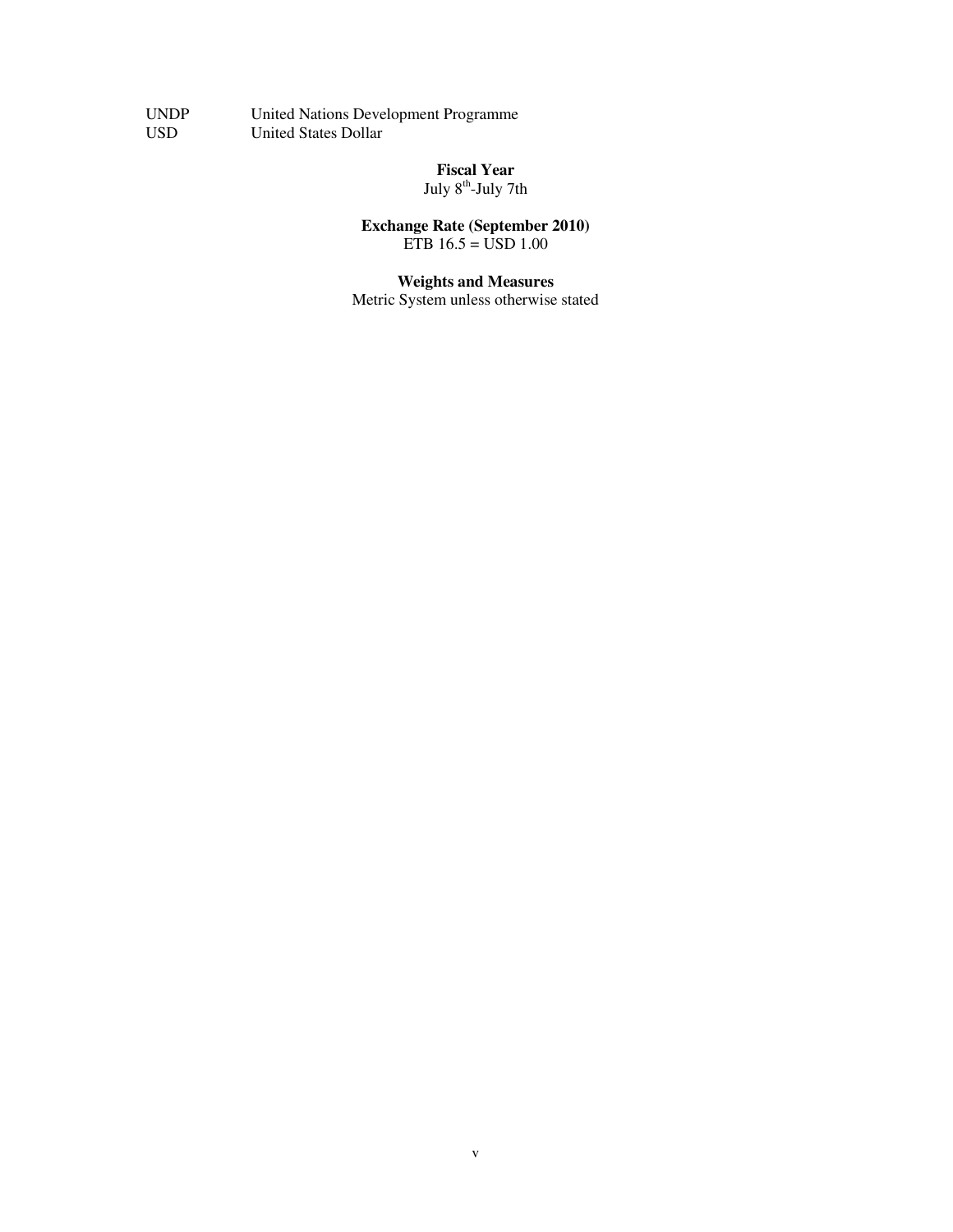### **EXECUTIVE SUMMARY**

**1. Introduction:** The Policy and Investment Framework (PIF) provides a strategic framework for the prioritisation and planning of investments that will drive Ethiopia's agricultural growth and development. It is designed to operationalise the CAADP Compact signed by the Government and its development partners. The PIF is a 10-year road map for development that identifies priority areas for investment and estimates the financing needs to be provided by Government and its development partners. It is anchored to, and aligned with, the national vision of becoming a middle income country by 2020 together with a number of key policy and strategic statements. The CAADP Compact and the PIF are critical in policy alignment and securing access to the finance needed for sectoral development from both domestic budgetary and international sources.

**2. Background:** Ethiopia has undertaken a far-reaching programme of economic reforms over the last 19 years which have delivered strong economic growth. Measures of human development have improved but remain unacceptably low. Poverty and food insecurity are concentrated in rural areas, and the poorest sub-sector of rural households are chronically reliant on social safety net programmes and food aid. The agricultural sector, critically important to both overall economic performance and poverty alleviation, has performed strongly over most of the last decade, but there is still substantial scope to sustainably improve productivity, production and market linkages. Government has demonstrated strong commitment to the sector through allocation of more than 15% of the total budget, although a significant portion of this is spent on the Disaster Risk Management and Food Security (DRMFS) programme. The sector remains dominated by a subsistence, low inputlow output rainfed farming system in which droughts periodically reverse performance gains with devastating effects on household food security and poverty levels.

**3. Policy and Institutional Framework:** Agricultural Development Led Industrialisation (ADLI) is a central pillar of economic policy in the recently completed Plan for Accelerated and Sustained Development to End Poverty (PASDEP) and the soon-to-be launched Five Year Growth and Transformation Plan (FYGTP). In the agricultural sector, Ethiopia has a comprehensive and consistent set of policies and strategies, which reflects the importance of the sector in the Nation's development aspirations. The institutional capacity to implement these, however, is generally limited.

**4. Key Issues in Agriculture and Rural Development**: Increasing productivity in smallholder agriculture is Government's top priority, recognising the importance of the smallholder sub-sector, the high prevalence of rural poverty and the large productivity gap. Productivity enhancement however, must be complemented by efforts to help farmers graduate from purely subsistence farming to semisubsistence/semi-commercial status practicing farming as a business and to adopt more sustainable natural resource management practices in order to arrest and reverse environmental degradation. In recent years the bulk of Ministry of Agriculture and Rural Development (MoARD) support for the sector has been in the DRMFS programme, while investments for production support, rural commercialisation and natural resource management have been more limited. In the coming years the key challenge is to re-balance policy and investments to pursue sustainable productivity and profitability objectives, whilst executing a carefully controlled phasing down strategy of social safetynet activities under the DRMFS programme.

**5. Goal and Objectives**: The Goal of the PIF is to *"contribute to Ethiopia's achievement of middle income status by 2020".* The Development Objective aims to *"sustainably increase rural incomes and national food security"*. This objective embodies the concepts of producing more, selling more, nurturing the environment, eliminating hunger and protecting the vulnerable against shocks; all of which are embodied in various national policy instruments, and are expressed in terms of four main themes, each with its own Strategic Objective: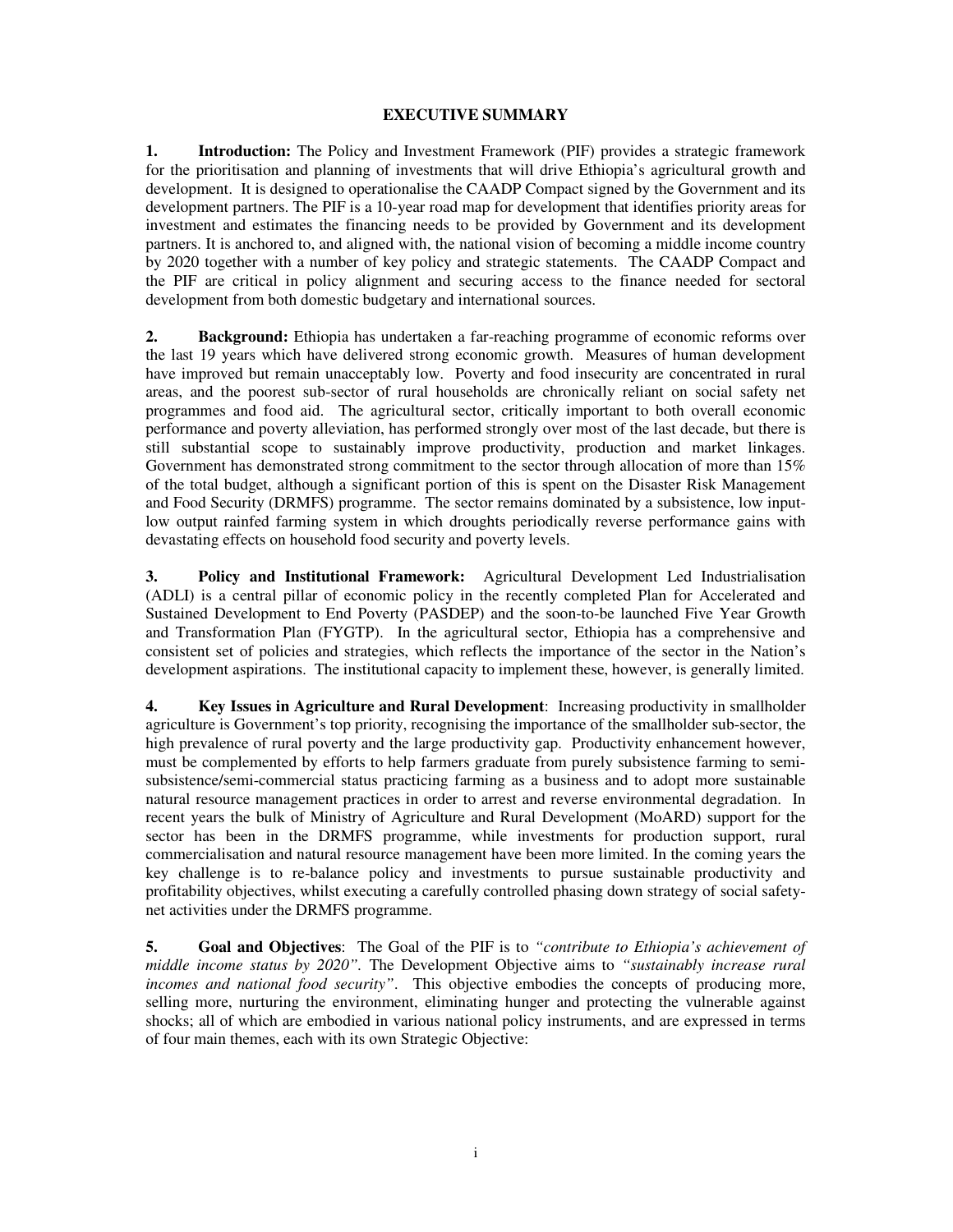| <b>Thematic Area</b>                                          | <b>Strategic Objectives (SOs)</b>                                                                      |
|---------------------------------------------------------------|--------------------------------------------------------------------------------------------------------|
| • Productivity and<br>Production                              | • SO1: To achieve a sustainable increase in agricultural productivity<br>and production.               |
| Rural<br>$\bullet$<br>Commercialisation                       | • SO2: To accelerate agricultural commercialisation and agro-<br>industrial development.               |
| • Natural Resource<br>Management                              | • SO3: To reduce degradation and improve productivity of natural<br>resources.                         |
| Disaster Risk<br>$\bullet$<br>Management and Food<br>Security | • SO4: To achieve universal food security and protect vulnerable<br>households from natural disasters. |

**6. Policy and Institutional Framework:** The CAADP and PIF processes have highlighted areas where policy reviews, adjustments and refinements may be beneficial. First, there is a need to re-align policy and increase budget allocations to production/productivity and commercialisation initiatives; as the need for food aid and other forms of food security related development assistance declines. Attracting private investment is key to successful rural commercialisation along with attention to other dimensions of the enabling environment for rural commercial development. In addition, generalised institutional weaknesses need to be addressed within a programme-based approach to implementation of a well structured and prioritised investment framework.

**7. Investment Framework:** Government is expected to continue its strong commitment to financing agriculture and rural development over the next decade, and the expectation of continued strong economic growth will grow the agricultural sector budget from around USD 0.75 billion in 2010/11 to as much as USD 2.74 billion per annum by the end of the PIF period. On this basis the total budget over the ten-year PIF would be in the vicinity of USD 16.6 billion, of which around USD 2.5 billion is already committed under existing programmes and projects. Most (80 per cent) of the additional USD 14 billion of funding will be required during the second half of the PIF period. Priority investments have been identified under each of the four SOs to be financed jointly by the Government and its development partners. On the basis of Government funding 60 per cent of total investment costs; and donors funding 40 per cent of investment costs, this indicates a contribution of around USD 8.4 billion from Government and USD 5.6 billion from donors.

**8. Conclusions:** After decades of stagnation Ethiopia's agricultural sector is beginning to show signs of realising its full potential to provide sustenance and income for its 80 million people. The Government has demonstrated a strong commitment to development of the sector by allocation of a substantial proportion of its budget to agricultural and rural development, matched by funding commitments from the international community. The CAADP Compact sets out a clear roadmap for ongoing development of the sector and confirms Government and donor responsibilities in meeting this challenge. The PIF presented herein represents a further step forward in realising the aspirations of the CAADP Compact and the new FYGTP. The four simple strategic objectives which are the skeleton of the PIF correspond to the four CAADP pillars and provide a framework for the investments needed over the next ten years.

**9.** There are significant risks associated with such a large and ambitious investment framework, but these need to be considered in comparison to the risks associated with a less aggressive approach to sector development, which imply a high likelihood of continuing poverty, food insecurity, environmental degradation and economic stagnation. Against this background, and the proposed risk mitigation measures embedded in the framework, the case for implementing the PIF is compelling.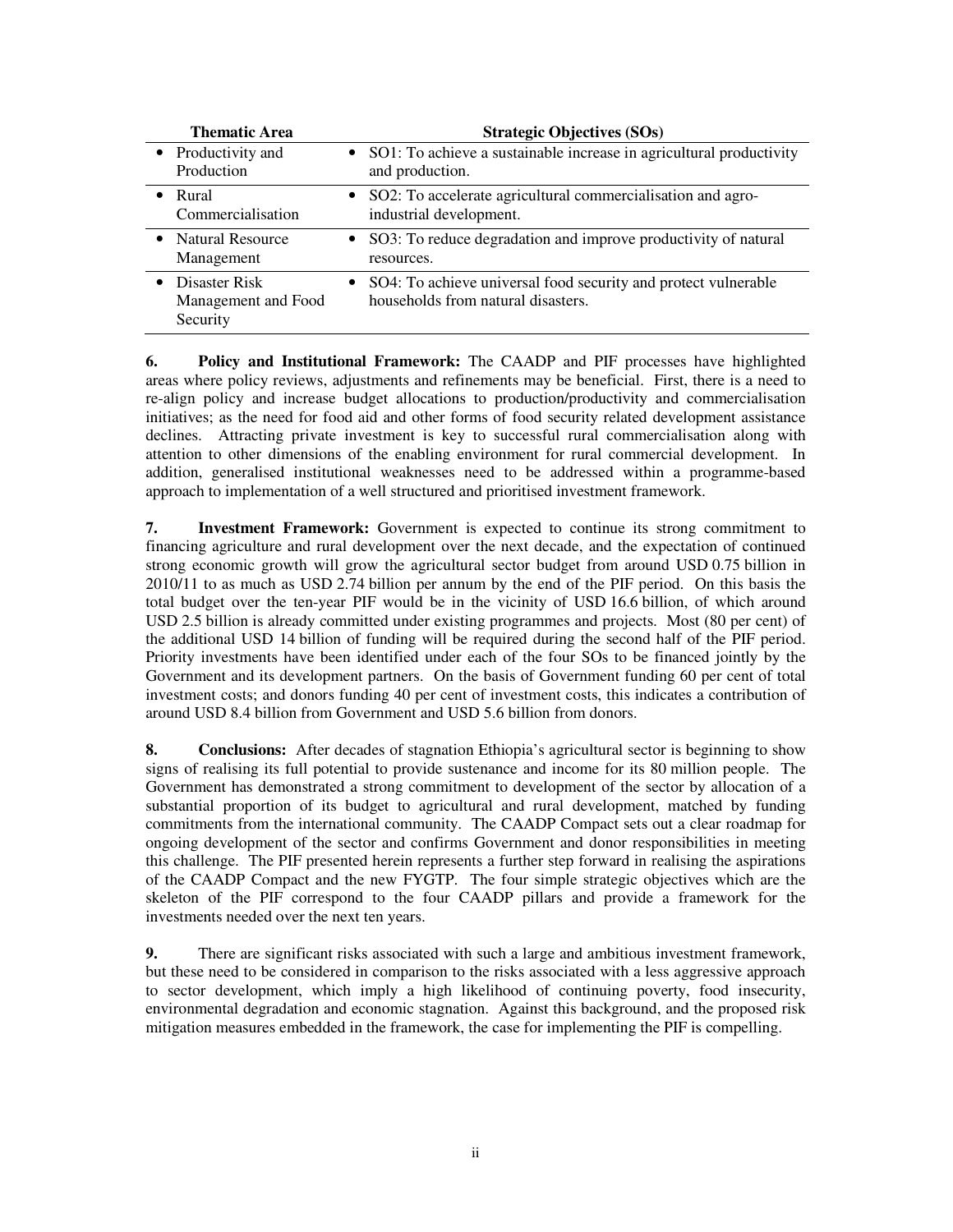### **1. INTRODUCTION**

#### **1.1 The Policy and Investment Framework**

1. **The PIF provides a strategic framework for the prioritisation, and planning of investments that will drive Ethiopia's agricultural growth and development.** It is designed to operationalise the CAADP Compact signed by the Government and its development partners in September 2009. The CAADP Compact is an initiative of the African Union's New Partnership for Africa's Development (NEPAD) Planning and Coordinating Agency (NPCA) founded on a vision and strategic framework to eradicate hunger and poverty and place the continent on a path for sustainable socio-economic growth. The PIF is a 10-year road map for agricultural and rural development that identifies priority areas for investment and estimates the financing needs to be provided by Government and its development partners. It is anchored to, and aligned with, the national vision of becoming a middle income country by 2020 together with a number of key policy and strategic statements including:

- the recently announced draft Five-Year Growth and Transformation Plan (FYGTP) for 2010/11-2014/15;
- the strategy of Agricultural Development-Led Industrialisation (ADLI);
- the Plan for Accelerated and Sustained Development to end Poverty (PASDEP) for 2005/06-2009/10;
- Ethiopia's Millennium Development Goals (MDGs);
- the Rural Development Policy and Strategies (RDPS); and
- the CAADP Compact.

2. **The PIF is a whole-of-Government initiative led by the Ministry of Agriculture and Rural Development** (MoARD), and reflects the priorities of the Government and a wide range of agriculture<sup>1</sup> and rural development sector stakeholders. The initiative is linked to the international community through the Ministry of Finance and Economic Development (MoFED). It is set within the context of the on-going institutional development of MoARD and other relevant government agencies based on civil service reform.

### **1.2 The PIF Process**

 $\overline{a}$ 

3. **Developing the PIF has been a broadly based collaborative process involving key stakeholders.** Following the signing of the CAADP Compact, MoARD engaged a team of consultants to spearhead the design of the PIF. The final report of the consultancy, known as the "Ten Year Road Map<sup>2</sup>" is presented as a Working Paper that contains the key source material for this document. The PIF formulation process was overseen by the PIF Steering Committee comprising key representatives of the Rural Economic Development and Food Security Sector Working Group (RED&FS WG) chaired and directed by the MoARD Planning and Programming Directorate (PPD). The PIF formulation process involved: (i) a review of key policy and strategy documents; (ii) the compilation of statistical information on sectoral trends; (iii) consultations with a broad cross section of stakeholders from Government, CSOs, CBOs, the private sector and development partners; (iv) consultations in Oromia, Amhara, SNNP and Tigray Regional States; and (v) a national consultation workshop to review the draft report in which all stakeholders took part, including representatives of the private sector and farming communities. Following a request by MoARD the FAO Investment Centre provided assistance in drafting the PIF based on the information presented in the Ten Year Road Map Report.

<sup>&</sup>lt;sup>1</sup> A broad definition of the agricultural sector is intended – to include all forms of agriculture, livestock, fisheries, forestry, irrigation and natural resource management.

<sup>&</sup>lt;sup>22</sup> Demese Chanyalew, Berhanu Adenew and John Mellor (2010): "Ethiopia's Agricultural Sector Policy and Investment Framework: Ten-Year Roadmap (2010-2020)" Main Report and Annexes included as working papers to this document.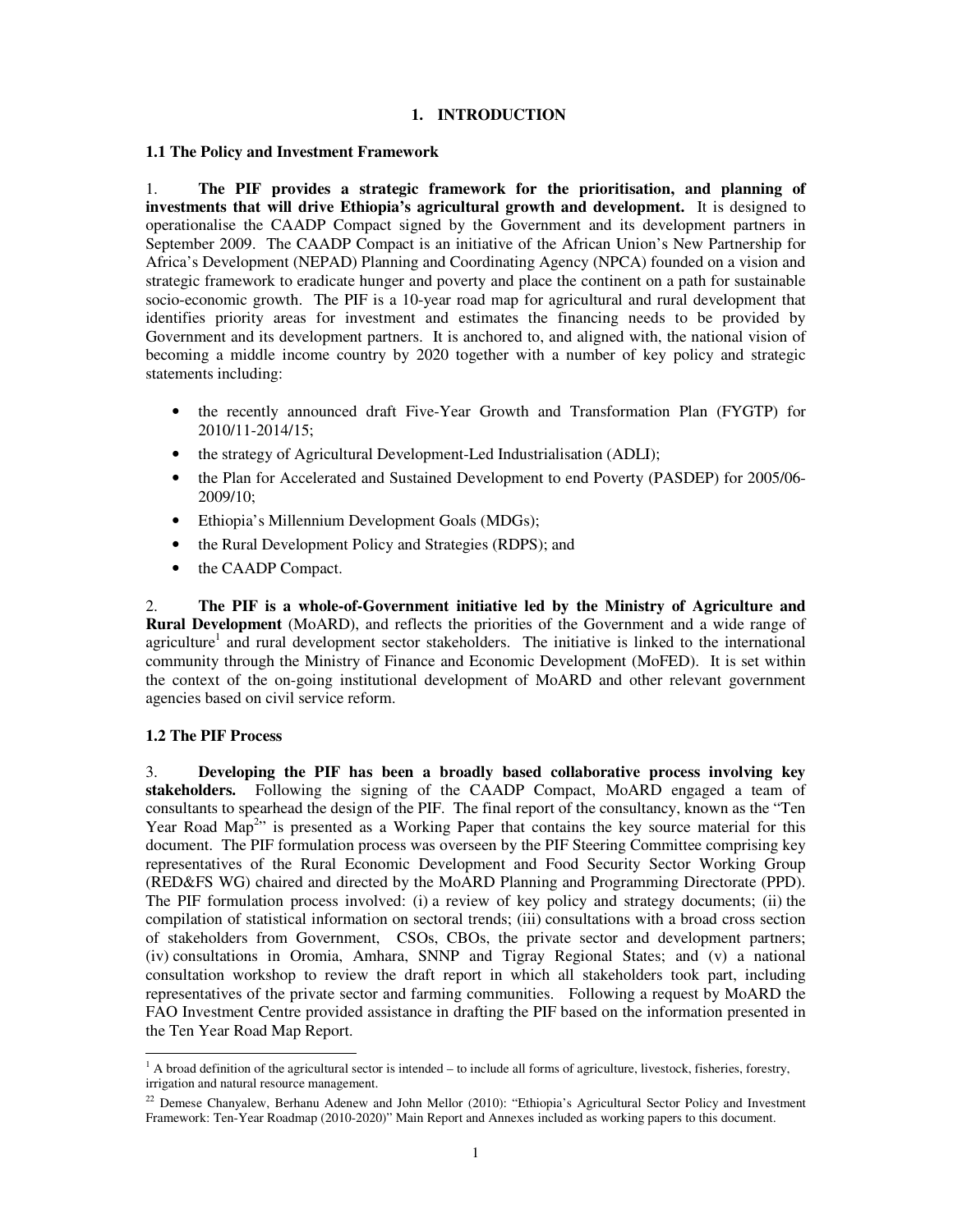# **2. BACKGROUND**

### **2.1 Social and Economic Context**

4. **Ethiopia has undertaken a far reaching programme of economic reforms over the last 19 years.** When the Government came to power in 1991, it inherited a weak command economy characterised by fiscal and current account deficits amounting to 8.7 per cent and 6.9 per cent of Gross Domestic Product (GDP) respectively, in addition to an external debt burden equivalent to 33 per cent of GDP. It therefore embarked on far-reaching reforms to achieve broad-based economic growth in a stable market economy. Price controls and subsidies were removed and the exchange rate was devalued by 250 per cent. The financial services sector was also opened up to competition from the private sector. Judicial and civil service reforms were made to remove impediments to pro-poor strategies, policies and investment programmes. Equally, regulations were put into place to encourage both domestic and foreign investment, particularly in agriculture and agro-processing. These reforms were underpinned by increased pro-poor public spending in agriculture, education, health, water, roads, rural electrification, and telecommunications.

5. **The reforms have delivered strong economic growth over the last seven years.** The economy has registered rapid growth rates averaging 11.0 per cent per annum over the past seven years, placing Ethiopia among the top performing economies in sub-Saharan Africa. These rates also exceed the economic growth rate of 7 per cent required to achieve the MDGs. The new FYGTP envisages continuing GDP growth at a minimum 10 per cent per annum. Not surprisingly, these rapid growth rates are translating into improved living conditions for the poor, including the rural poor, and a declining poverty headcount. Much remains to be done, however, to further reduce the incidence and severity of poverty. High food inflation rates have benefited rural households that are net producers of food, however, most rural households are either net buyers of food or rely on food aid or direct payments to fill their food security gaps. This means that poor rural and urban households are finding it more difficult to secure adequate food supplies, particularly as food prices increase faster than the prices of non-food items.

6. **Although measures of human development have improved they remain unacceptably**  low. Ethiopia is one of the poorest countries in the world, with an annual per capita income of USD 170. Ethiopia was ranked  $171<sup>st</sup>$  out of 182 countries on the UNDP Human Development Index in 2009. Life expectancy at birth is only 54.7 years. Infant and maternal mortality and child malnutrition rates are among the highest in the world. While access to education has increased in recent years, the overall adult literacy rate, at 36 per cent is low even by sub-Saharan African standards. Only about 58 per cent of the population have access to clean drinking water and about 80 per cent have no access to improved sanitation. About 38 per cent of children under the age of five are underweight and over 12 million people currently suffer from chronically or transitory or acute food insecurity. HIV/AIDS constitutes a major threat to sustained economic growth, with about six per cent of adults estimated to be HIV-positive.

7. **Poverty and food insecurity is concentrated in rural areas.** Roughly 30 per cent of the population live below the national poverty line (1075 Birr/adult in 1995/96 prices). There are marked differences, however, between rural and urban areas. Most rural households live on a per capita income of less than USD 0.50 per day. Generally, rural households have less access to most essential services. According to the latest Poverty Assessment (2005), overall progress in reducing poverty, despite strong agricultural sector growth falls short of what is required to meet MDG1 by 2015 as a result of high variability in agricultural GDP and rapid population growth. Many rural households are finding it difficult to survive without resource to seasonal or permanent urban migration in search of wage employment, and support from social safety net programmes.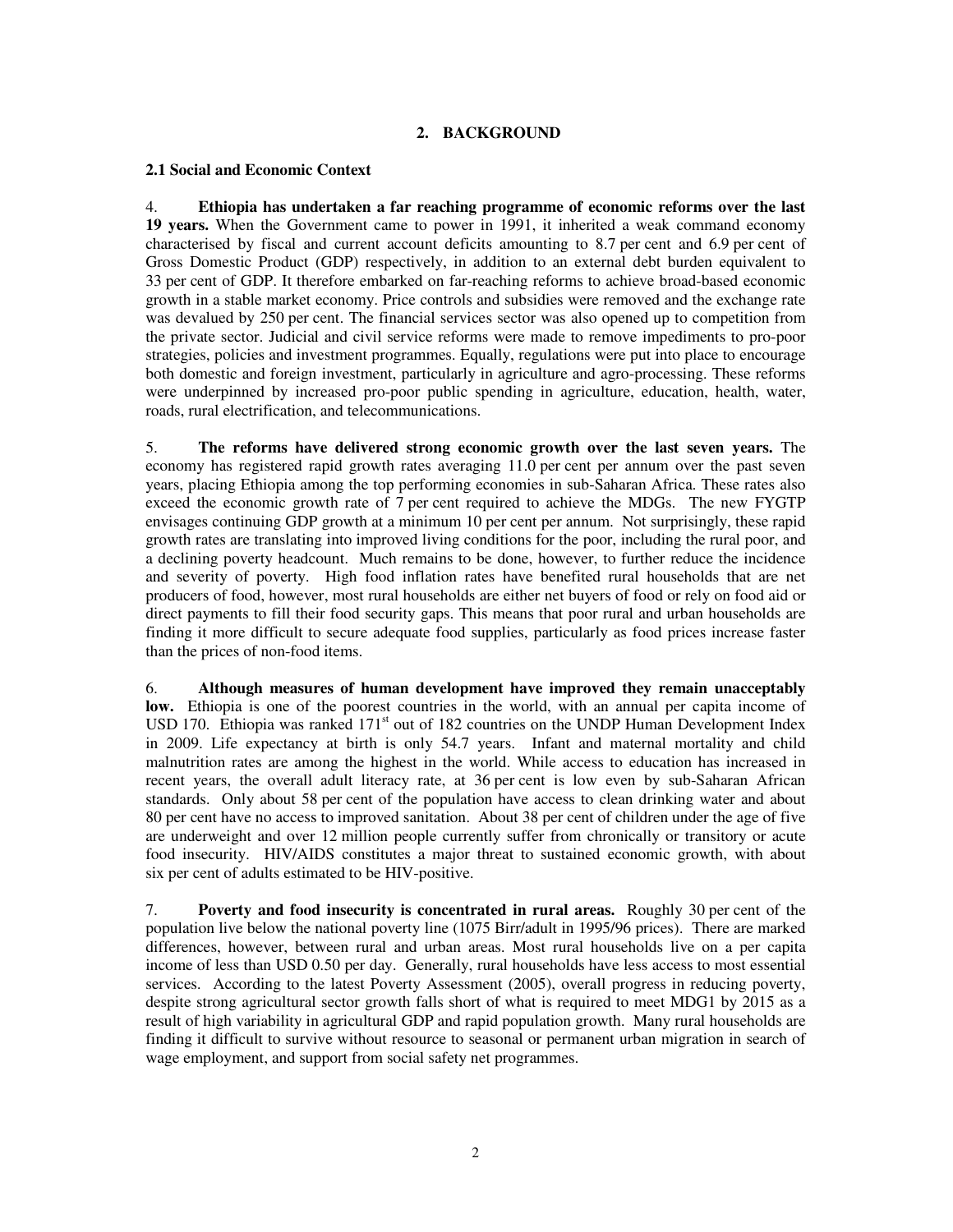8. **The poorest sub-sector of rural households are unable to meet their basic needs and are chronically food insecure.** About a third of rural households farm less than 0.5 hectares which, under rainfed agriculture at current yield levels, cannot produce enough food to meet their requirements. Most agricultural production is used to meet household consumption needs and, for a very large number of households, there is a prolonged hunger season during the pre-harvest period. When there are surpluses, smallholder farmers are often constrained by lack of access to markets. In all farming systems, livestock are the single most important household asset and there is a strong correlation between lack of livestock ownership and poverty, particularly among woman-headed households.

## **2.2 The Agricultural Sector**

9. **The agricultural sector greatly influences economic performance in Ethiopia.** About 11.7 million smallholder households account for approximately 95 per cent of agricultural GDP and 85 per cent of employment. About 25 per cent of rural households earn some income from non-farm enterprises, but less than three per cent rely exclusively on income from such enterprises. With a total area of about 1.13 million  $km^2$  and about 51.3 million hectares of arable land, Ethiopia has tremendous potential for agricultural development. Only about 11.7 million hectares of land, however, are currently being cultivated; just over 20 per cent of the total arable area. Nearly 55 per cent of all smallholder farmers operate on one hectare or less. The agricultural sector accounts for roughly 43 per cent of GDP, and 90 per cent of exports. Cereals dominate Ethiopian agriculture, accounting for about 70 per cent of agricultural GDP. Livestock production accounts for about 32 per cent of agricultural GDP and draught animal power is critical for all farming systems. Over the past decade, cereal production has more than doubled to nearly 15 million tonnes, as a result of horizontal expansion and increased yields. Nevertheless, food security remains a critical issue for many households, and for the country as a whole. Moreover, expansion of the cropped area to more marginal lands has led to severe land degradation in some areas.

10. **Ethiopian agriculture is dominated by a subsistence, low input-low output, rainfed**  farming system. The use of chemical fertiliser and improved seeds is quite limited despite Government efforts to encourage the adoption of modern, intensive agricultural practices. Low agricultural productivity can be attributed to limited access by smallholder farmers to agricultural inputs, financial services, improved production technologies, irrigation and agricultural markets; and, more importantly, to poor land management practices that have led to severe land degradation. Ethiopia has one of the highest rates of soil nutrient depletion in sub-Saharan Africa. Estimates suggest that the annual phosphorus and nitrogen loss nationwide from the use of dung for fuel is equivalent to the total amount of commercial fertiliser applied. Land degradation is further exacerbated by overgrazing, deforestation, population pressure and inadequate of land use planning.

11. **The agricultural sector has performed strongly over most of the last decade, but there is still substantial potential to improve productivity and production.** Since 1996/97 the average growth rate of the agricultural GDP has been about 10 per cent per annum, and since 2004-05 the sector has been reported to have expanded at around 13 per cent per annum, which easily surpasses the CAADP target of 6 per cent. Over this period the food poverty head count decreased from 44 per cent in 1999/00 to 38 per cent in 2005/06, and is expected to be under 30 per cent by 2009/10. Per capita grain production increased from below 150kg in 2003/04 to 213kg in 2007/08, which is close to meeting the minimum 2,100 kcal/day nutritional standard. The share of agriculture in GDP declined from 53 per cent to 43 per cent between 1995/96 and 2008/09, reflecting strong growth in other sectors of the economy. Despite these achievements, however, the Government has made poverty and hunger reduction its top priorities. It recognises much remains to be done in the agriculture sector to realise the vision to become a middle income country (defined as GDP/capita of USD 1,000) by 2020.

12. **Government has demonstrated strong commitment to agriculture and rural development through allocations of more than 10 per cent of the total budget.** To enhance the delivery of improved production technologies and support services, the Government has, with strong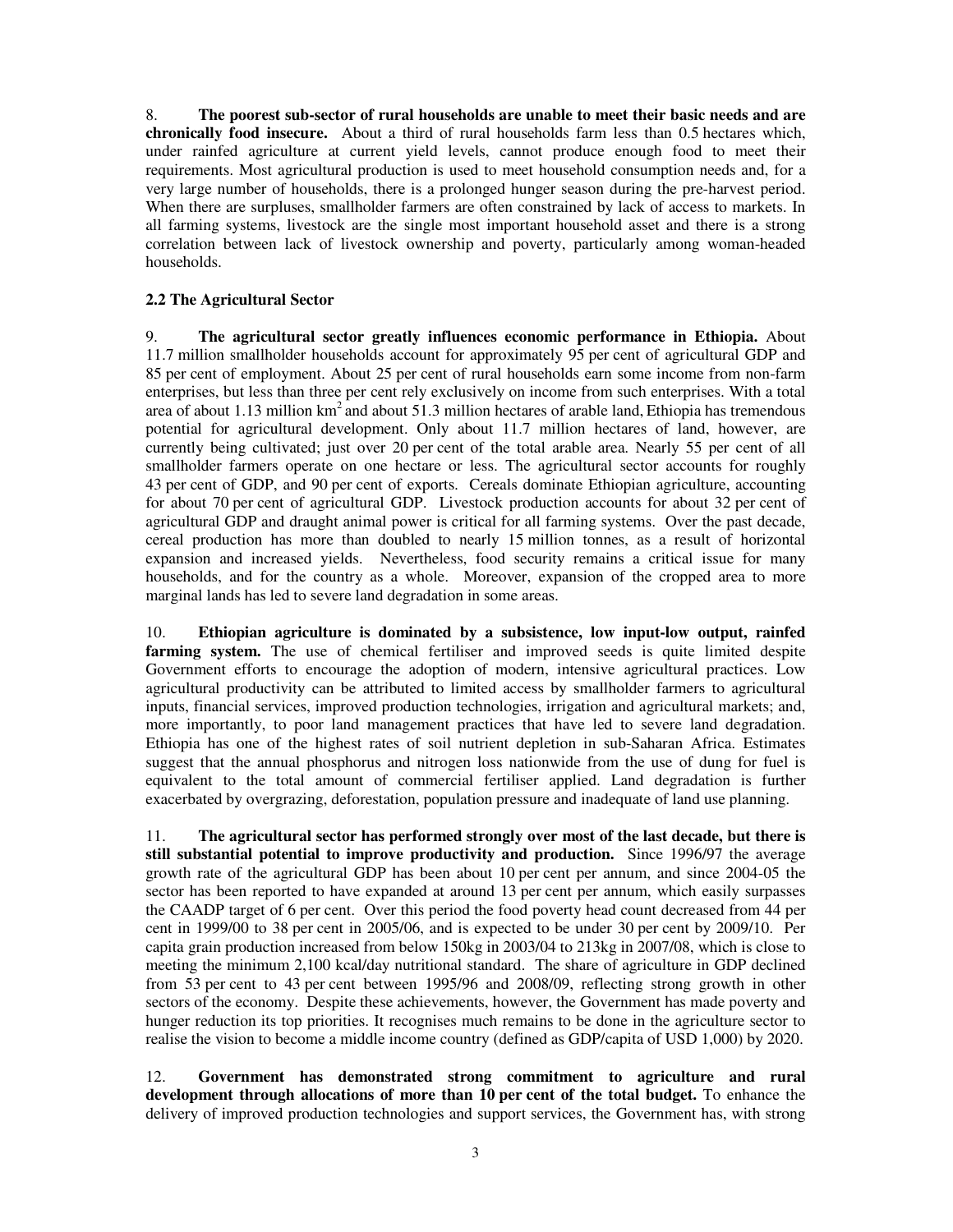support from development partners, embarked on (i) expanding coverage of the national agricultural research system into arid and semi-arid areas; (ii) training and deploying at least three development (extension) agents to each *kebele*; (iii) establishing farmer training centres in all 18,000 *kebeles*; and (iv) strengthening research-extension-farmer linkages to improve technology generation, transfer, utilisation and feedback.

13. **Droughts periodically reverse agricultural sector performance gains with devastating effects on household food security and poverty levels.** Vulnerability to droughts is greatest in the pastoral areas of the lowlands and the densely populated, food-insecure districts of the highlands. Drought-induced famines are further exacerbated by limited coping mechanisms and inadequate contingency planning for drought mitigation and the threat of climate change. Ethiopia has an irrigable potential of about  $4.\overline{3}$  million hectares, but only about six per cent of this potential is currently being utilised.

14. **Gender disparities significantly impede women's empowerment.** While the constitution guarantees gender equality and supports affirmative action, on average, women have fewer years of schooling and heavier workloads than men. They perform a significant portion of farm work but tend to be excluded from control of farm income and inheritance of property. Women also suffer disproportionately from environmental degradation as they have to walk longer distances to collect water and firewood. The lack of draught animal power tends to intensify their vulnerability. They also shoulder a greater burden of rural poverty because of their vulnerable socio-economic position. The incidence of poverty in woman-headed households is also higher.

## **2.3 Policy Framework – General**

15. **Since 1991, the Government has been implementing its strategy of Agricultural Development-Led Industrialisation (ADLI)** that sees agriculture as the engine of growth. Its main thrust has been to: (i) improve agricultural extension services; (ii) promote better use of land and water resources; (iii) enhance access to financial services; (iv) improve access to domestic and export markets; and (v) provide rural infrastructure. The country's first poverty reduction strategy known as the Sustainable Development and Poverty Reduction Programme was successfully implemented over three years with strong support from development partners. The programme consolidated the gains realised under the ADLI strategy and promoted civil service and judicial reforms, capacity-building, good governance, and decentralisation and empowerment.

16. **The Plan for Accelerated and Sustained Development to End Poverty (PASDEP) was implemented from 2005-06 to 2009-10**. The highly successful PASDEP, which achieved an average 11% GDP growth, and saw the relative share of agriculture within the economy decrease from 47 percent to 41 percent, aimed to: (i) improve implementation capacity; (ii) promote accelerated and sustained economic growth; (iii) manage population growth; (iv) empower women; (v) strengthen infrastructure; (vi) develop human resources; (vii) manage risk and volatility; and (viii) create employment opportunities. In the agricultural sector, the PASDEP called for: (i) market-based agricultural development; (ii) increased private sector investment; (iii) specialised support services for differentiated agro-ecological zones; (iv) improved rural-urban linkages; and (v) special efforts to support pastoral development. These objectives were underpinned by investments to improve rural infrastructure, enhance access to financial services, promote irrigation development, ensure land tenure security, and improve the performance of agricultural markets. PASDEP also recognised the urgent need to better manage the natural resource base and protect the environment.

17. **Achieving food security is another important aspect of Ethiopia's development plans.** In 2005 Ethiopia began implementation of a more comprehensive approach to this critical issue under its Food Security Program (FSP). In the past much of the support for the chronically food insecure was met through emergency food assistance. This approach was insufficient and unpredictable and failed to address underlying causes of food insecurity. A key element of the FSP is the Productive Safety Net Programme (PSNP), in which more predictable food and cash transfers are made to chronically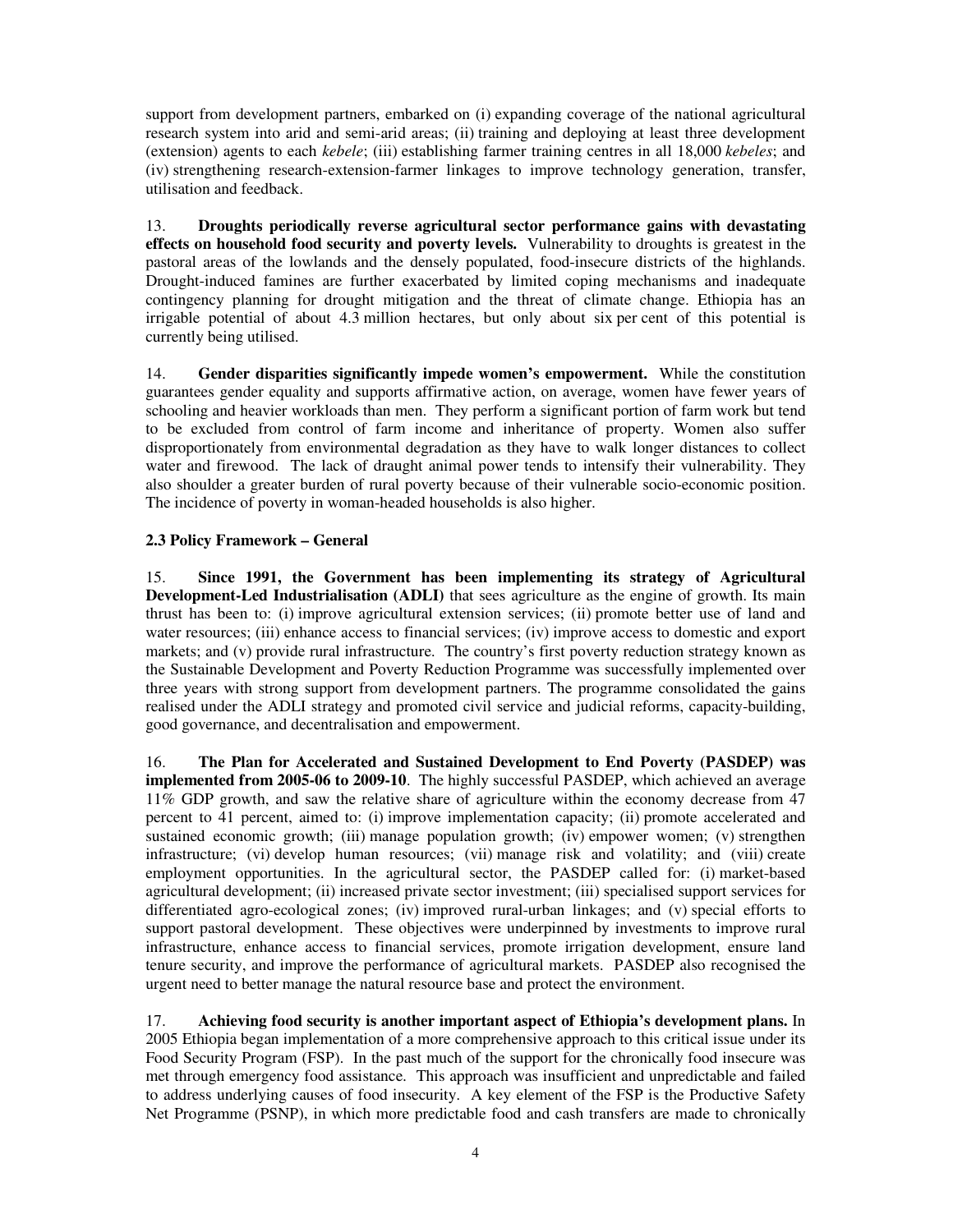food insecure households in return for labour on public works projects, in particular community-based watershed rehabilitation. These investments help to protect and build household assets, while at the same time strengthening the productive base of food insecure areas and help to reduce chronic food insecurity. In fact, the PSNP public works activities currently represent the largest SLM investment in the country.

18. **Removing gender disparity and ensuring gender equality** and women's empowerment is key to accelerated economic growth and social development. Women constitute about half of the population and Government has placed a strong emphasis on their participation in the development process, moving decisively to create a conducive environment for women's effective participation, contribution to and benefits from the economic, social, and political processes of the country. A National Action Plan on Gender (NAPG) has been formulated and the Government has also taken steps to improve the condition of women, including passing laws to protect women's rights. NAPG measures include programs to increase girl's and women's education, to improve access to water supply and sanitation, to focus on services related to mothers and women's health, and to adapt agricultural programs and technical and vocational training to the needs of women.

19. **The Five-Year Growth and Transformation Plan (FYGTP) for 2010/11 to 2014/15 succeeds both PASDEP and the** previous **five-year development plan**. The FYGTP, which was unveiled for consultations in August 2010, projects continuing economic growth at a minimum of 10 per cent per annum, and an ambitious best-case scenario of doubling GDP over the five year plan period. The plan aims to reach all of the MDGs and to continue to consolidate democratic governance and institutions and maintain the path towards a stable multi-party democratic system. This will be achieved through balanced participation of the state and private sectors and special support for the emerging states to catch up with the more advanced ones. The plan has three major goals: (i) continuing rapid economic growth; (ii) expanding access to, and improving the quality of social services; and (iii) infrastructure development. Agriculture is seen as the key driver of economic development with particular attention given to scaling-up best agricultural practices to provide a foundation for expansion of the industrial sector. Further discussion of the role of the agricultural sector in the growth process is described in *"Ethiopia's Agriculture Sector Policy and Investment Framework: Ten Year Road Map (2010-2020)."*

# **2.4 Policy Framework – Agriculture and Rural Development**

20. **Ethiopia has a consistent set of policies and strategies for agriculture and rural development that reflect the importance of the sector in the nation's development aspirations.**  The policy framework is based on the concept of ADLI, which has been the central pillar of Ethiopia's development vision since the 1990s. ADLI is an economy and society wide strategy in which agriculture has a central role. It envisages an economically transformed society within which agriculture will grow rapidly, but see its relative importance decline in favour of an even more dynamic industrial and manufacturing sector. The rural non-farm sector, which provides goods and services for the rural population, also has an important role to play recognising that it currently accounts for around a third of GDP. Demand for such goods and services are expected to expand in line with rising rural incomes, generating much-needed employment and self-employment opportunities for rural households.

21. **The Rural Development Policy and Strategies (RDPS, 2003)** presents specific policies and strategies to guide agricultural and rural development, based on the ADLI platform. The RDPS recognises that the development effort in rural areas cannot be limited to agriculture alone. There is a need for rural infrastructure and social development programmes and for trade and industry to build on and support developments in agriculture. Key elements of the RDPS include: rural and agricultural centred development as a means of: (i) ensuring rapid economic growth; (ii) enhancing benefits to the people; (iii) eliminating food aid dependency; and (iv) promoting the development of a market-oriented economy. It also sets out five basic directions for agricultural development: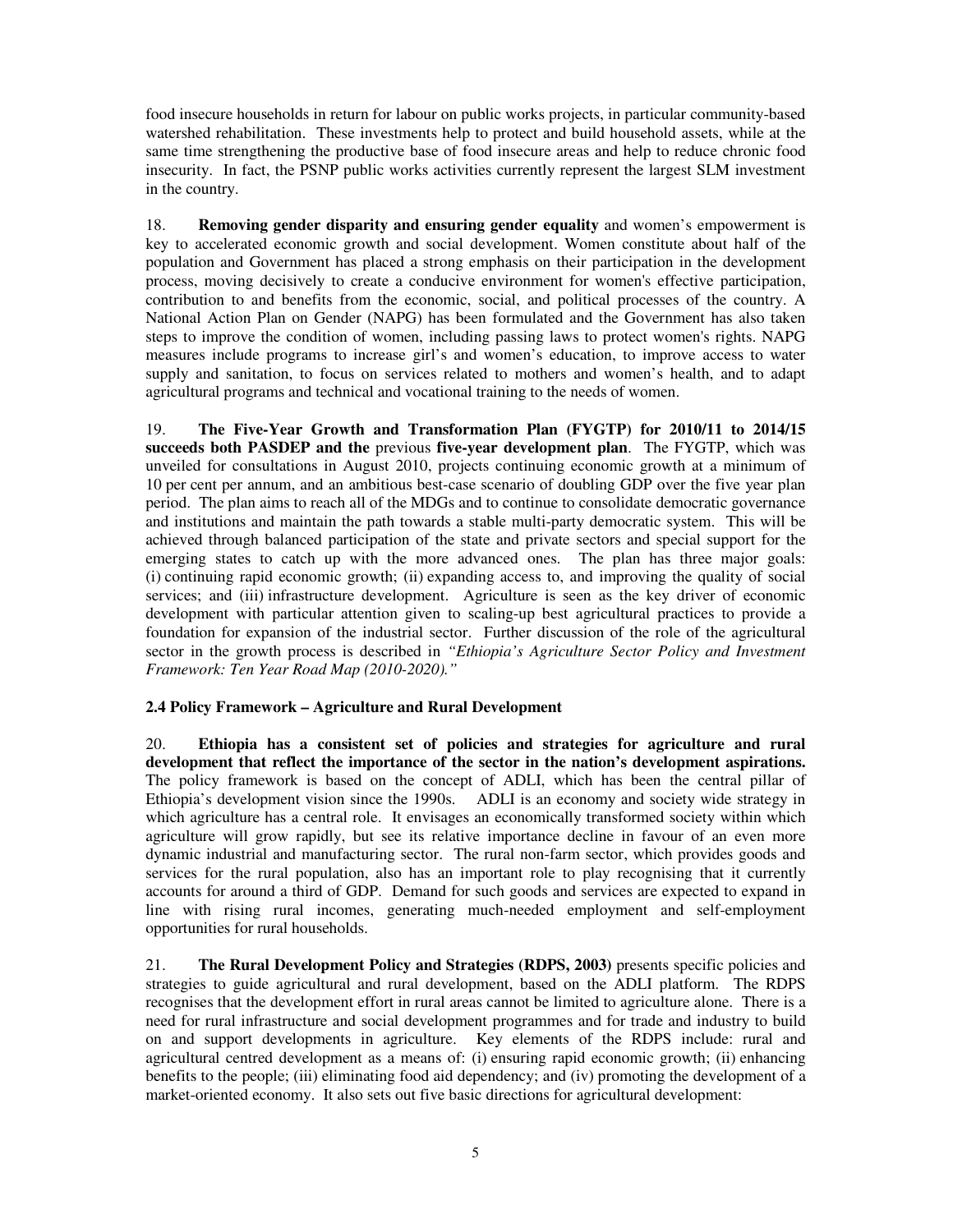- the **labour intensive strategy,** which sees the mobilisation of under-utilised and unproductive rural labour as a key driver of growth, rather than capital-intensive approaches. It envisages high levels of training and technology adoption in order to boost agricultural productivity without drawing heavily on the country's scarce capital resources;
- **proper utilisation of agricultural land**, by guaranteeing the availability of land to people who seek to make a living out of land, and assisting them to utilise it productively on a sustainable basis through irrigation, multi-cropping and diversified production;
- **a "foot on the ground",** which envisages moving ahead in a stepwise manner building on experiences and indigenous knowledge at the same time as exploring opportunities for deploying new technologies in conjunction with human resource development;
- **differentiation according to agro-ecological zones, which recognises that** Ethiopia's enormous agro-ecological diversity calls for different approaches to agricultural development in different parts of the country. This also provides the opportunity for risk management through diversification; and
- **an integrated development path** among various activities and products in agriculture, as well as linking these to education, health and infrastructure development.
- 22. **PASDEP (2005/06 to 2009/10) and the new FYGTP (2010/11 to 2015/16) also give high priority to agriculture and rural development.** PASDEP included six fundamental agricultural development strategies:
	- adequately strengthened human resources capacity and their effective utilisation;
	- ensuring prudent allocation and use of land;
	- adaptation of development compatible with different agro-ecological zones;
	- specialisation, diversification and commercialisation of agricultural production;
	- integrating development activities with other sectors; and
	- establishment of effective agricultural marketing systems.

23. **A number of the PASDEP principles have been rolled forward into the new FYGTP, which will correspond with the first five years of the PIF**. The FYGTP recognises the pivotal role of agriculture and rural development, and plans for accelerated growth for the sector on the basis of solid performance in the previous plan period as well as growing demand for food and industrial raw materials. Infrastructure development has also created opportunities for large scale private investment in the sector including horticulture and extensive arable agriculture in areas with under-utilised land resources. Smallholder agriculture**,** however, is expected to remain the principal source of agricultural growth. Increasing male and female smallholder productivity and production is the main thrust of the plan and will be achieved in three major ways. First, by scaling up best practices used by leading farmers whose productivity is 2-3 times higher than the average. Second, by improving the management of natural resources with a focus on improving water utilisation and the expansion of irrigation. Third, by encouraging farmers to change from low value to high value products in order to increase their cash incomes, with complementary investments in market and infrastructure development. These initiatives will be supported by farmer training and measures to improve access to agricultural inputs and product markets using cooperatives as the delivery mechanism.

24. **The FYGTP envisages differentiation among the three main agro-ecological zones.** In the **adequate moisture areas** the focus will be on scaling up best production and marketing practices to increase productivity by supplying agricultural inputs and providing training to development agents (DAs) and farmers. Particular attention will be given to soil fertility management using organic and inorganic fertilisers; improved rainfed agronomic methods; irrigation and improved water use efficiency; production and distribution of seed; natural resource conservation; livestock and forage development; capacity building, and strengthening research-extension-farmer linkages. In the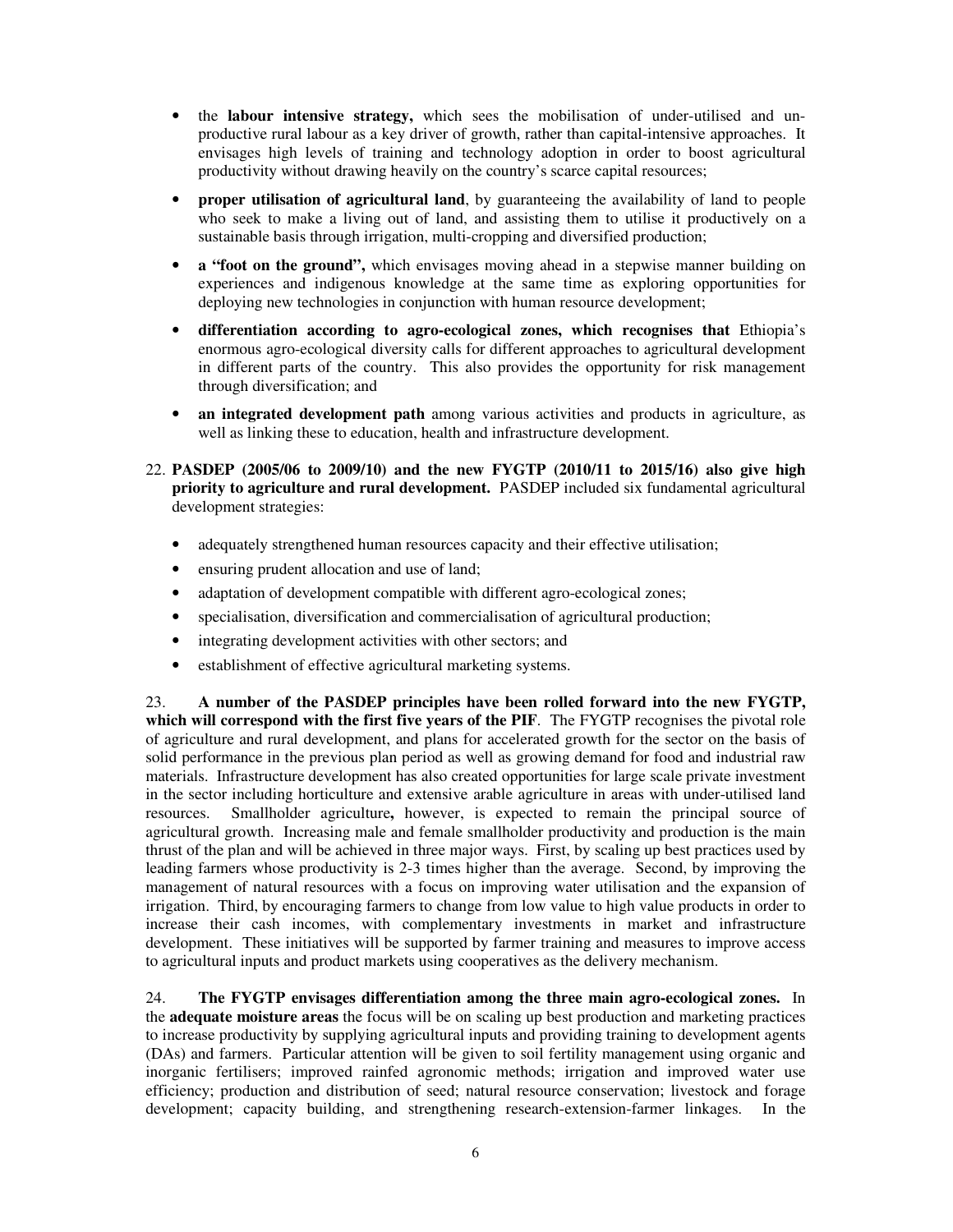**moisture deficit areas** the focus will be on soil and water conservation, and watershed management using labour-based methods. Particular attention will be given to underground and surface water utilisation; development of small ruminants, poultry and apiculture; and productive safety net initiatives to underpin food security for vulnerable households. Steps will also be taken to strengthen Government implementation capacity in the moisture deficit areas. In the **pastoral areas** the FYGTP will focus on livestock development; water for people and livestock; forage development; irrigation; improving the livestock marketing system; and strengthening implementation capacity.

25. **The 2009 Ethiopia CAADP Study, whilst not a policy document in itself, provides further insights into the agricultural policy framework.** CAADP is a framework which African Governments agreed on and created to accelerate growth and eliminate poverty and hunger on the continent. Ethiopia is in the process of institutionalising the CAADP as its agriculture sector policy, strategy and programme formulating framework, of which this PIF forms a part. CAADP embraces the principle of agriculture-led growth as a main strategy to achieve MDG1 of halving poverty and hunger by 2015. On this basis it sets principles and targets to guide national sector strategies in:

- pursuit of a 6 per cent average annual growth rate for the agricultural sector;
- allocation of at least 10 per cent of the national budget to the agricultural sector;
- exploitation of regional complementarities and cooperation to boost growth;
- the principles of policy efficiency, dialogue, review, and accountability;
- the principles of partnerships and alliances to include farmers, agribusiness, and civil society communities; and
- assigning responsibility for programme implementation to individual countries; that of coordination to designated Regional Economic Communities; and that of facilitation to the NPCA Secretariat.

26. **Ethiopia has surpassed the CAADP targets of 6% average annual agricultural growth rate and 10 per cent national public expenditure share for the agricultural sector** for successive years before the launch of CAADP. This does not mean, however, that poverty and hunger are tackled to the level of expectation of the Government. Indeed the Government is committed to allocate more resources to tackle these problems. The Ethiopia CAADP Study, and the CAADP Compact signed by Government and the key development partners, describes a strategy, consistent with the RDPS and PASDEP, which inform future planning frameworks including the FYGTP. The four pillars of the Ethiopia CAADP strategy which are embodied in the CAADP Compact are:

- Pillar I: Improve natural resources management and utilisation;
- Pillar II: Improve rural infrastructure, market access and trade capacities;
- Pillar III: Enhance food security and improve disaster risk management; and
- Pillar IV: Improve the agricultural research and extension system.

27. **Other sectoral strategies and policies** are key to realizing the objectives of the agricultural and rural development sector, which must also be acknowledged. These include:

- Economic Growth Corridor strategy;
- Industrialization Development Strategy;
- Water Sector Strategy; and
- National Nutrition Policy.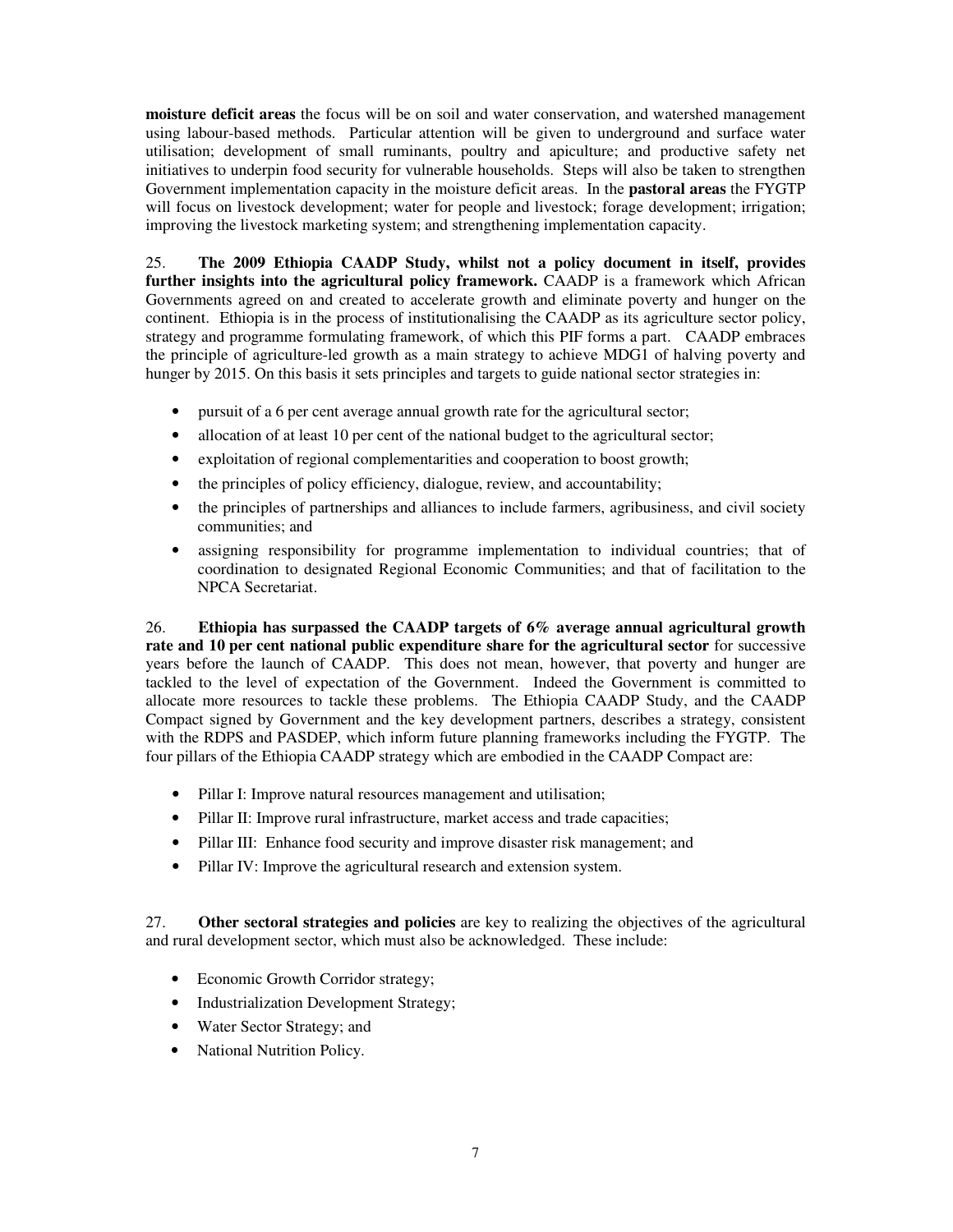### **2.5 Institutional Framework**

28. **Ethiopia has a decentralised federal system of government comprising nine regional states and two administrative cities.** The key government institutions consist of line ministries and bureaux at the federal and regional levels respectively. Line ministries are responsible for coordinating the design and implementation of public strategies and policies. The regional bureaux are further decentralised to *woreda* (district) and *kebele* (lowest administrative unit) levels. At the federal level, the MoFED has overall responsibility for economic policies and strategies. In addition to budgetary and fiscal management, MoFED is responsible for financial accounting and reporting, including the management of public statistics. The MoARD has overall responsibility for agricultural and rural development policies, strategies and plans, including the management of agricultural research and extension services, natural resource management, input and output marketing, disaster risk management and food security (DRMFS), and private investment support.

29. **The regional States have their own Bureaux which are counterparts of the federal ministries.** The Bureau of Finance and Economic Development (BoFED) and Bureau of Agriculture and Rural Development (BoARD) are the key counterparts of MoFED and MoARD respectively. BoFEDs have a decentralised institutional structure that correspond to *woreda* level counterparts. The decentralised institutional structure of the BoARDs reaches down to the *kebele* level, where there are at least three development agents working with farmers. Each regional land administration authority is charged with creating an environment conducive for sustainable land management, and ensuring that the management, administration and use of rural land follows established regulations. It plays an important role in land use planning, land administration, registration and certification. Their structure is decentralized to the *kebele* level where the authority works with community-based organisations in land surveying, mapping and conflict resolution.

30. **Agricultural sector institutions can be classified into seven categories:** (i) government (federal, regional and *woreda* level); (ii) mass organisations including CBOs; (iii) private institutions; (iv) civil society organisations (CSOs), including cooperatives and farmer organisations; and (v) donors (bilateral/multilateral); and UN and CGIAR-affiliated institutions. The role of these institutions and their expected synergy is highlighted in the CAADP study. Multilateral and bilateral donors are recognised as essential development partners in the execution of policies and strategies, while CSOs are stakeholders and implementing bodies working in line with GoE policies and strategies. Private sector organisations are also stakeholders and beneficiaries of the sectoral policy framework.

31. **Agricultural research and extension institutions are critical in the implementation of agricultural policies and strategies at both federal and regional levels.** Ethiopia has invested heavily in development of the National Agricultural Research System (NARS), including the Ethiopian Institute for Agricultural Research (EIAR), Regional Agricultural Research Institutes (RARIs) and affiliates of the CGIAR. New research centres have been established for previously uncovered agro-ecologies, particularly in lowland, pastoral and agro-pastoral areas. In addition, to boost capacity for agricultural research, partnerships have been developed with Universities and Colleges in the different regions and agro-ecological zones.

32. **The agricultural extension system is a major element of the agricultural and rural development strategy**. Appropriate technologies need to be disseminated through a strong agricultural research and extension system. The lead technologies in this regard are improved seed, fertiliser, artificial insemination and veterinary services. The extension system has federal and regional dimensions. Core institutions are the Agricultural Technical and Vocational Education and Training (ATVET) centres and the Farmer Training Centres (FTCs). These institutions are currently functioning to produce, as well as use, the human capital that is embodied in Development Agents (DAs). ATVETs train DAs and the DAs in turn use FTCs to train farmers. At present the extension system deploys four DAs at each *kebele*: with responsibility for crop production, livestock production, natural resource management, and home economics. In addition, there is one animal health assistant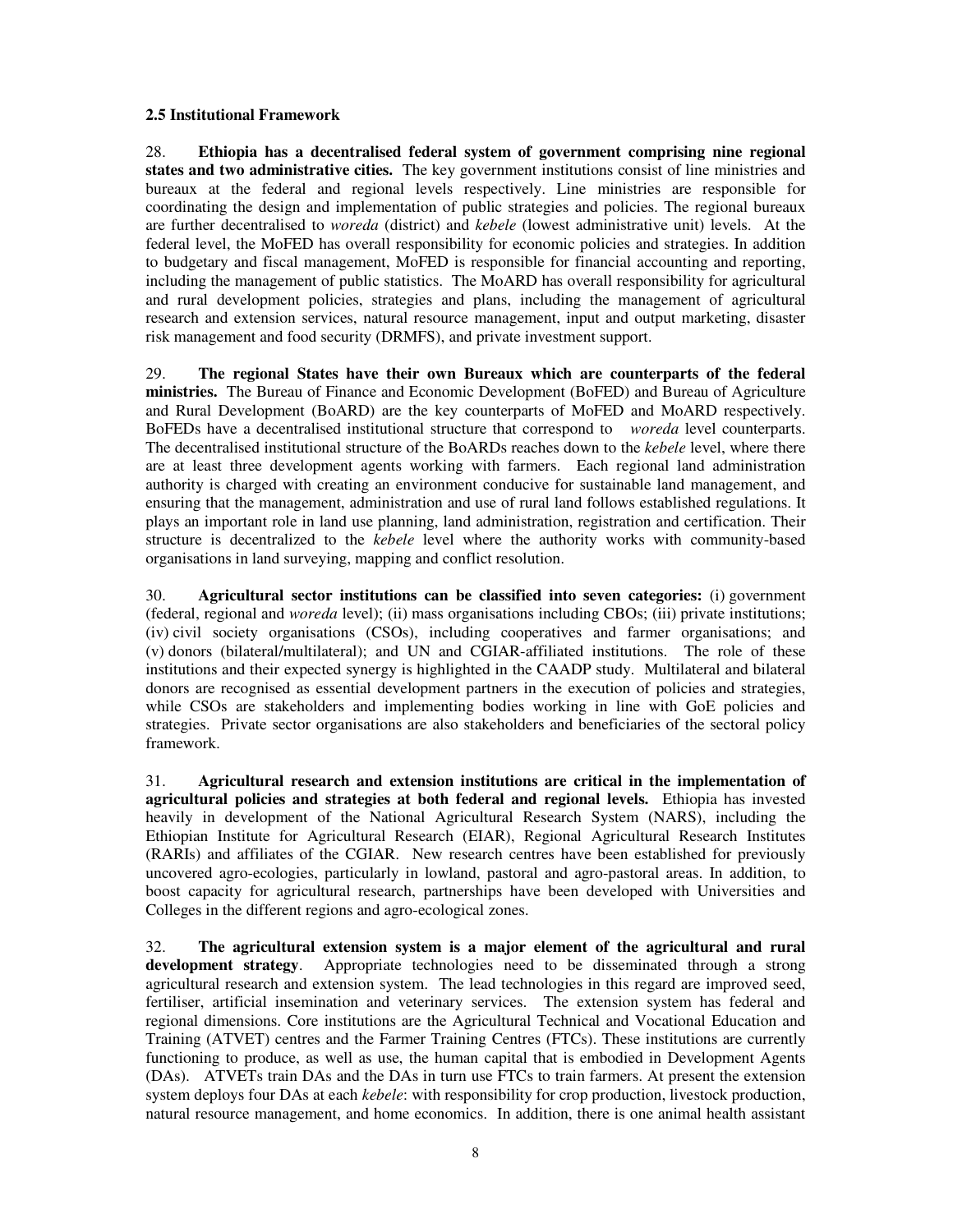per three *kebeles*, and one cooperative expert serving five *kebeles*. Furthermore, as part of the system, Research-Extension-Farmer Linkage Councils have been established to oversee technology generation, packaging and dissemination. These Councils are structured from *woreda* up to the federal level.

33. **Seed multiplication and the distribution of improved genetics is a critical element of the drive for improved productivity.** In the public sector the major institutions are the Ethiopian Seed Enterprise (ESE), and the recently established Regional Seed Enterprises (RSEs). On the livestock side there is the National Artificial Insemination Centre, which is currently operating through four regional sub-branches. In the private sector there are Pioneer Hybrid and other small seed enterprises.

## **2.6 Institutional Performance**

34. **Whilst Ethiopia has a comprehensive and consistent set of policies and strategies for the agricultural sector, the institutional capacity to implement these is generally limited.** To address this important constraint MoARD is implementing the civil service reform programme in an effort to improve its operational and organisational systems as well as to change its workforce attitude through civil service reform. By challenging the prevailing situation, MoARD has managed to introduce efficient and effective systems and procedures, although further improvements are still needed. Changes have taken place as a result of training for staff in the areas of policy and strategy formulation. Work on improving institutional performance is continuing.

# **3. POLICY, STRATEGY AND INSTITUTIONAL GAP ANALYSIS**

35. **The PIF process includes a comprehensive review of policies, strategies and institutions, and identification of gaps and weaknesses** which need to be addressed. This review is detailed in the Ten Year Road Map Report, and is consistent with the RDPS which highlights the needs to review and revise polices as the need arises and to adjust goals according to developments over time.

# **3.1 Policy Gap Analysis**

36. **Land administration and land use planning have been identified as important issues** in a number of policy documents (PASDEP, RDPS), and in the June 2010 concept note on the proposed Ethiopia Land Administration and Land Use Development Project (ELALUDEP). Improved land tenure security is seen as a vital ingredient of sustainable land use and land use planning and has led to successful land administration and certification reforms, and a new unit, the Rural Land Adminstration and Use Directorate, has been established within MoARD. Considerable progress has been made through the issue of more than 6.3 million first level land certificates (out of 13 million rural households). There remain, however, a number of policy, institutional, technical and organisational gaps that need to be supported. Therefore, support is requested from the development partners for the design and implementation of ELALUDEP to improve land administration and land use planning in order to achieve sustainable land management by enhancing security of tenure of smallholder farmers, pastoralist and agro-pastoralists through efficient and effective land policies, legislation, certification and administration.

37. **There is a lack of focus in livestock development policy.** A livestock breeding policy and strategy has been formulated, but this has been criticised for lack of attention to related issues of animal health and nutrition. The lack of a dairy sub-sector development policy has also been highlighted. These issues are also reflected in the limited capacity of MoARD in the area of animal production and health.

38. **The supply of high quality seed at affordable prices is critical for improved agricultural productivity.** Ethiopia has so far been unable, however, to develop a comprehensive seed production and distribution system to guarantee supplies of high quality seed to all farmers. Key policy issues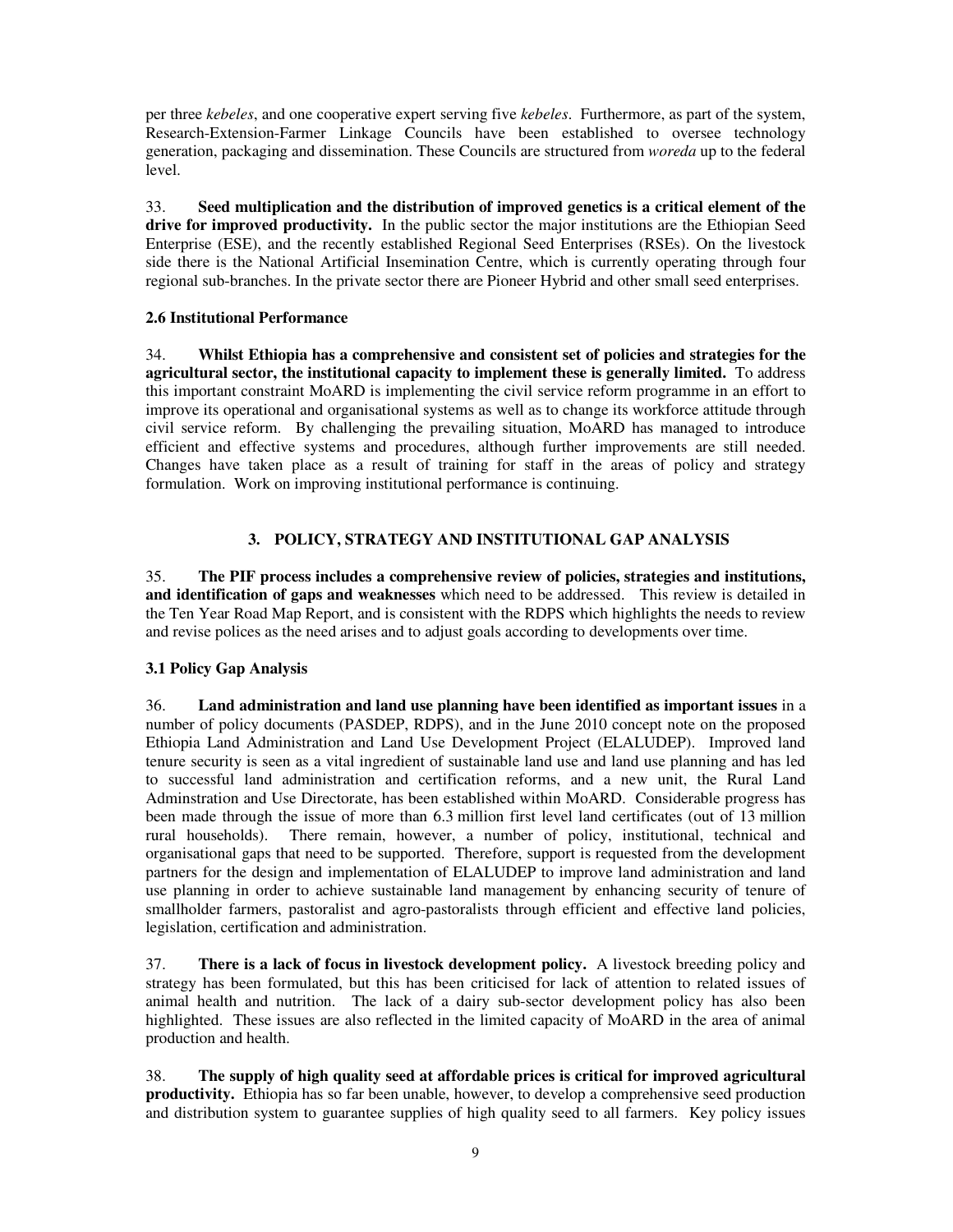include the mandate for production, pricing and distribution among public and private enterprises, seed importation, and the role of Government in regulating the seed industry. Private sector participation is stagnant and mainly limited to hybrid varieties. Major policy reviews are seen as necessary at all stages of the seed supply chain from breeder seed to commercial certified seed production. Fiscal constraints mean that public sector seed production can only meet a small fraction of demand, but private suppliers seem unable or unwilling to fill the gap. There is also a need to harmonise seed policy and certification systems to facilitate intra-regional seed trade.

39. **The availability of financial services is constraining the capacity of smallholders and emerging commercial farmers to adopt improved agricultural practices.** This includes both short term seasonal credit for crop inputs and medium-longer term finance for capital investments. A very small portion of imported capital goods are destined for the agricultural sector, and most of this is for production of export commodities such as horticulture and flowers. Staple food crop producers find it very difficult to access finance for import of capital goods. If Ethiopia is to embark on accelerated irrigation development, and modern large-scale grain production and agro-processing, investors need to have access to medium/long term loans and foreign exchange.

# **3.2 Strategy Gap Analysis**

40. **There is a need for a strategic review of agricultural water management** to accompany the proposed major investments in irrigation development. This calls for analysis of water management options in order to direct investment to the most productive uses of Ethiopia's water resources. Currently, water is mainly used to irrigate horticultural crops and large-scale industrial crops such as cotton and sugar. Consideration should be given to use of agricultural water to produce high value staple food crops as import substitutes, as well as livestock feeds to improve exports of animal products. Gender issues in irrigation development also need to be considered.

41. **Value chain efficiency improvement.** Agricultural marketing and value addition is conducted mainly through the informal sector through traders. Poor marketing services and facilities and transport in rural areas present a large constraint to agricultural commercialisation. There is a need to strengthen agribusiness linkages along the major agricultural commodity value chains. Support to farmer cooperatives and organisations will be crucial to improving marketing and value addition.

42. **The strategy for private sector participation in the fertiliser production and supply chain also needs to be reviewed.** The Government's fertiliser policy envisages a tripling in fertiliser use through a competitive and efficient importation and marketing system. Cooperatives are expected to play a key role, but private sector traders also need to be engaged in the import and distribution system. Competition between traders and cooperatives will bring down prices to farmers. Further gains could be made through private investment in fertiliser manufacturing.

43. **The focus on primary production has tended to overlook the importance of post-harvest**  losses. Available data suggest annual losses in the vicinity of 15-20 per cent of potential grain production due to poor pre-harvest practices and natural disasters; and losses of up to 30 per cent postharvest due to inappropriate collection, transport, storage, pest control etc. Post harvest losses for nongrain commodities are also high. There is a need for a strategy to reduce the level of losses to say 10 per cent.

44. **A strategy is needed to address human health constraints which affect agricultural productivity** in the labour intensive smallholder farming systems. This applies particularly to HIV/AIDS affected households that are severely constrained in their capacity to produce their subsistence food needs. Chronically poor households suffering from under-nutrition and malnutrition also find it difficult to improve their productivity due to labour constraints.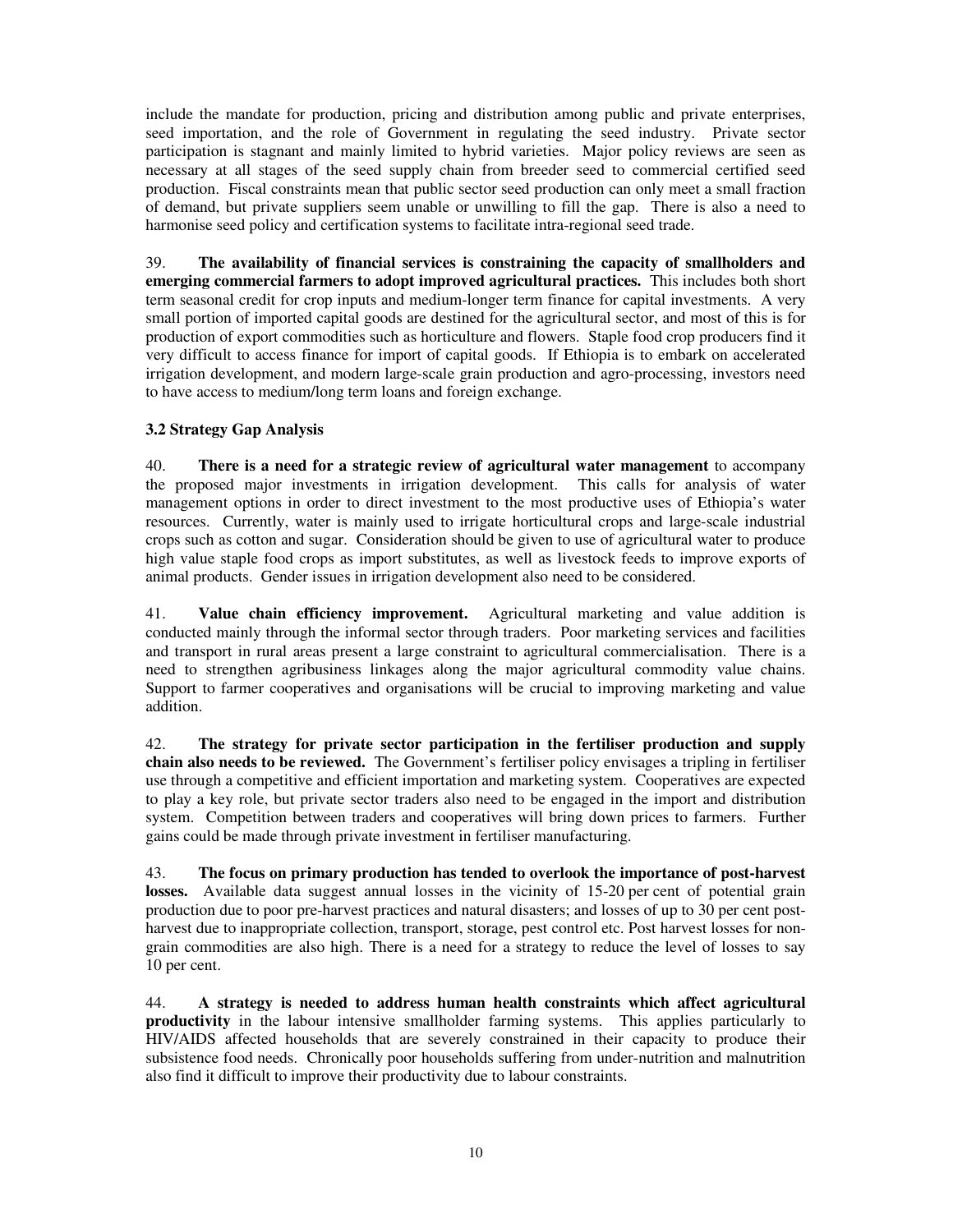45. **An enhanced livestock sub-sector strategy is needed** to address key constraints to livestock productivity. Livestock feed shortages are crucial in both the highlands, where grazing land is becoming extremely scarce, and in the lowlands due to rangeland degradation. There is no private sector participation in the production of compound feeds. Drought reserves of feed and forage need to be developed as a means of disaster risk preparedness. Artificial breeding methods also need to be considered for genetic upgrading, particularly of cattle, and traditional apiculture methods could be improved.

46. **A strategy for conservation and utilisation of forest products also needs to be articulated**, including non-timber forest products (e.g. incense, resin, bamboo, honey, herbal medicines, fruits and nuts, etc.). The strategy must also recognise that most rural households rely on wood for fuel supplies, which contributes to deforestation and land degradation. The strategy therefore needs to consider alternative household energy sources and fuel-saving technologies.

## **3.3 Institutional Gap Analysis**

47. **Ethiopia has comprehensive policies and strategies (although with some gaps as described above) but many of these are not implemented efficiently and effectively.** Most of this is attributed to institutional capacity weaknesses. Specifically it concerns how agricultural development activities are organised from the technical and budgetary perspectives, as well has how the available human, financial and physical resources are used. The Government has already embarked on the task of rectifying these problems within MoARD via the civil service reform process. For the PIF to be a useful framework to guide policy and investment, the technical and budgetary coordination and allocation systems should fall within a portfolio of programmes, subprogrammes, and projects, with expenditures related to outputs. To this end MoARD is piloting a programme budgeting approach under the guidance of MoFED. This will enable performance to be monitored against budgets and measurable targets. The PIF results framework presented in Annex 1 presents specific outcomes and milestone indicators under each of the strategic objectives that are suitable for monitoring in a programme budgeting context.

48. **There are systemic capacity limitations at all levels and in all of the sectoral institutions, but the problem is most severe at the** *woreda* **level.** Capacity limitations include human resources, working premises, equipment, communications, machinery, furniture and other facilities. The civil service reform process aims to make the most efficient use of available resources, but resource limitations also need to be addressed. ATVETs and FTCs require capacity building in order to upgrade the skills of DAs and Subject Matter Specialists, and to provide then with facilities such as housing and transport.

49. **There are also identified institutional gaps related to sector-wide linkages, relationships and synergies.** Specific issues include lack of communication among ministries and between ministries and CSOs and parastatals; inadequate vertical and horizontal collaboration among research institutes; weak research-extension-farmer linkages; and lack of communication and collaboration with the private sector. Management of the NARS presents special challenges. The Ethiopian Institute of Agricultural Research (EIAR) has the mandate to coordinate the NARS, but its coordination role is unclear, and the division of responsibilities for the conduct of research, is not well defined between EIAR, the RARIs and some of the specialised and CGIAR-affiliated institutes. The research system should play a key role in scaling up improved agricultural technologies, and coordination issues, including budget allocations amongst the various institutions need to be resolved.

50. **MoARD capacity for Planning, Monitoring and Evaluation (PM&E) is challenged in relation to the level of investments envisaged under the PIF.** The CAADP and PIF studies have identified a lack of coordination of development planning among federal and regional governments, and between these, CBOs and donor organisations. Many programmes supported by bilateral agencies are not known to the PPD of MoARD and regional BoARDs. A number of important studies have been undertaken without coordination or traceability, often by service providers contracted by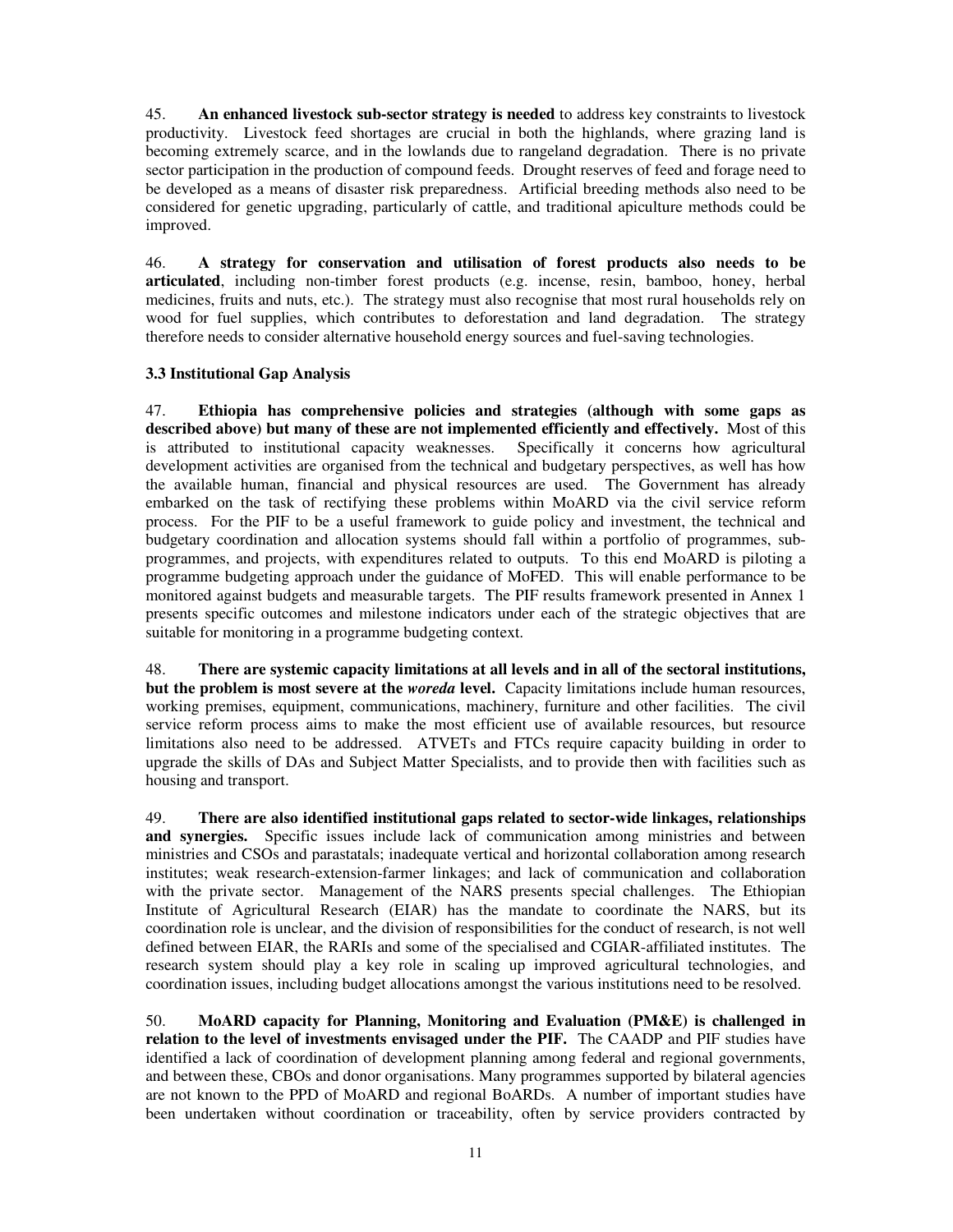Government or donors, and have done little to improve national PM&E capacity. The PPD has the capacity to prioritise investments, design and appraise projects or programmes, and assess their potential impact relative to PIF objectives. However the increased level of investment envisaged under the PIF will stretch this capacity. This limitation has been recognised by the civil service reform process and a doubling of PPD staff resources has been proposed.

51. **There is no formal institution with responsibility for development of the Pastoral and Agro-Pastoral (PAP) areas and alignment between formal and traditional institutions.** There are a number of coordinating committees for pastoral affairs, including in the House of Representatives, Ministry of Federal Affairs and the special coordination offices of the PAP areas, but none of these has a formal mandate and responsibilities for development of the sector. Related to this is the low level of representation of the livestock sub-sector in MoARD.

52. **Responsibility for irrigation development is shared amongst MoARD, Ministry of Water Resources (MoWR), BoARD and regional Bureaux of Water Resources (BoWR).** Whilst demarcation of responsibilities for construction of small, medium and large irrigation schemes is well defined, the responsibility for operation and maintenance, including the role of water user associations is less certain. Given the prominence of irrigation in Ethiopia's investment plans, there is also a need to strengthen planning and design of irrigation schemes, including community participation and environment impact assessment, and to strengthen irrigation extension services and water user associations.

53. **Institutional arrangements in the seed system need to be better integrated and coordinated** with clear lines of responsibility covering plant breeding and basic seed supply and seed multiplication, distribution/marketing, quality control/certification and pricing. There also needs to be a fair competitive framework between the parastatal Ethiopian Seed Enterprise (ESE), the Regional Seed Enterprises (RSEs), CBOs and private seed enterprises.

# **4. KEY ISSUES IN AGRICULTURE AND RURAL DEVELOPMENT**

# **4.1 Overview**

54. **Building on the achievements of the last ten years, Ethiopia aims to become a foodsecure middle income country through the ADLI strategy.** Agriculture and rural development has been the central pillar of successive national development and poverty reduction plans and remains so under the new FYGTP announced in August 2010. In order to achieve these far-reaching and ambitious objectives, the CAADP study has identified a number of key sectoral issues which need to be addressed over the next decade. It also needs to be recognised that achievement of the FYGTP targets for the agricultural sector are in part dependent on the performance of other sectors, and the economy in general. Increasing levels of investment in the sector can only be achieved if the economy and government revenues continue to grow strongly, the international community continues its support, and there are complementary investments in infrastructure, energy sector development, health and education. Population pressure also has a major bearing on agriculture and rural development.

55. **The government has demonstrated a very strong commitment to continued agricultural growth.** Between 13 and 17 per cent of government expenditure (equivalent to over five per cent of GDP) has been channelled towards agriculture (including natural resource management) in recent years - far more than the average for sub-Saharan African countries and well in excess of the recommended CAADP minimum of 10 per cent. About 60 per cent of agricultural investments are funded from the Government budget, 30 per cent from grants, and 10 per cent from concessional loans. While more than half of this expenditure supports chronically food insecure households through the PSNP and related projects under MoARD's DRMFS Programme. Investments are also directed towards expanding the extension system, irrigation development, and rural commercialisation and agro-processing. The government is complementing its efforts in food-insecure areas with an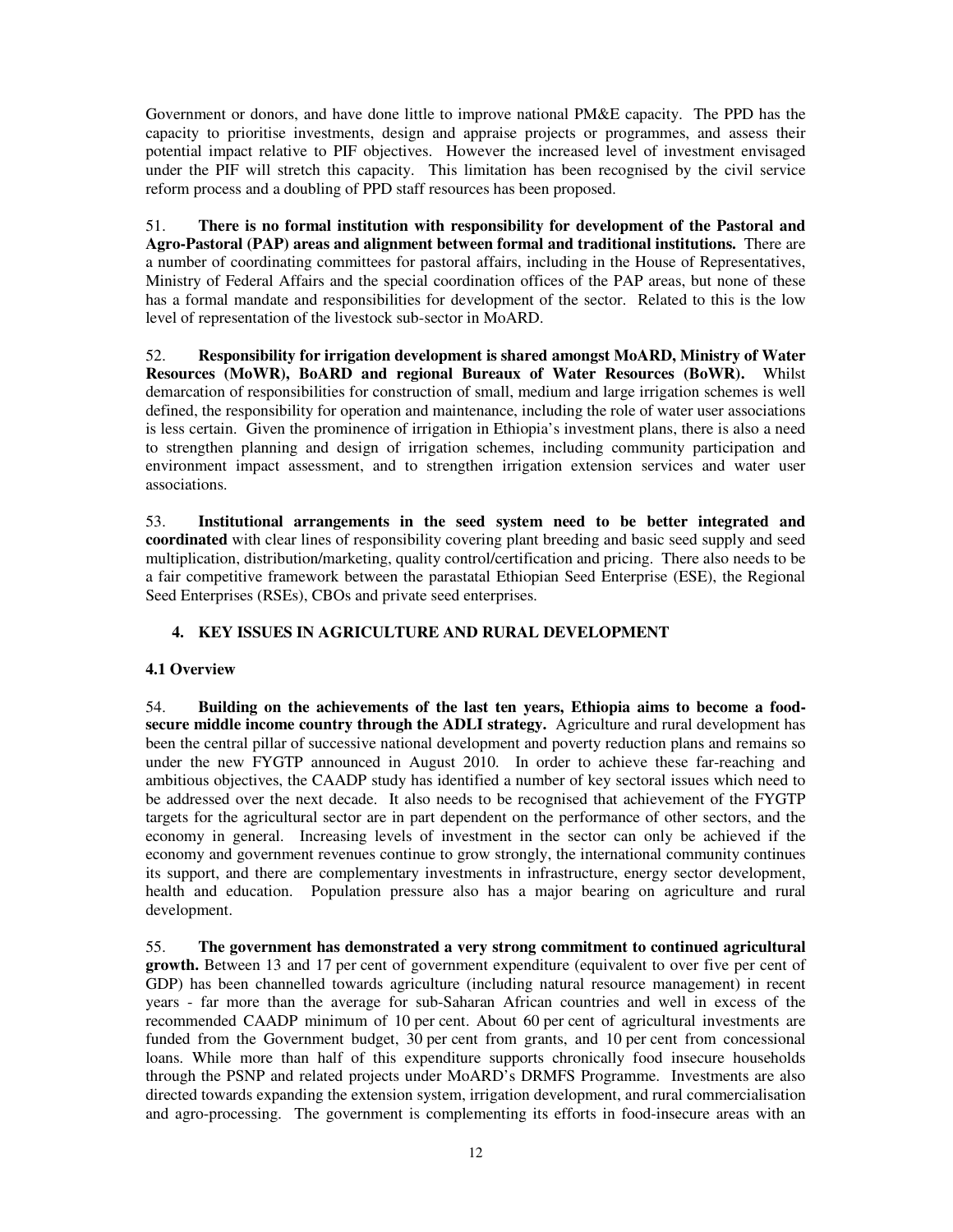increased commitment to raise national food production by investing in areas with high agricultural potential, including efforts to attract private agricultural investment in areas with under-utilised land and water resources.

## **4.2 Agricultural Productivity**

56. **Increasing productivity in smallholder agriculture is the Government's top priority.** This recognises that: (i) smallholder agriculture is the most important sub-sector of Ethiopia's economy; (ii) there remains a high prevalence of poverty among smallholder farming communities; and (iii) there is a large potential to improve crop and livestock productivity using proven, affordable and sustainable technologies. The productivity issue is recognised by the Government and its partners under **CAADP Pillar IV** (Improve the Agricultural Research and Extension System). Within the broad strategic thrusts of Pillar IV and the FYGTP, there is an issue of how and where to deploy the available resources in pursuit of the productivity objective. Over the last two decades the Government and its development partners have tended to channel investments towards the chronically food-insecure sectors of the population, and natural resource conservation, which tend to be concentrated in areas of lower agricultural potential. These investments helped to meet short-term needs but failed to strengthen the livelihoods and resilience of vulnerable households and have not resulted in the achievement of food security. Ethiopia's current FSP seeks to achieve a more sustainable solution to food security through investments designed to protect and build household assets, while at the same time improving the productive base though large-scale watershed rehabilitation. There is a need, however, to increase development efforts and resources targeting high-potential rainfed areas and irrigation development, in order to accelerate productivity growth, agricultural led industrialisation and long-term food security. This does not mean, however, that special needs of vulnerable groups will be ignored: rather they will be addressed through the DRMFS Programme which falls under **CAADP Pillar III** (Enhanced Food Security and Disaster Risk Management).

### **4.3 Rural Commercialisation**

57. **Productivity enhancement alone will achieve food security, but will not necessarily enable the rural poor to escape poverty**. To escape poverty rural households have to graduate from purely subsistence farming to a semi-subsistence/semi-commercial status practicing farming as a business, albeit on a small-scale. This issue is addressed under **CAADP Pillar II** (Improve Rural Infrastructure, Market Access and Trade), and calls for major improvements in the enabling environment for rural farm and non-farm commercial activity. Improved infrastructure and market access are important elements of such an enabling environment, but rural commercial development also requires access to financial services, development of commercial supply chains for agricultural inputs, market information services, telecommunications, product standards and quality assurance systems, post harvest storage and transport facilities, etc. Diversification into higher value products will also be a key element of the commercialisation process. Since Ethiopia is a net importer of many processed food products there are substantial opportunities to add value to agricultural produce on and off the farm, to be sold at import parity prices. In this case Ethiopia's landlocked status and high internal travel costs provides opportunities for rural entrepreneurs to engage in profitable value adding activities thereby creating employment opportunities and alternative sources of income for many rural households. Increased production of quality of raw materials under **CAADP Pillar IV** will also reinforce investment in agro-processing.

### **4.4 Natural Resource Management**

58. **Heavy population pressure and inappropriate agricultural techniques combine to threaten the sustainability of the agro-ecosystem** and its capacity to support food production, rural commercialisation and poverty reduction**.** This issue will be addressed under **CAADP Pillar I (**Improve Natural Resource Management and Utilisation), and will be complemented by productivity enhancement initiatives based on agricultural methods that are both more productive and more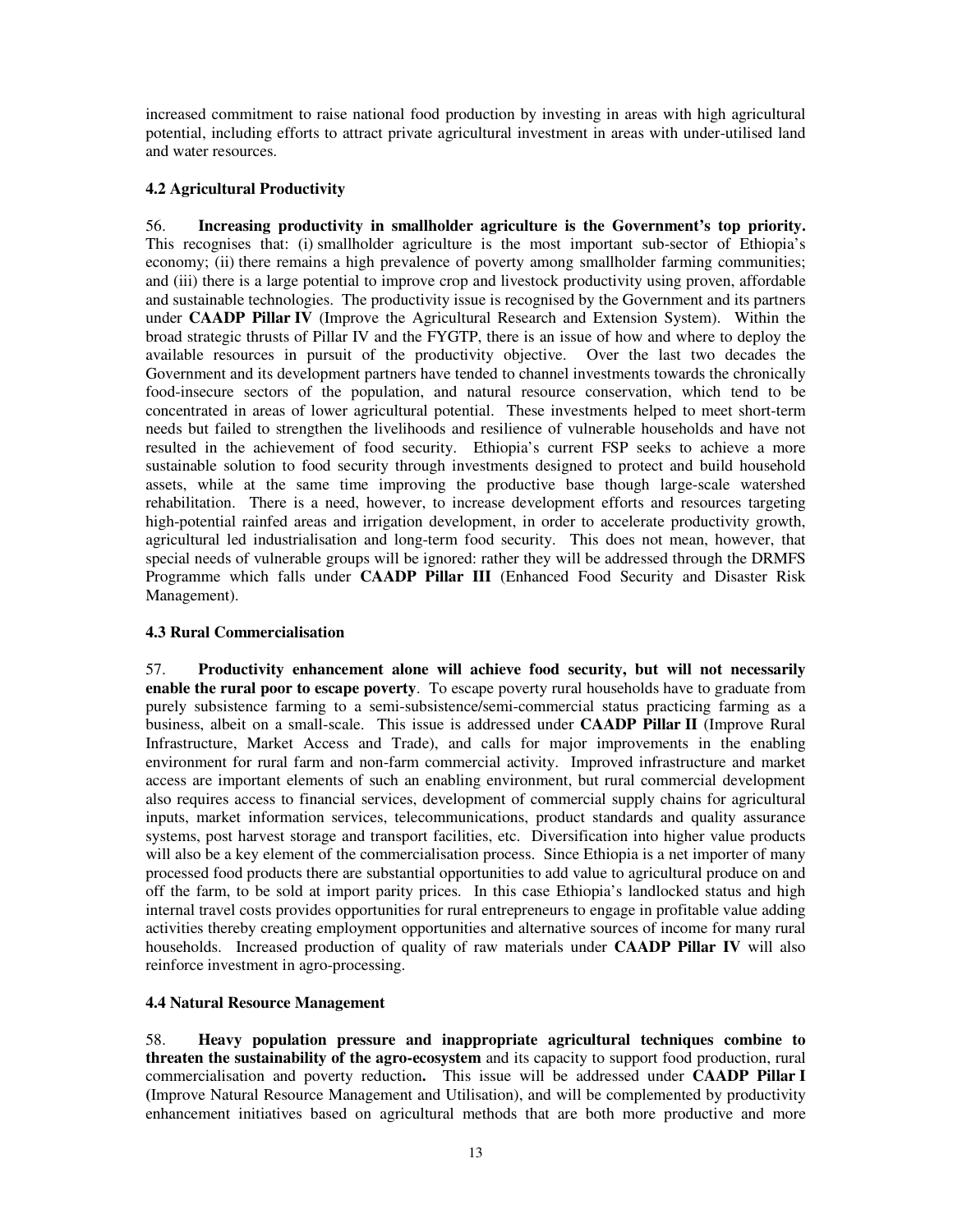sustainable. The key problem area to be addressed under Pillar I is the nexus between rural poverty, natural resource management and climate change. In particular:

- environment and natural resource degradation is often a direct cause of rural poverty;
- rural poverty often exacerbates environment and natural resource degradation; and
- climate change increases the vulnerability of rural people and the ecosystems they depend on for their livelihoods.

59. **Government is already addressing the issue through the Sustainable Land Management Project (SLMP)** and has requested donor support for a major land administration and land use planning initiative (ELALUDEP)**.** This initiative, however, needs to be expanded to fully address the extent and magnitude of the problem. The first priority will be to arrest and reverse the long-term deterioration in soil fertility and soil erosion, which, if un-checked, will soon cancel the productivity gains of recent years. The specific interventions to do this are generally well understood. The challenge is to scale-up these interventions using methods that are tailored to each of Ethiopia's many agro-ecological zones and farming systems. Under the SLMP only 55 watersheds out of the 177 that have been prioritised in food secure areas are financed and there are many more watersheds in food insecure areas also in urgent need of attention. Additional watershed rehabilitation work in ongoing through the PSNP in food insecure *woredas.* Expanded support for sustainable land management also needs to be combined with climate change adaptation and mitigation methods, many of which also deliver benefits in terms of improved productivity, soil health and resilience to climatic fluctuations. Specific interventions are also needed in land administration, land use planning, watershed management, water harvesting, improved water use efficiency and maintenance of agricultural biodiversity. Government also gives high priority to irrigation development including both smallholder and larger scale commercial schemes to exploit Ethiopia's abundant but under-utilised water resources. All of these have potential to reinforce the sustainable productivity thrust under **CAADP Pillar IV**.

# **4.5 Disaster Risk Management and Food Security**

60. **Ethiopian rural households are highly vulnerable to shocks which can quickly reverse years of progress in building household assets.** In particular, exposure to climatic risks is high in light of the low capacity to store water and irrigate, and the low level of household savings, which are principally in the form of livestock that often have to be sold and depressed prices during times of hardship. Improving the capacity to manage risk is critical in overcoming poverty and food insecurity. This is reflected in **CAADP Pillar III** (Enhance Food security and Improve Disaster Risk Management); and the PSNP which supports the DRMFS programme, which, in financial terms, is by far the largest programme implemented by MoARD. During the last three years (2007-08 to 2009-10) about 66 per cent of the total budget of MoARD goes to DRMFS and continued high levels of expenditure are committed over the next four years under funding from the PSNP.

61. The origins and purpose of the PSNP and the related Household Asset Building Programme (HABP) evolved from recognition, by Government and development partners, of the need for a predictable and development-oriented approach to replace the more ad hoc approach based on emergency food aid. This represented a major shift in the approach to food security, which is supportive of agricultural growth

62. **The key issue to be addressed under DRMFS is the need to increase the rate of graduation of the chronically food insecure.** If the Government's poverty reduction and food security objectives are achieved, the need for DRMFS spending will decline proportionately, thereby releasing significant resources for investment under CAADP Pillars I, II and IV. However this process will need to be carefully managed to ensure that vulnerable households and communities do not lose their productive assets due to external shocks, and that other risk management initiatives are maintained, such as early warning systems, strategic food reserves, household asset building, and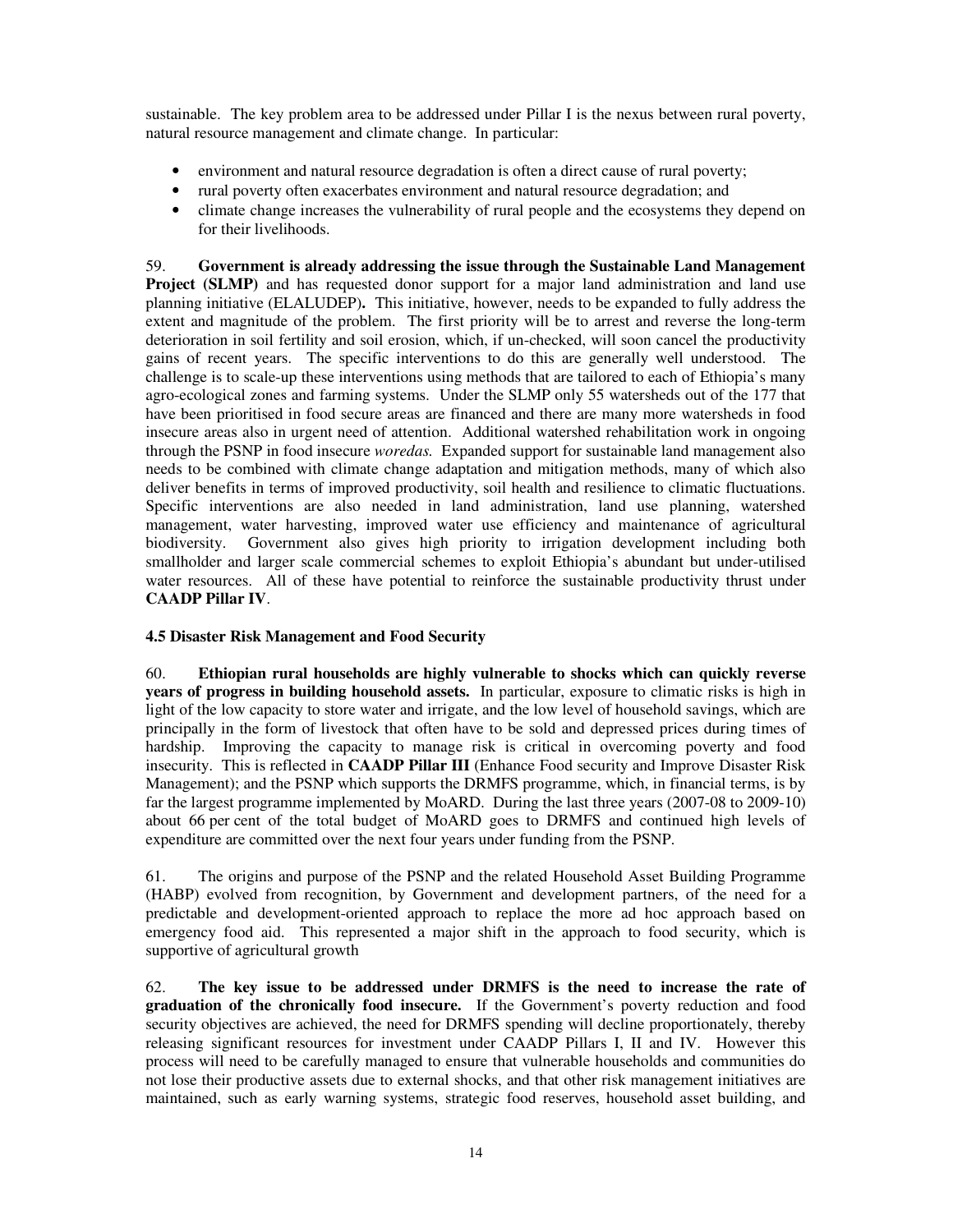emergency response capacity. It also needs to be acknowledged that even with full national food security there will always be chronic and sporadically food insecure households and communities in need of assistance. One measure of success in implementing the investment strategy will be the rate at which allocations made for food security investments can be re-deployed into agricultural growth activities as increasing numbers of safety net beneficiaries graduate to become food secure.

## **4.6 Crosscutting Issues**

63. **Most of the institutions that support the agricultural sector need capacity building,**  particularly at the Regional and *woreda* levels. The civil service reform process in MoARD is helping to make best use of available resources, **but** institutional effectiveness remains constrained by the shortage of qualified and experienced staff, lack of facilities and equipment, poor communications, and the multiple demands on their time from many different directions. These institutional weaknesses are exacerbated by the lack of private sector capacity to provide needed support services, and the low ability of farmers to pay for such services.

64. **There are significant gender equity issues that the PIF needs to address.** In rural communities women play important roles in food production and household nutrition but are disadvantaged in terms of access to resources, level of education, membership of cooperatives, and participation in household and community decision-making processes. Gender mainstreaming efforts are included in various sectoral programmes, but are not progressing as fast as expected. Gender mainstreaming needs to be strengthened and expedited in order to increase the benefit obtained from rural labour (men and women) and enhance value addition in the agricultural sector. Gender imbalances also need to be addressed at all levels of the institutional framework.

65. **The special needs households affected by illness and poor nutrition should be recognised and addressed.** Whilst the prevalence of HIV/AIDS is lower than many other countries of the region, every effort must be made to ensure that the level is reduced further and that those who are affected are able to live productive and fruitful lives to the extent possible. HIV/AIDS prevention and mitigation and initiatives to improve household nutrition will therefore be mainstreamed into all programmes and projects implemented under the PIF.

66. **Climate change is a further crosscutting issue that will be addressed in all areas of the PIF.** Due to the high level of agro-climatic diversity in Ethiopia climate change is likely to affect agriculture in many and varied ways during and beyond the time horizon of the PIF. The high level of dependence on rainfed agriculture makes Ethiopian rural households particularly vulnerable to climate change, which could increase the frequency of drought and associated food shortages. The most vulnerable include women, children, female headed households and the elderly. A number of instruments need to be considered for adapting to climate change including research on new crops and farming systems suited to hotter/drier conditions, water harvesting, agro-forestry, improved short and long term weather forecasting, and risk management measures to cope with increasing climatic variability. Mitigation measures such as carbon sequestration through conservation agriculture and reforestation should also be considered. In this way, climate change issues will be mainstreamed into the PIF by undertaking carbon accounting studies of all key investments and identifying opportunities for adaptation and mitigation.

# **5. PIF RATIONALE, OBJECTIVES AND EXPECTED OUTCOMES**

### **5.1 Rationale for Investment**

67. **Ethiopia has struggled for many years to respond to the challenges of food insecurity and rural poverty** arising from rapid population growth, low agricultural productivity, environmental degradation, weak market linkages and periodic natural disasters. Significant gains have been achieved during the last decade, but much remains to be done to achieve the national vision of becoming a middle income country by 2020. Ethiopia's policy and institutional framework has been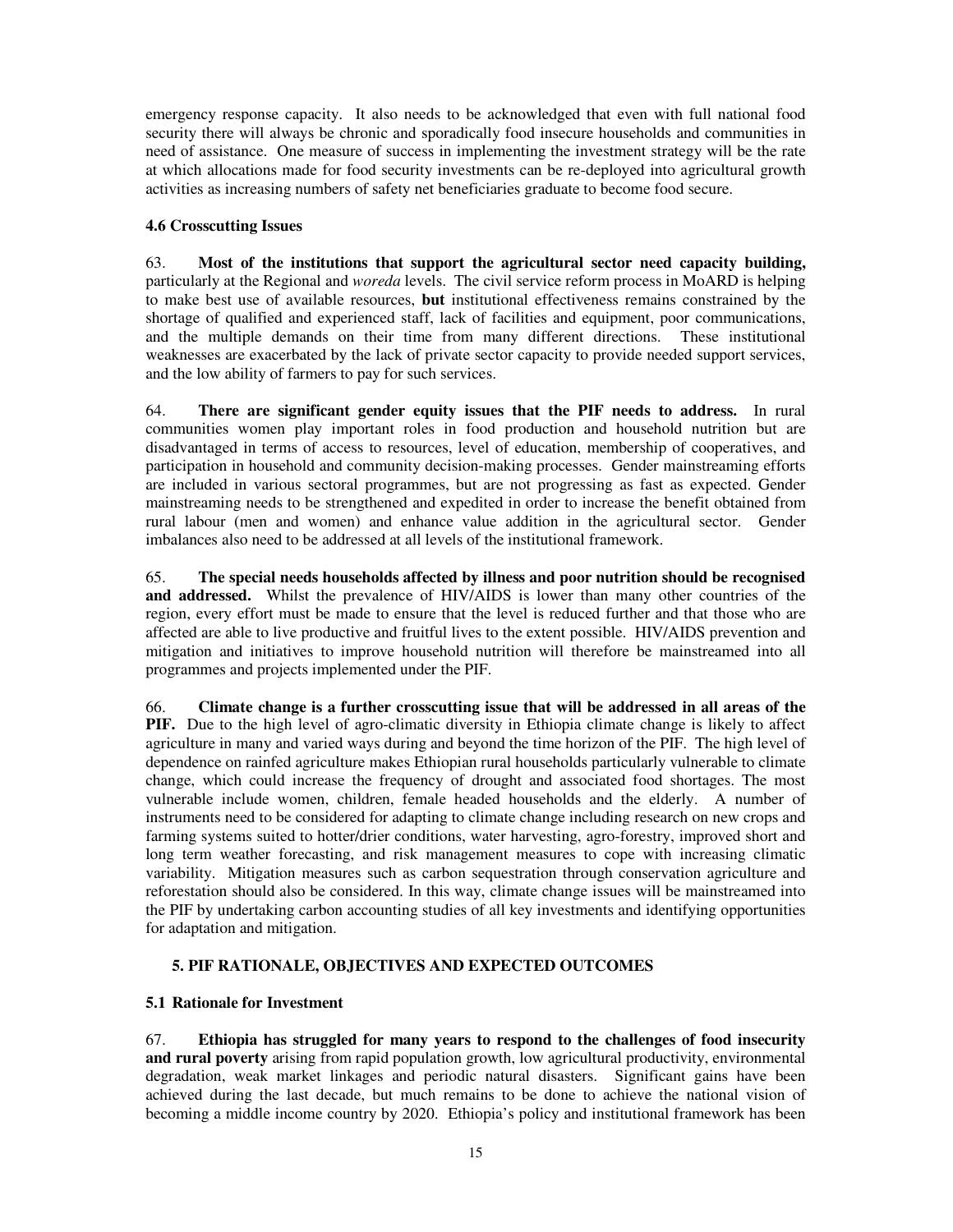shaped to respond to these challenges, with the new FYGTP detailing the steps forward in pursuit of the 2020 vision. None of this can be achieved, however, without a sustained and coordinated investment framework spanning the next ten years (as a minimum) which has broad consensus support amongst Government, development partners and other stakeholders. This document, therefore, provides a clear statement of the goal and development objectives of the PIF in the form of a **results framework** in Annex 1. The results framework includes: the overall goal and objectives of the PIF; each of its four Strategic Objectives (SOs); the key elements of the national policy framework with which the SOs are aligned; the outcomes that the PIF is expected to influence; the milestone indicators showing progress towards the achievement of each SO; and specific policy and institutional considerations pertaining to each SO.

#### **5.2 Goal and Development Objectives**

68. **The PIF addresses national level aspirations expressed in PASDEP, the new FYGTP and CAADP.** The **Goal** of the PIF is to *"contribute to Ethiopia's achievement of middle income status by 2020".* It is expressed in terms of a "contribution" to the highest level national development aspiration, because on its own it cannot deliver such a result. The **Development Objective** on the other hand is a directly deliverable result and aims to *"sustainably increase rural incomes and national food security"*. This objective embodies the concepts of producing more, selling more, nurturing the environment, eliminating hunger and protecting the vulnerable against shocks; all of which are embodied in various national policy instruments, and are expressed in terms of four main themes, each with its own **Strategic Objective** and major investment programmes and projects.

|           | <b>Policy Alignment</b>                                                                                             | <b>Thematic Area</b>                                          | <b>Strategic Objectives (SOs)</b>                                                                                          | <b>Major Ongoing</b><br><b>Investment</b><br><b>Platform</b>         |  |  |  |
|-----------|---------------------------------------------------------------------------------------------------------------------|---------------------------------------------------------------|----------------------------------------------------------------------------------------------------------------------------|----------------------------------------------------------------------|--|--|--|
| ٠         | Increase agricultural<br>sector productivity<br>and production.<br>(FYGTP, RDPS and<br><b>CAADP Pillar IV)</b>      | Productivity and<br>$\bullet$<br>Production                   | SO1: To achieve a<br>$\bullet$<br>sustainable increase in<br>agricultural productivity<br>and production.                  | AGP<br>$\bullet$<br>3                                                |  |  |  |
| $\bullet$ | Increase farmers'<br>incomes from<br>agriculture and rural<br>enterprises. (FYGTP,<br>ADLI, and CAADP<br>Pillar II) | Rural<br>$\bullet$<br>Commercialisation                       | SO <sub>2</sub> : To accelerate<br>$\bullet$<br>agricultural<br>commercialisation and<br>agro-industrial<br>development.   | AGP<br>$\bullet$<br><b>HABP</b>                                      |  |  |  |
|           | Manage, conserve<br>and utilise natural<br>resources sustainably<br>(FYGTP, MDG7 and<br><b>CAADP</b> Pillar I)      | <b>Natural Resource</b><br>$\bullet$<br>Management            | SO3: To reduce<br>degradation and improve<br>productivity of natural<br>resources.                                         | <b>SLM-ESIF</b><br>$\bullet$<br><b>PSNP</b><br>ELALUDEP <sup>4</sup> |  |  |  |
| $\bullet$ | Disaster Risk<br>Management and<br>Food Security.<br>(MDG1 and CAADP<br>Pillar III)                                 | Disaster Risk<br>$\bullet$<br>Management and<br>Food Security | SO4: To achieve<br>$\bullet$<br>universal food security<br>and protect vulnerable<br>households from natural<br>disasters. | <b>PSNP</b><br>$\bullet$<br><b>HABP</b><br>$\bullet$                 |  |  |  |

 $\overline{a}$ 

<sup>&</sup>lt;sup>3</sup> PSSIDP: Participatory Small-scale Irrigation Development Programme

<sup>&</sup>lt;sup>4</sup> CINRMA: Community-based Integrated Natural Resources Management Project (IFAD & GEF)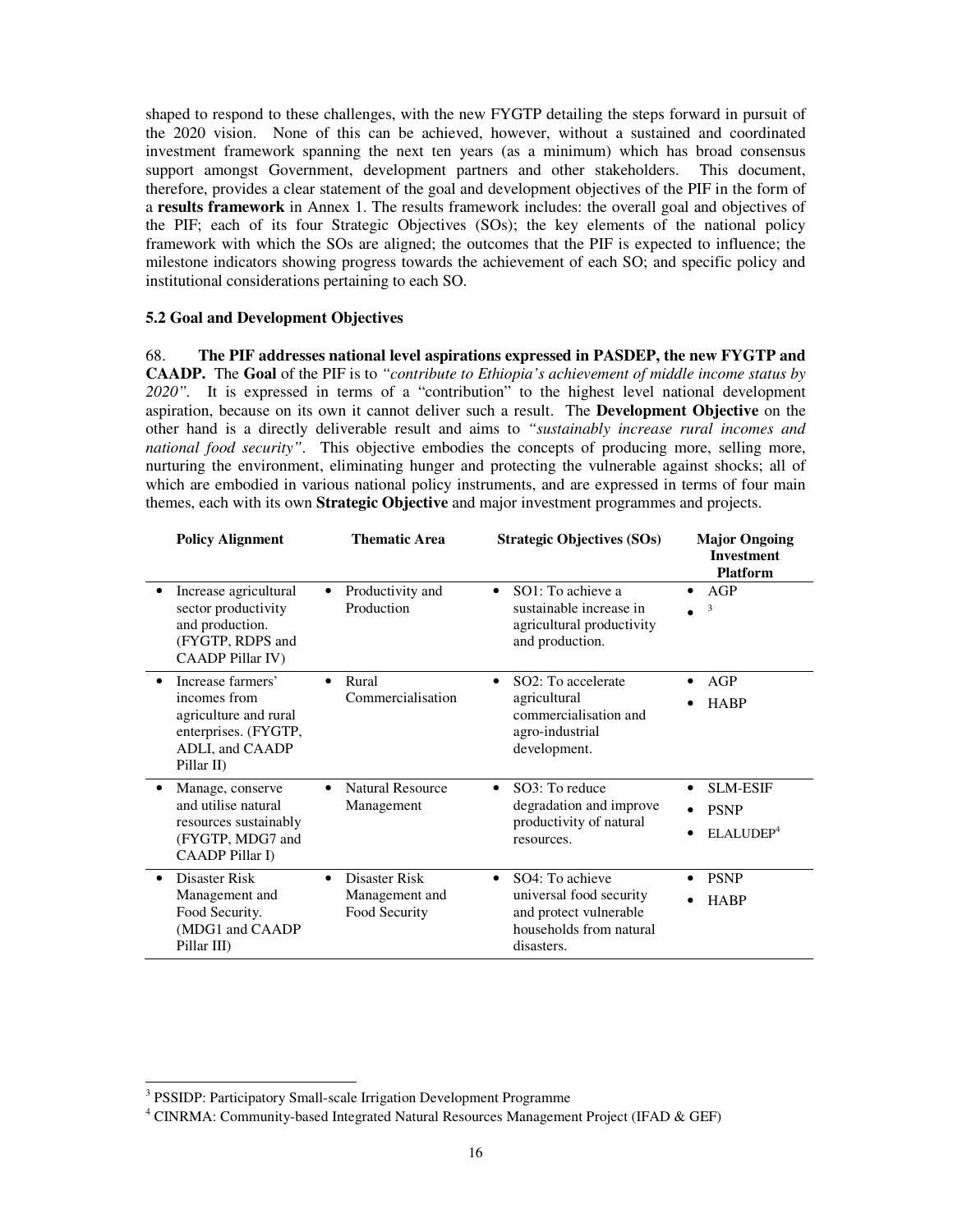### **5.3 Productivity and Production**

#### SO1: To achieve a sustainable increase in agricultural productivity and production.

69. **SO1 is expected to achieve a sustainable increase in agricultural productivity and production over the ten-year life of the PIF.** This reflects the Government's first priority for the agricultural sector, which is to increase productivity and production as a prerequisite for food security and agricultural-led industrialisation. Under SO1 productivity gains are expected to come from closing the large gap between leading farmers and the majority, whose productivity performance (as measured by yields per hectare, livestock unit etc) is far below potential. Proven and appropriate agricultural technologies will be up-scaled through a revitalised agricultural research and extension system, combined with improved supply channels for farm inputs, with a focus on high potential areas where the investment is likely to generate the best returns. The focus will be on simple and affordable agronomic packages including the use of improved seeds, fertilisers and fertility management, weed and pest control, and improved harvest and post-harvest management. These packages have been demonstrated to deliver substantial productivity improvements and attractive benefit:cost ratios for farmers. Large investments in developing the capacity of the national agricultural extension system enable this initiative to be rolled out on a large scale in conjunction with research and improved input supply systems.

70. **Increases in production are also expected from investments to improve the utilisation of land and water resources.** Whilst there has been an expansion in the cropped area in recent years, and the intensively settled areas of the highlands are virtually 100 per cent cultivated, Ethiopia still has large areas of arable land that are not used for crop production, but could be developed for largescale commercial farming. These are largely in the mid-altitude and lowland areas where smallholder crop farming is not attractive due to the need to cultivate large areas under mechanised systems. This form of extensive agriculture is rather capital intensive and will require substantial private sector participation, including possibly foreign direct investment. On the basis of projections included in the FYGTP most of the incremental production from the smallholder sub-sector is expected to come from yield improvements, whilst in the commercial sector area, expansion will be the main source of growth.

71. **Irrigation development is also a high priority for boosting agricultural production** based on a combination of commercial development and smallholder schemes (which may be small medium or large in scale). In view of the capital intensive nature of irrigation development, with investment costs typically in the range of USD 5,000 to USD 20,000 per hectare, irrigation is likely to account for the largest share of investments under the PIF.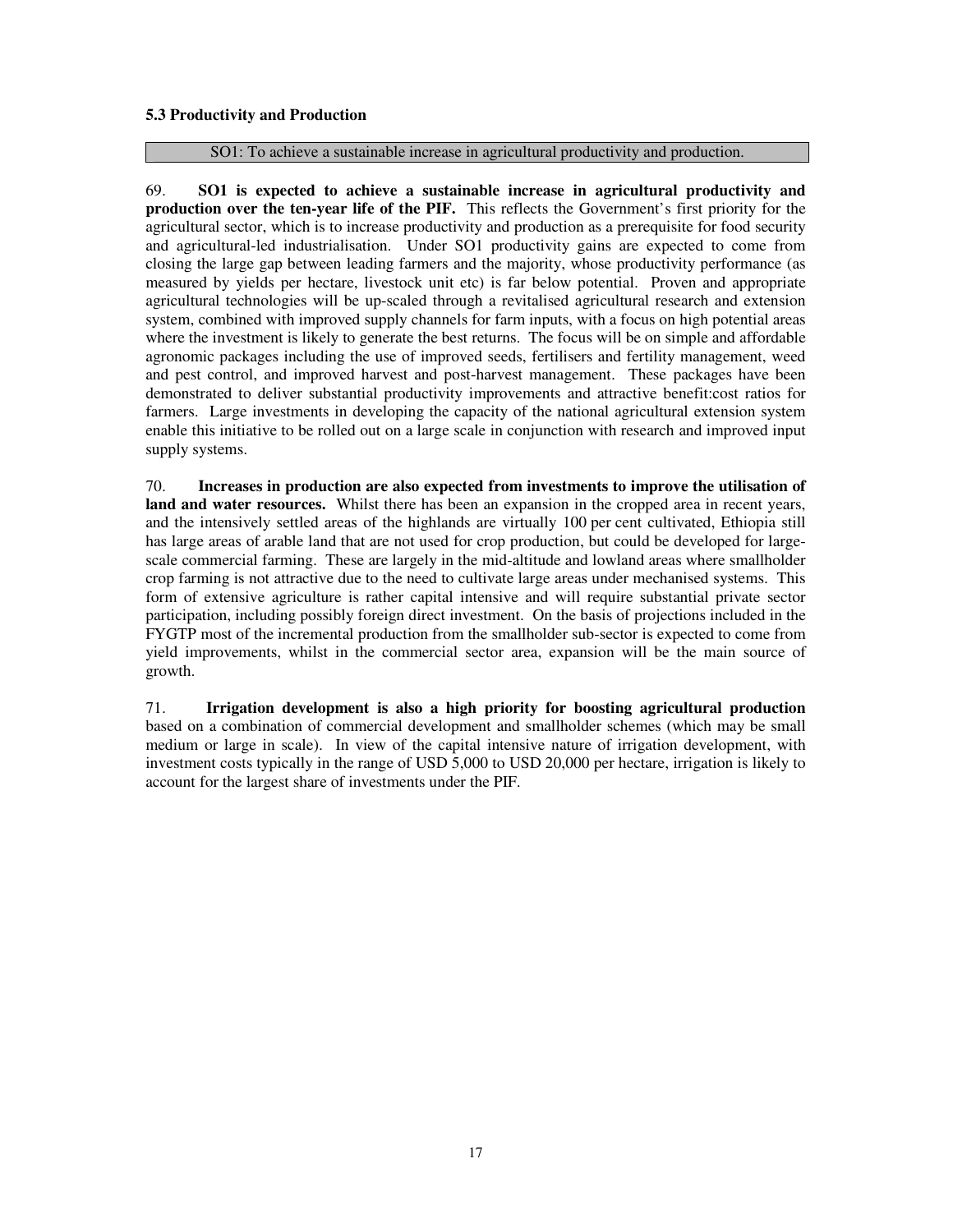| <b>Outcomes</b>                                                                | <b>Milestone Indicators</b>                                                                                            |
|--------------------------------------------------------------------------------|------------------------------------------------------------------------------------------------------------------------|
| • Production of food, cash crops and livestock<br>increased.                   | • At least 8% increase in annual crop and<br>livestock production levels.                                              |
| • Agricultural productivity increased.                                         | $\bullet$ 4% annual change in total value productivity<br>(value outputs/value inputs) per crop and<br>livestock unit. |
| • Qualitative and quantitative post harvest losses<br>reduced.                 | • 3% annual reduction in post harvest losses by<br>key commodity.                                                      |
| • Proven best agricultural practices scaled up.                                | • 6% annual increment of farming households<br>using improved agricultural inputs and<br>practices.                    |
| • Use of agricultural inputs and improved<br>agricultural practices increased. | • Amount of improved seed and fertiliser<br>utilised: total and per hectare.                                           |
|                                                                                | • 6% annual increment of farmers using<br>agricultural inputs and improved practices.                                  |
|                                                                                | • Number of new agricultural technologies<br>generated, tested and released.                                           |
| • Dependence on commercial imports of staple<br>food products reduced.         | $\bullet$ % of staple food requirements imported.                                                                      |

72. **The outcomes that SO1 is expected to influence, and the milestone indicators showing progress towards these outcomes include the following:** 

#### **5.4 Rural Commercialisation**

#### SO 2: To accelerate agricultural commercialisation and agro-industrial development.

73. SO2 will build on the achievements of SO1 by **helping farmers to graduate from subsistence farming to semi-subsistence/semi-commercial status, practicing farming as a business.** This recognises that food security is a necessary condition for escaping poverty, but it is not sufficient – household cash incomes must also increase from their currently very low levels. Smallholder farmers have to begin producing for the market and be supported to forge linkages with commercial input and output supply chains in order to connect with a growing agro-industrial sector and expanding food demand from urban consumers. Whilst the focus will be clearly on the smallholder sub-sector, greater private sector participation will be encouraged, both in commercial agricultural production and in marketing, agro-processing and farm input supply chains. The FYGTP envisages that some 3.3 million ha will be developed for extensive commercial agriculture during the first five years of the PIF period. Around USD 3-4 billion of private investment would be required to reach this target.

74. **The commercialisation initiative is expected to produce fundamental changes in the structure and functions** of Ethiopia's agricultural sector including: increases in the amount of agricultural produce entering market channels (including both domestic and export markets); diversification of smallholder production into higher value (non-staple) crop and livestock products; increased supply of raw materials to the industrial sector (in line with the ADLI policy); improved farmer access to agricultural inputs and financial services and lower transaction costs in input and output supply chains as volumes and competition increase, infrastructure and communications improve and more farming households participate in cooperatives and other forms of farmer organisation. The higher levels of commercial activity are also expected to enlarge opportunities for rural non-farm business enterprises and both farm and non-farm employment.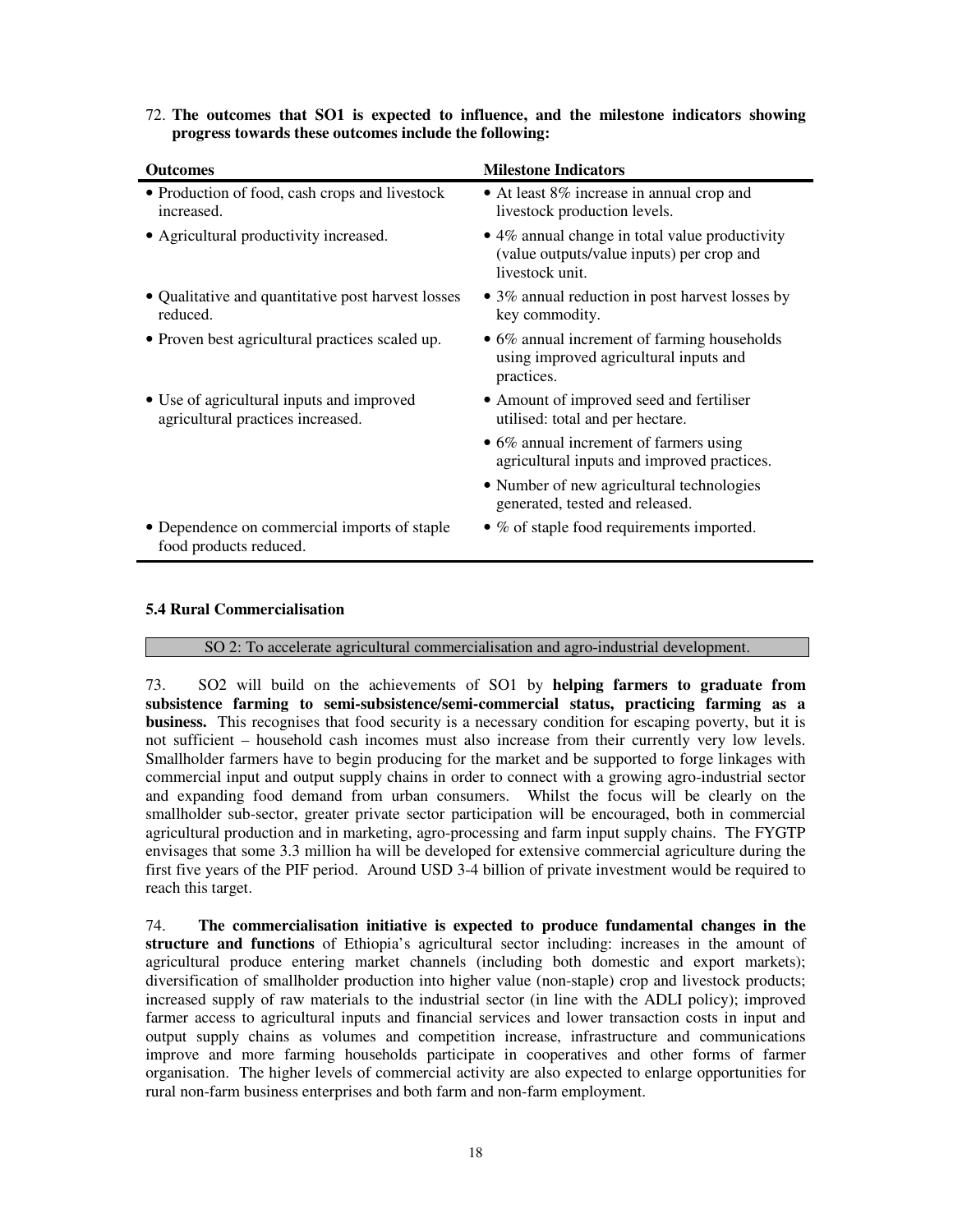# 75. **The outcomes that SO2 is expected to influence, and the milestone indicators showing progress towards these outcomes** include **the following:**

| <b>Outcomes</b>                                                                                 | <b>Milestone Indicators</b>                                                                                               |  |  |  |  |  |
|-------------------------------------------------------------------------------------------------|---------------------------------------------------------------------------------------------------------------------------|--|--|--|--|--|
| • Private agribusiness investment increased.                                                    | • 12% increase in annual level of agribusiness<br>investment.                                                             |  |  |  |  |  |
| • Smallholder household cash incomes increased.                                                 | • 8% annual increase in rural household income,<br>consumption and expenditure levels.                                    |  |  |  |  |  |
| • Proportion of agricultural production marketed<br>(versus subsistence utilisation) increased. | • 10% annual increase of agricultural production<br>entering market channels and % used for<br>subsistence.               |  |  |  |  |  |
| • Diversification into higher value products<br>increased.                                      | • 5% annual increase of share of high value<br>products in total agricultural production.                                 |  |  |  |  |  |
| • Raw material supply to the industrial sector<br>increased.                                    | • 10% annual increase of amount of local<br>agricultural raw materials used by the industrial<br>sector.                  |  |  |  |  |  |
| • Farmer access to agricultural inputs and<br>productive assets improved.                       | • 5% annual increase of quantity of agricultural<br>inputs supplied through commercial channels.                          |  |  |  |  |  |
|                                                                                                 | • 5% annual increase of number of active agro-<br>dealers and cooperatives.                                               |  |  |  |  |  |
| • Farmer access to rural financial services<br>increased.                                       | • 10% annual increase of number of rural<br>households linked to financial service-<br>providers.                         |  |  |  |  |  |
| • Agricultural export earnings increased.                                                       | • 10% annual increase in agricultural export<br>earnings as a percentage of value added in the<br>agricultural sector.    |  |  |  |  |  |
| • Increased value addition in rural areas                                                       | • 5% annual increase in value addition for<br>agricultural commodities.                                                   |  |  |  |  |  |
| • Transaction costs in input and output supply<br>chains reduced.                               | • 10% annual improvement in "ease of doing<br>business" in the agricultural sector.                                       |  |  |  |  |  |
|                                                                                                 | • 5% reduction in input and output supply chain<br>costs.                                                                 |  |  |  |  |  |
| • Households' participation in farmer<br>organisations increased.                               | • 10% annual increase in number and<br>membership of rural cooperatives.                                                  |  |  |  |  |  |
| • Farm income growth through improved<br>infrastructure and market access strengthened.         | • 8% annual increase of rural communities with<br>minimum acceptable access to rural roads,<br>water, energy and markets. |  |  |  |  |  |
| • Rural unemployment reduced.                                                                   | • 5% annual increase and number of rural labour<br>force employed in rural non-farm enterprises.                          |  |  |  |  |  |

### **5.5 Natural Resource Management**

# SO3: To reduce degradation and improve productivity of natural resources.

76. **SO3 will spearhead efforts to conserve and utilise Ethiopia's natural resources in a**  sustainable and productive manner. It will reinforce the productivity and production initiatives under SO1 by ensuring that opportunities to adopt sustainable land and water management systems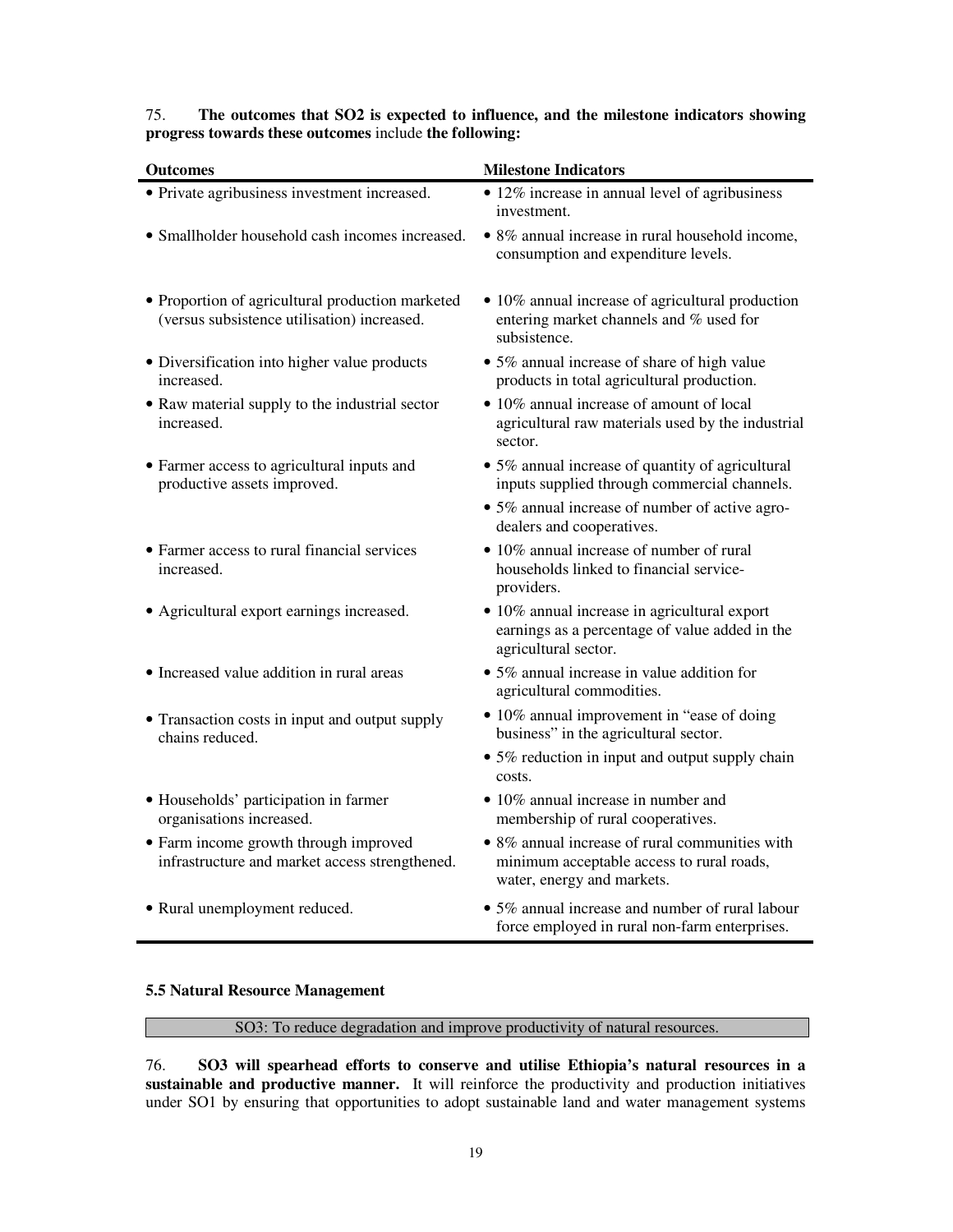are grasped and threats to sustainable use of natural resources are averted. This recognises that environmental degradation is both a cause and a consequence of high levels of rural poverty. Measures to strengthen the policy and legal framework for land administration and land use, accelerate the process of land registration and certification, and develop institutional and technical capacity in these areas are high priorities of the Federal and Regional Governments. Conservation and utilisation of Ethiopia's water resources is also a high priority through watershed management initiatives, water harvesting, irrigation development and improved irrigation and drainage systems to increase water use efficiency and ensure the sustainability of irrigation investments. Equally important is the prevention and reversal of arable and rangeland degradation in the rainfed areas which cover most of the country. Soil fertility depletion and erosion are already threatening the sustainability of arable agriculture and there is an urgent need to rehabilitate damaged areas and prevent further deterioration through better soil fertility management, introduction of soil conservation measures, reforestation and appropriate conservation agriculture methods. Rangeland degradation threatens the livelihoods of pastoral communities in large areas of the lowlands, calling for alternative forms of income generation to reduce grazing pressure, and better rangeland management including the use of exclusion areas, forage development and drought preparedness. Most of these initiatives aim to increase both productivity **and** sustainability and are therefore consistent with the other three strategic objectives.

77. **Climate change presents Ethiopian farmers and pastoralists with a new set of challenges**. Whilst most of the anticipated climate change is still in the future and there are uncertainties about the nature and extent of change in the different agro-climatic zones of the country, there are indications that the drier areas may become even hotter and more arid; and, over large parts of the country, the frequency of extreme events, including droughts, may increase. This calls for the development of more robust and resilient farming systems that are able to adapt to a range of possible climate change outcomes as they unfold over the life of the PIF and beyond. Many of the initiatives proposed under SO1 will, in fact, contribute to such an outcome, as will the soil and water conservation measures proposed under SO3. In addition to adaptation measures, which are mainly of a long term nature, there is a more immediate need for Ethiopia to contribute to climate change mitigation, even though the nation's contribution to the global problem is very minor. In this regard there are possibilities to increase carbon capture through reforestation and agronomic innovations that increase soil organic carbon levels, and which also have beneficial impacts on soil fertility and hydrology and fertiliser response.

| <b>Outcomes</b>                                            | <b>Milestone Indicators</b>                                                                |  |  |  |  |
|------------------------------------------------------------|--------------------------------------------------------------------------------------------|--|--|--|--|
| • Area under irrigation increased.                         | • 8% annual increase of arable land irrigated.                                             |  |  |  |  |
| • Water conservation and water use efficiency<br>improved. | • 5% annual increase of total precipitation<br>conserved.                                  |  |  |  |  |
|                                                            | • 5% annual increase in crop yield per unit of<br>water used.                              |  |  |  |  |
| • Arable, rangeland and forest degradation<br>reduced.     | • 8% annual increase in area under improved<br>land management, including forest coverage. |  |  |  |  |
|                                                            | • 3% of degraded land rehabilitated per annum.                                             |  |  |  |  |
|                                                            | • 5% annual increase in normalised difference<br>vegetation index (NDVI).                  |  |  |  |  |
| • Agricultural biodiversity maintained.                    | • 3% change in agro-biodiversity index.                                                    |  |  |  |  |
| • Soil health in key agricultural landscapes<br>improved.  | • 3% increase in soil organic carbon level.                                                |  |  |  |  |
| • Security of private sector access to land                | • 80% of rural households issued with first and                                            |  |  |  |  |

## 78. **The outcomes that SO3 is expected to influence, and the milestone indicators showing progress towards these** outcomes **include the following:**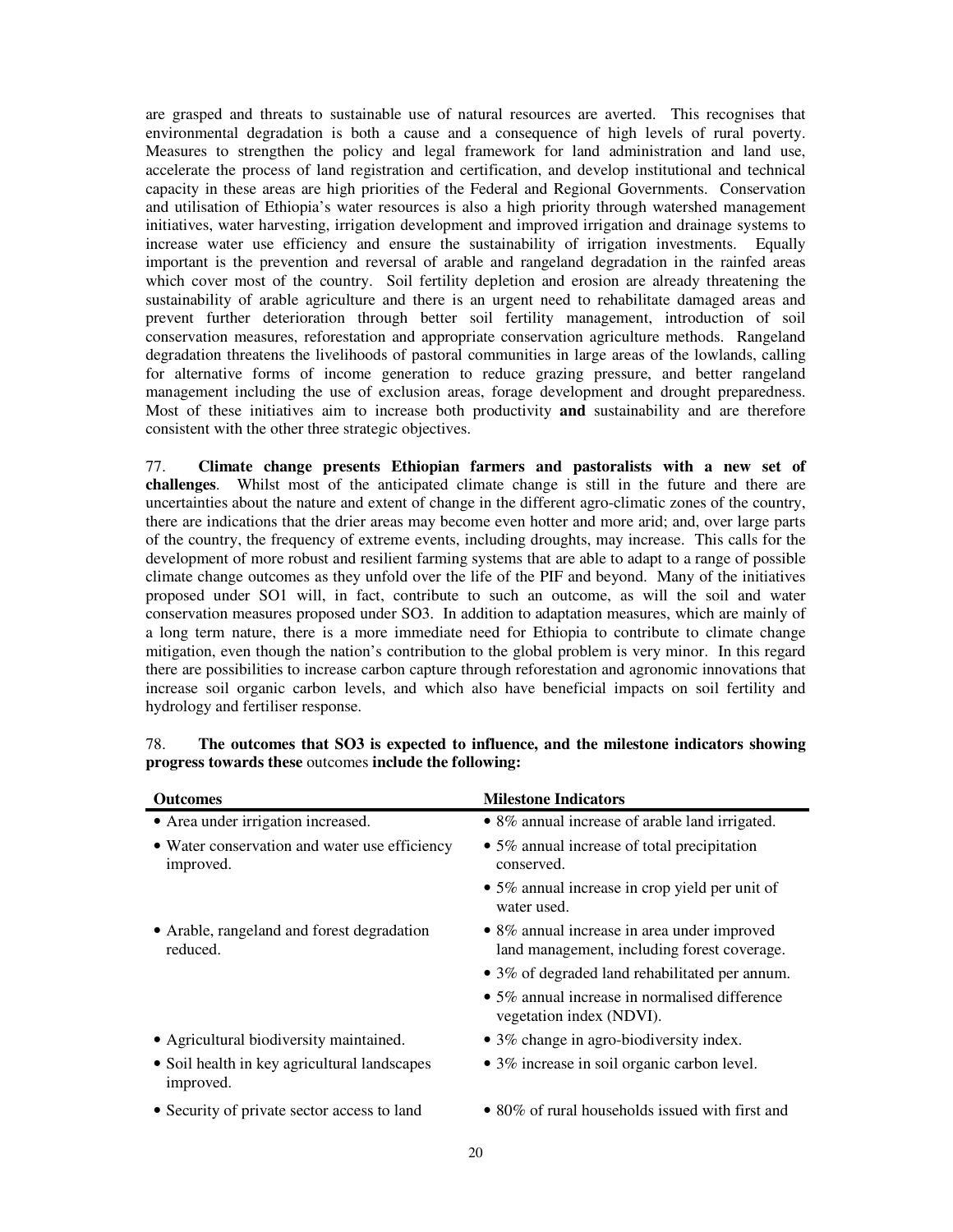resources improved. second level certificates.

- Farmers' ability to respond to climate change challenges strengthened.
- Mechanisms in place to support climate change adaptation and mitigation.

## **5.6 Disaster Risk Management and Food Security**

SO4: To achieve universal food security and protect vulnerable households from natural disasters.

79. **For the foreseeable future, there will be a proportion of rural households needing special support to help them achieve food security and protect them against shocks, principally droughts.** It is expected that advancements in other areas of the PIF will progressively reduce the number of chronically food insecure households requiring food aid and other forms of assistance to survive. The rate at which the need for safety net measures can be reduced will be a measure of the success of SO1, 2 and 3. Imports of food aid are expected to decline, the effectiveness of targeting social safety net programmes for vulnerable groups will be sharpened, and the prevalence of child malnutrition (an accurate and easily measured indicator of chronic poverty and food insecurity) is expected to decline. It should be noted that this transition can only be achieved if SLM activities, such as public works programs, are sustained in these areas. As the size and enormous cost of the safety net programme begins to decline, more resources will be available for disaster risk management including disaster preparedness and mitigation, as well as for public works programs as part of SLM pillar investments.

| <b>Outcomes</b>                                                                            | <b>Milestone Indicators</b>                                                                             |
|--------------------------------------------------------------------------------------------|---------------------------------------------------------------------------------------------------------|
| • Number of chronically food insecure<br>households reduced.                               | • Number and $%$ of households experiencing<br>food gaps of three months or more.                       |
|                                                                                            | $\bullet$ % increase in households graduating from<br>PSNP and other safety net programmes<br>annually. |
| • Imports of food aid reduced.                                                             | • % decline in food aid imports.                                                                        |
|                                                                                            | • 20% increase of food reserve stock.                                                                   |
|                                                                                            | • 20% increase in domestic procurement of food<br>aid supplies.                                         |
| • Effectiveness of targeted social safety net<br>programme for vulnerable groups improved. | • Number of vulnerable households receiving of<br>transfers to cover basic consumption needs.           |
|                                                                                            | • Timeliness and adequacy of emergency<br>response for vulnerable groups.                               |
| • Prevalence of child malnutrition reduced.                                                | $\bullet$ 3% annual reduction in stunted and<br>underweight children in rural areas.                    |
| • Effectiveness of disaster risk management<br>system improved.                            | • Number of households receiving emergency<br>assistance.                                               |

# 80. **The outcomes that SO4 is expected to influence, and the milestone indicators showing progress towards these outcomes include the following:**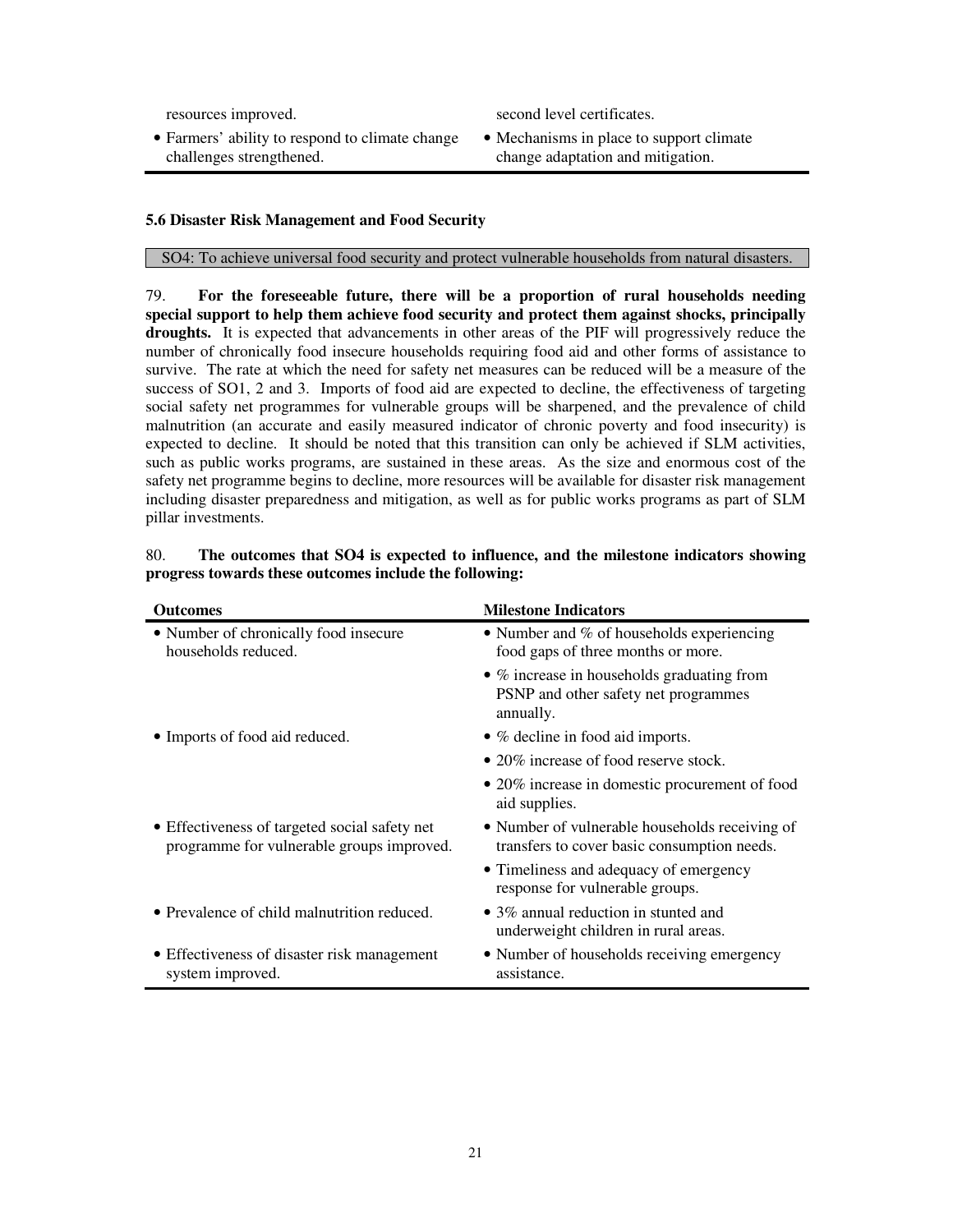## **6. POLICY AND INSTITUTIONAL FRAMEWORK**

81. Whilst Ethiopia's policy and institutional framework for agricultural and rural development is comprehensive and stable, the CAADP **and** PIF processes have highlighted a number of areas where reviews, adjustments, and refinements may be beneficial. These are discussed below under each of the four main thematic areas.

## **6.1 Productivity and Production**

82. Several policy and institutional issues need consideration as part of the drive to improve productivity and production. First, as an increasing number of people achieve food security there will be a **need to re-align policy and budget allocations** between DRMFS, which currently uses the majority of resources, and production/productivity initiatives. A large amount of funding, some USD 1.8 billion is already allocated to the PSNP over the next four years, so the budgetary realignment will mainly take place during the second half of the PIF as the results of food security investments materialise. Related to this, there will be a need for Government and its partners to review the balance between food aid and other forms of development assistance. These changes will represent a major departure from the current pattern of budget allocation and development assistance and reflects growing confidence that Ethiopia's chronic food security problems can be solved during the life of the PIF.

83. The productivity and production initiative also calls for increasing recognition of the importance of **post-harvest losses,** which are a major factor in household food security, and due to quality issues, limit the capacity of smallholders to commercialise their agricultural activities. Coordination issues between **research and extension** also need attention, and the capacity of Ethiopia's huge extension workforce needs to be improved with further training, equipping, operational support and stakeholder involvement over an extended period. Finally, there is a need to improve cooperative and private sector participation in the **supply of agricultural inputs**, particularly the production and distribution of high quality seed and encouraging private sector investment in the creation of agro-dealership networks.

# **6.2 Rural Commercialisation**

84. **Attracting private investment is critical to successful rural commercialisation.** In order to attract private investment in the sector, including foreign investment, the Government will need to maintain a transparent system of agribusiness investment guidelines and incentives; and to accelerate implementation of the policy framework for agricultural commercialisation. The latter includes instruments such as warehouse receipts, other financial services (banking, insurance, forex, futures etc), the Ethiopian Commodities Exchange (ECX), contract farming etc. There is also a need to delineate the role of commercial and direct Government supply of farm inputs, recognising that where commercial supplies are not forthcoming Government has a role to play, but with the intention to withdraw as soon as the private sector is ready to fill the gap.

85. **Other dimensions of the enabling environment for rural commercial development also require on-going policy and institutional review** including: rural microfinance policy and microfinance institutions supporting smallholder farmers, rural non-farm entrepreneurs, and small and medium sized rural enterprises; the need to maintain a competitive trade policy and address sanitary and phytosanitary barriers to trade in agricultural and livestock products; implementation of the policies on public-private partnerships (PPPs) and cooperative development; implementation of food safety and quality improvement policies to increase domestic and international consumer confidence in the quality and safety of Ethiopian foods; and encouraging both male and female farmers/family members to become members of agricultural marketing cooperatives and other forms of farmer organisation involved in commercial agriculture. These initiatives will be supported by ongoing investments in rural infrastructure especially roads, water, energy and markets.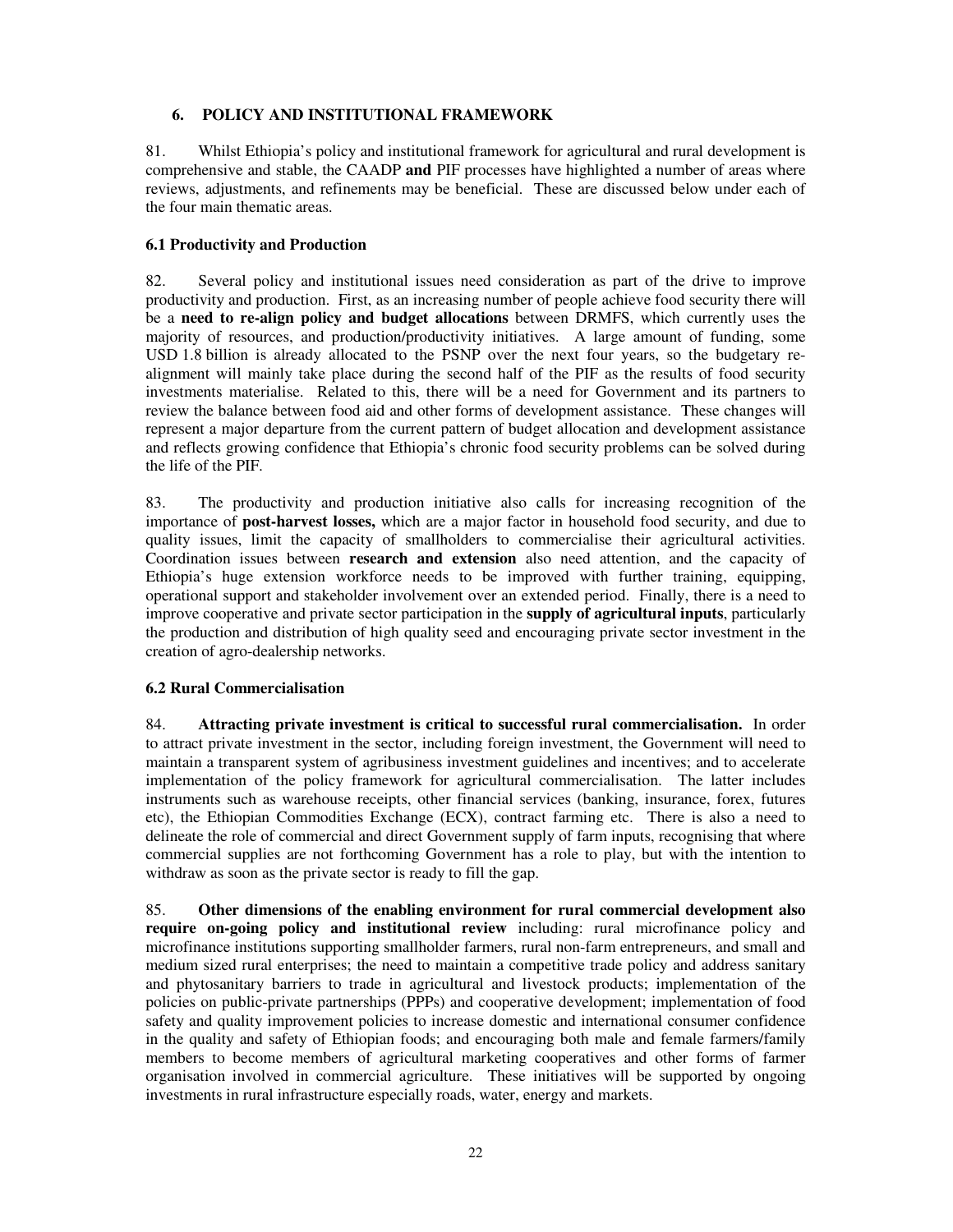### **6.3 Natural Resource Management**

86. **The policy and institutional framework for sustainable natural resource management is largely in place** and the main issue is implementation capacity, especially at *woreda* level where much of the work on soil and water conservation and irrigation development will be undertaken. Efforts to improve security of access to land resources are ongoing through the national land registration process, and this will increase the incentives for landholders to take good care of their land resources. The ELALUDEP proposal, however, identifies a number of priority needs in land administration and land use planning including: (i) identifying and filling gaps in existing laws, regulations and guidelines; (ii) supporting regions in the preparation of pastoral and agro-pastoral land administration policies and legislation; (iii) improving tenure security and dispute resolution; (iv) standardising regulations on surveying and registration; (v) strengthening the Federal and Regional institutional framework; and (vi) accelerating the process of cadastral surveying and issue of second level (geo-referenced) land holding certificates.

## **6.4 Disaster Risk Management and Food Security**

87. **The key policy and institutional issue is the need to ensure that significant numbers of beneficiaries graduate from the PSNP.** Increasing the rate of graduation is a contingent upon the rate of progress under the other three strategic objectives and should be responsive to the needs of vulnerable households affected by natural disasters. As such, it is not advisable to prescribe the rate at which food security programmes can be scaled down, and to retain the capacity to respond to weatherrelated and other crises should circumstances deteriorate, for example through a severe and widespread drought or epidemic.

86. **As the number of chronically food insecure households' declines several other policy issues may need to be reviewed** including the role of food aid in Ethiopia's overall development assistance portfolio. Donors will need to be consulted about moving towards other forms of development assistance. Consideration should also be given to refining the policy on strategic food reserves and the use of innovative risk management tools such as weather index insurance and commodity options trading. The DRMFS scale-down strategy will also have a bearing on policy deliberations under SO1 concerning re-deployment of resources from social safety nets to productive investments, and on the balance of effort between high and low potential areas.

# **6.5 Institutional Framework for PIF Implementation**

87. Technical and budgetary coordination of the PIF will be the responsibility of the MoARD and its counterpart organisations at Regional and *woreda* levels. The MoARD will adopt a programmebased approach, with sub-programmes, projects and the organisational structures which support them arranged under a number of programmes. Programmes will be owned by the MoARD and may comprise one or more externally funded projects, which may have project management units answerable to the Director of the host Directorate. Each programme will be the responsibility of a Directorate, Authority, Institute or Agency of MoARD and existing major projects (e.g. PSNP, SLM, AGP, RUFIP, SSI, AMIP, etc.) will be arranged under the programme structure. Overall coordination will be the responsibility of the PPD.

88. The CAADP study identified 36 major programmes at Federal level compared to the 56 costcentred programmes listed in the budget registry. The civil service reform process will undertake further consolidation and arrangement of programmes and projects under the four SOs identified here. The Participatory Monitoring and Evaluation (PM&E) system will require strengthening in order to improve coordination, planning, monitoring and evaluation. Capacity gaps occur at all levels and will have to be remedied, but the weaknesses are greatest at *woreda* level. The Government has already embarked on the task of rectifying these problems through the BPR process.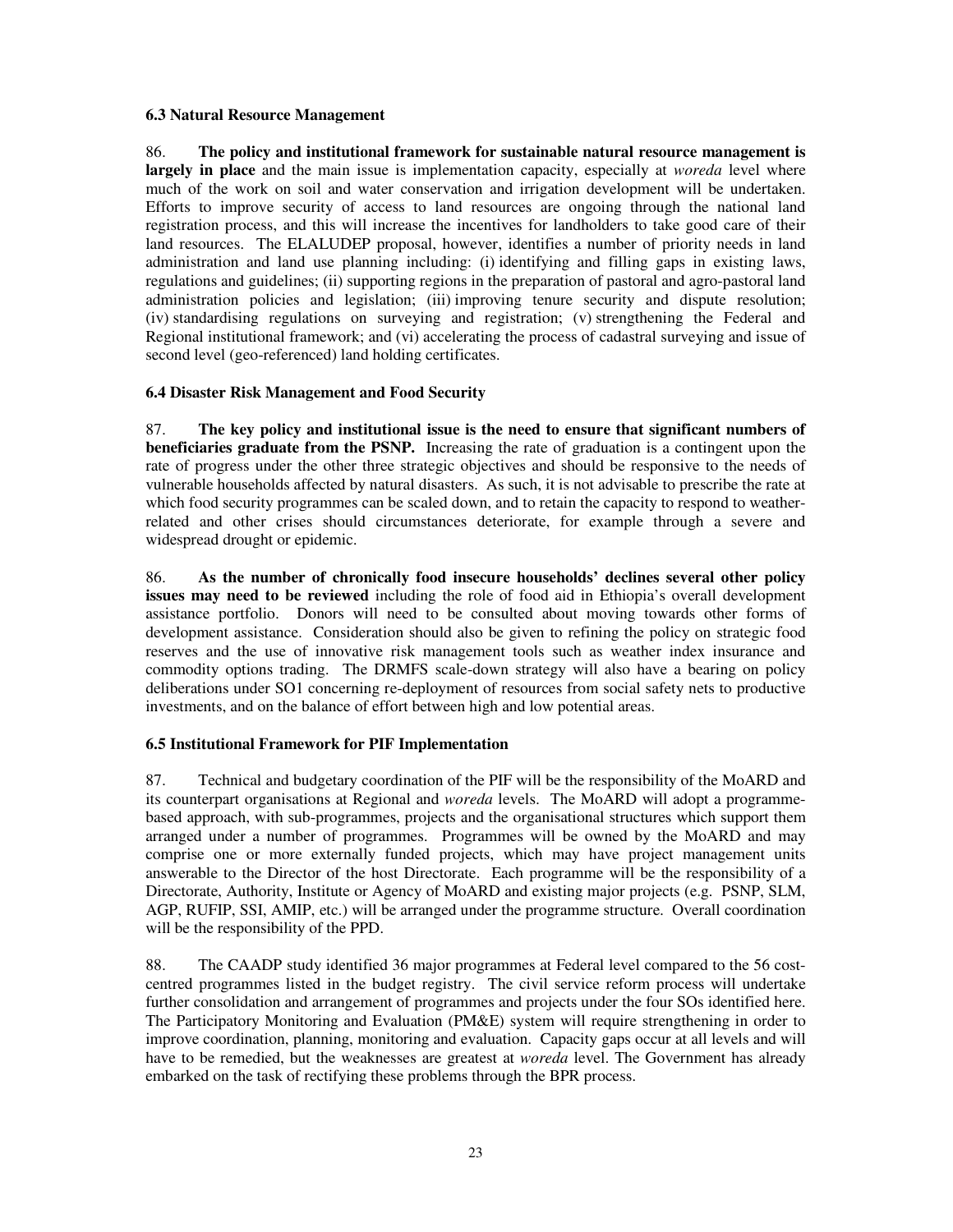### **6.6 Priority Investment Areas**

89. During the PIF formulation process, a number of priority areas for investment have been identified and arranged amongst the four SOs as shown below. Whilst Government considers that agricultural productivity (SO1) is the first priority, the PIF presents a balanced portfolio of priority investment areas from which the various regions, agro-ecological zones and commodity groups can chose according to their particular circumstances.

| <b>Strategic Objectives</b>                 | <b>Priority Investment Areas</b>              |  |  |  |  |  |  |
|---------------------------------------------|-----------------------------------------------|--|--|--|--|--|--|
| SO1: Productivity and Production            | Irrigation development                        |  |  |  |  |  |  |
|                                             | Skill development (including DAs and farmers) |  |  |  |  |  |  |
|                                             | Seed and fertiliser supply                    |  |  |  |  |  |  |
|                                             | Soil fertility management                     |  |  |  |  |  |  |
|                                             | Livestock development                         |  |  |  |  |  |  |
|                                             | Research                                      |  |  |  |  |  |  |
| SO2: Rural Commercialisation                | Market system and infrastructure              |  |  |  |  |  |  |
|                                             | Cooperative development                       |  |  |  |  |  |  |
|                                             | Agricultural credit                           |  |  |  |  |  |  |
|                                             | Private sector support                        |  |  |  |  |  |  |
| SO3: Natural Resource Management            | Natural resources development                 |  |  |  |  |  |  |
| SO4: Disaster Risk Management and Food<br>٠ | Productive Safety Net Programme               |  |  |  |  |  |  |
| Security                                    |                                               |  |  |  |  |  |  |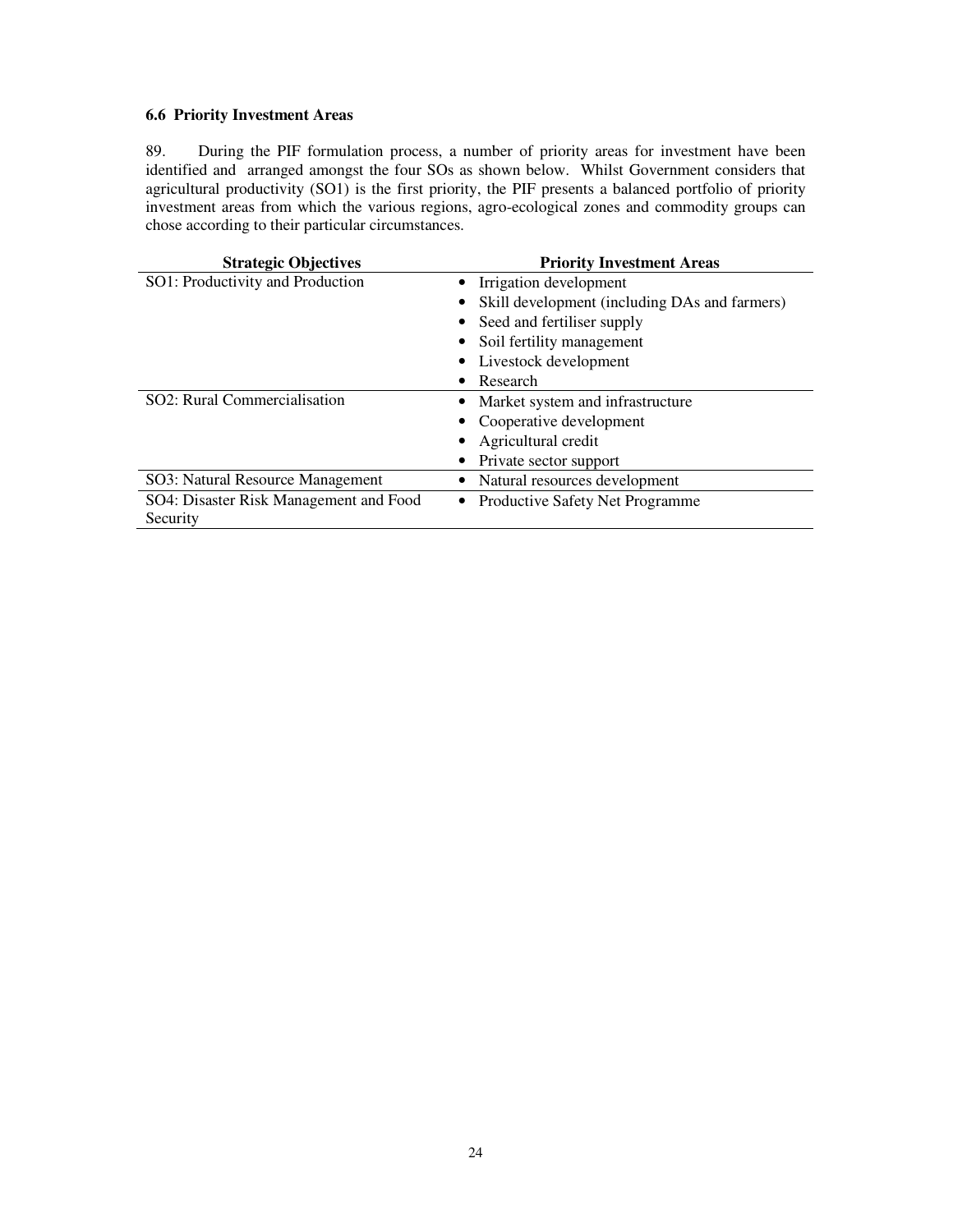## **7. TEN-YEAR INVESTMENT FRAMEWORK**

### **7.1 Indicative Financing Plan**

 $\overline{a}$ 

90. **Government is expected to continue its strong commitment to financing agriculture and rural development over the next ten years.** Detailed financial projections are provided in Annex 2 and summarised in Table 1 below. The projections are based on the following key assumptions and estimates derived from the Ten-Year Road Map Report (Annex 11, Tables A11.1 to A11.12).

- Continued national GDP growth of 10% per annum over the ten-year life of the PIF.
- A gradual 'trend' or 'base' increase in the funds allocated to the budget for agriculture and rural development from 6.2% of GDP in 2008/09 to 7.5% by the end of the PIF period (Annex 4). This would see the budget increase from USD 0.72 billion in 2010/11 to USD 1.76 billion in 2019/20 and which totals to USD11.83 billion over the life of the PIF.
- In addition, in order to achieve the high agricultural growth target as stipulated in the GDP, i.e. 10 % annual growth per year, a further 'incremental' investment need of USD 6.23 billion is required over the ten-year PIF period. $5$
- Estimated funding commitment to ongoing programmes and projects, from Government and external sources, over the first five years amount to USD 2.54 billion of which USD 1.81 billion is committed to DRMFS through the PSNP (Annex 5).
- This leaves a total of USD 15.50billion of the budget to be funded from Government and external sources not already committed of which about 22.6 per cent falls in the first half of the PIF period and 77.4 per cent in the second half.
- The indicative allocation of the un-committed funds (Annex 4) based on MoARD's priority investment areas is shown in Table 1 below under each of the four SOs, plus an allowance for price contingencies in United States dollar denominated terms.
- On this basis the 51 per cent of the funding would be allocated to SO1 (mainly for irrigation development), 7 per cent to SO2, 21 per cent to SO3 and 22 per cent to SO4. This represents a major departure from the historical pattern of expenditure which has seen the bulk of expenditure directed towards SO4.
- Assuming that 60 per cent of the total budget requirements (excluding already committed funds) will be financed by Government and 40 per cent from external sources in the form of grants and loans, this implies a PIF funding requirement of around **USD 9.30 billion from Government and USD 6.20 billion from development partners** over a ten year period.

<sup>&</sup>lt;sup>5</sup> This figures uses the assumptions for 'incremental needs' as shown in the "Ten Year Roadmap" report, but reduced the number in this report by the reallocation of the spending requirements for the DRMFS sector to productive sectors as explained in this document.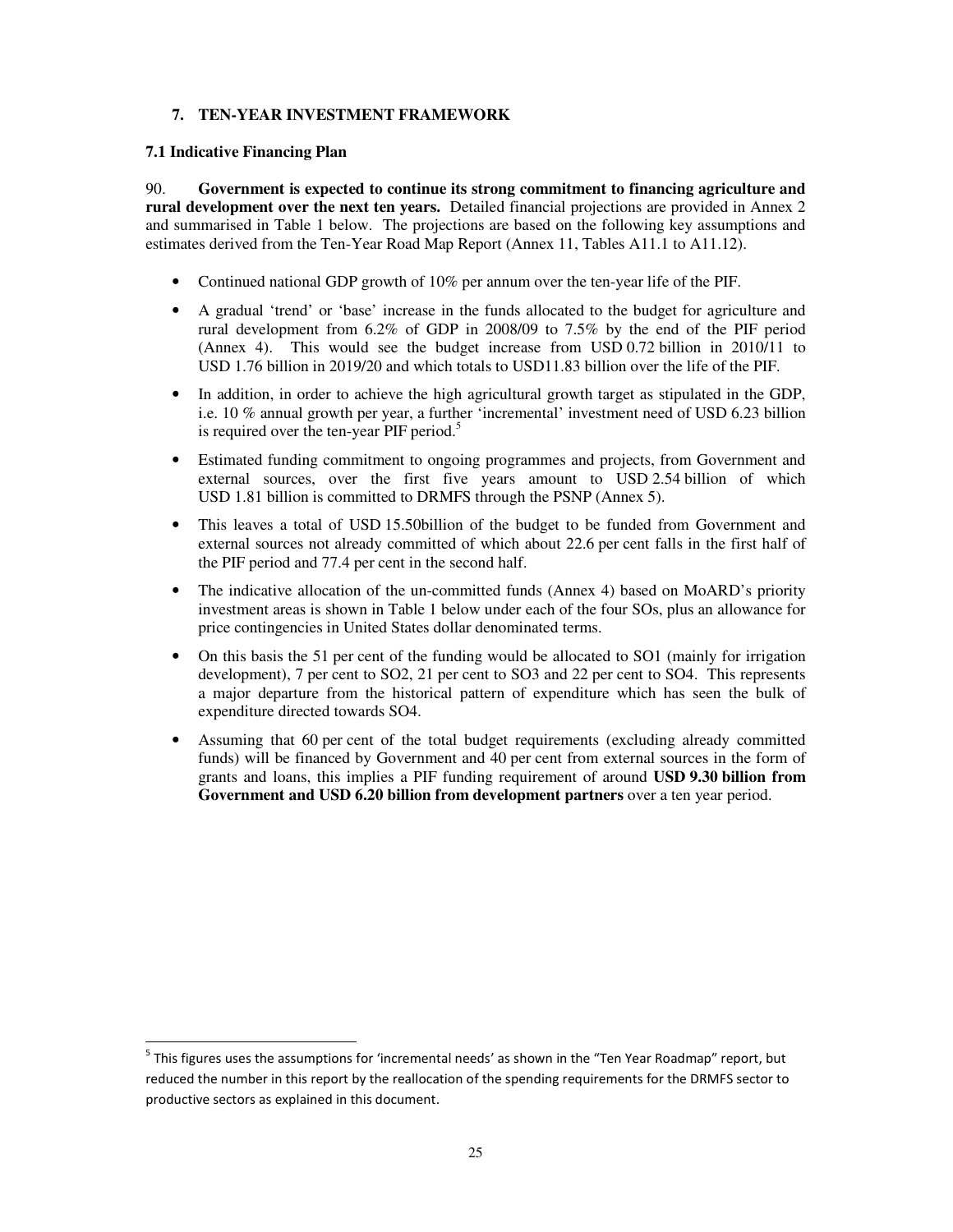| PIF Year-->                                                                               |             | 1              | $\boldsymbol{2}$ | 3         | $\overline{\mathbf{4}}$ | 5        | 6                        | 7                        | 8       | $\boldsymbol{9}$ | 10         |                  |               |
|-------------------------------------------------------------------------------------------|-------------|----------------|------------------|-----------|-------------------------|----------|--------------------------|--------------------------|---------|------------------|------------|------------------|---------------|
| <b>Fiscal Year--&gt;</b>                                                                  | <b>Note</b> | $10 - 11$      | $11 - 12$        | $12 - 13$ | $13 - 14$               | 14-15    | $15-16$                  | $16-17$                  | $17-18$ | 18-19            | $19-20$    | <b>Total PIF</b> |               |
| <b>ARD Budget Trend (ETBbn)</b>                                                           | a           | 12.0           | 13.4             | 14.8      | 16.3                    | 18.0     | 19.8                     | 21.8                     | 23.9    | 26.3             | 29.0       | 195.2            |               |
| ARD Budget Trend (USDmn)                                                                  | a/          | 724            | 810              | 897       | 989                     | 1,090    | 1,199                    | 1,319                    | 1,451   | 1,596            | 1,756      | 11,832           |               |
| ARD Incremental Investment Needs (USDmn)                                                  |             | 87             | 221              | 370       | 332                     | 527      | 737                      | 835                      | 936     | 1,043            | 1,118      | 6,207            |               |
| <b>Total ARD Budget Estimate (USDmn)</b>                                                  |             | 811            | 1,031            | 1,267     | 1,321                   | 1,617    | 1,936                    | 2,154                    | 2,387   | 2,639            | 2,874      | 18,039           |               |
| Funds Committed to DRMFS (USDmn<br>Funds Committed to other Programmes                    | $b$         | 540            | 500              | 400       | 365                     |          |                          |                          |         |                  |            | 1,805            |               |
| (USDmn)                                                                                   | $b$         | 147            | 147              | 147       | 147                     | 147      | $\overline{\phantom{a}}$ | $\overline{\phantom{a}}$ | $\sim$  |                  |            | 735              |               |
| Total Funds Committed(USDmn)                                                              |             | 687            | 647              | 547       | 512                     | 147      |                          |                          |         |                  |            | 2,540            |               |
| <b>Total Funds not Committed(USDMN)</b>                                                   |             | 124            | 384              | 720       | 809                     | 1,470    | 1,936                    | 2,154                    | 2,387   | 2,639            | 2,874      | 15,499           |               |
| Indicative Allocation of Un-Committed Funds                                               | c/          |                |                  |           |                         |          |                          |                          |         |                  |            |                  | $%$ of        |
| Productivity and Production                                                               |             |                |                  |           |                         |          |                          |                          |         |                  |            |                  | Base          |
|                                                                                           |             | 20             | 42               | 66        | 99                      | 299      | 437                      | 506                      | 579     | 656              |            |                  |               |
| Irrigation (USDmn)                                                                        |             |                | 31               | 49        | 73                      | 219      |                          | 372                      | 425     | 482              | 710        | 3,415            | 22.0%         |
| Irrigation, incremental (USDmn)                                                           |             | 14             |                  | 10        | 15                      |          | 321<br>67                | 78                       | 89      | 101              | 521<br>110 | 2,507<br>527     | 16.2%         |
| Other(USDmn)                                                                              |             | 3<br>5         | 6<br>10          | 16        | 23                      | 46<br>70 | 103                      | 119                      | 136     | 154              | 167        | 802              | 3.4%<br>5.2%  |
| Other, incremental(USDmn)                                                                 |             | 23             | 49               | 76        | 114                     | 345      | 504                      | 585                      | 669     | 757              | 820        | 3,942            | 25.4%         |
| Subtotal ongoing(USDmn)<br>Subtotal, incremental(USDmn)                                   |             | 19             | 41               | 64        | 96                      | 289      | 423                      | 491                      | 562     | 636              | 688        | 3,309            | 21.3%         |
| Rural Commercialization(USDmn)                                                            |             | 3              | 7                | 11        | 17                      | 50       | 73                       | 85                       | 97      | 110              | 119        | 574              | 3.7%          |
| Rural Commercialization, incremental(USDmn)                                               |             | $\overline{c}$ | 5                | 8         | 12                      | 37       | 54                       | 62                       | 71      | 81               | 88         | 421              | 2.7%          |
|                                                                                           |             | 11             | 24               | 38        | 57                      | 171      | 250                      | 290                      | 332     | 376              | 407        | 1,955            |               |
| Natural Resource Management(USDmn)<br>Natural Resource Management, incremental<br>(USDmn) |             | 6              | 13               | 20        | 30                      | 89       | 130                      | 151                      | 173     | 196              | 212        | 1,020            | 12.6%<br>6.6% |
|                                                                                           |             |                |                  |           |                         |          |                          |                          |         |                  |            |                  |               |
| Disaster Risk Management and Food Security                                                |             | 59             | 243              | 488       | 454                     | 412      | 379                      | 330                      | 280     | 230              | 230        | 3,107            | 20.0%         |
| Contingencies                                                                             |             |                | 3                | 15        | 30                      | 77       | 121                      | 159                      | 203     | 253              | 310        | 1,172            | 7.6%          |
| <b>Total Indicative Allocation</b>                                                        |             | 124            | 385              | 720       | 809                     | 1,470    | 1,936                    | 2,154                    | 2,387   | 2,639            | 2,874      | 15,499           |               |
| Allocation to Capital Budget (80%)                                                        |             | 99             | 308              | 576       | 647                     | 1,176    | 1,549                    | 1,723                    | 1,910   | 2,111            | 2,299      | 12,399           |               |

# **Table 1: PIF Financing Plan assuming 10% per annum GDP Growth (USD millions)**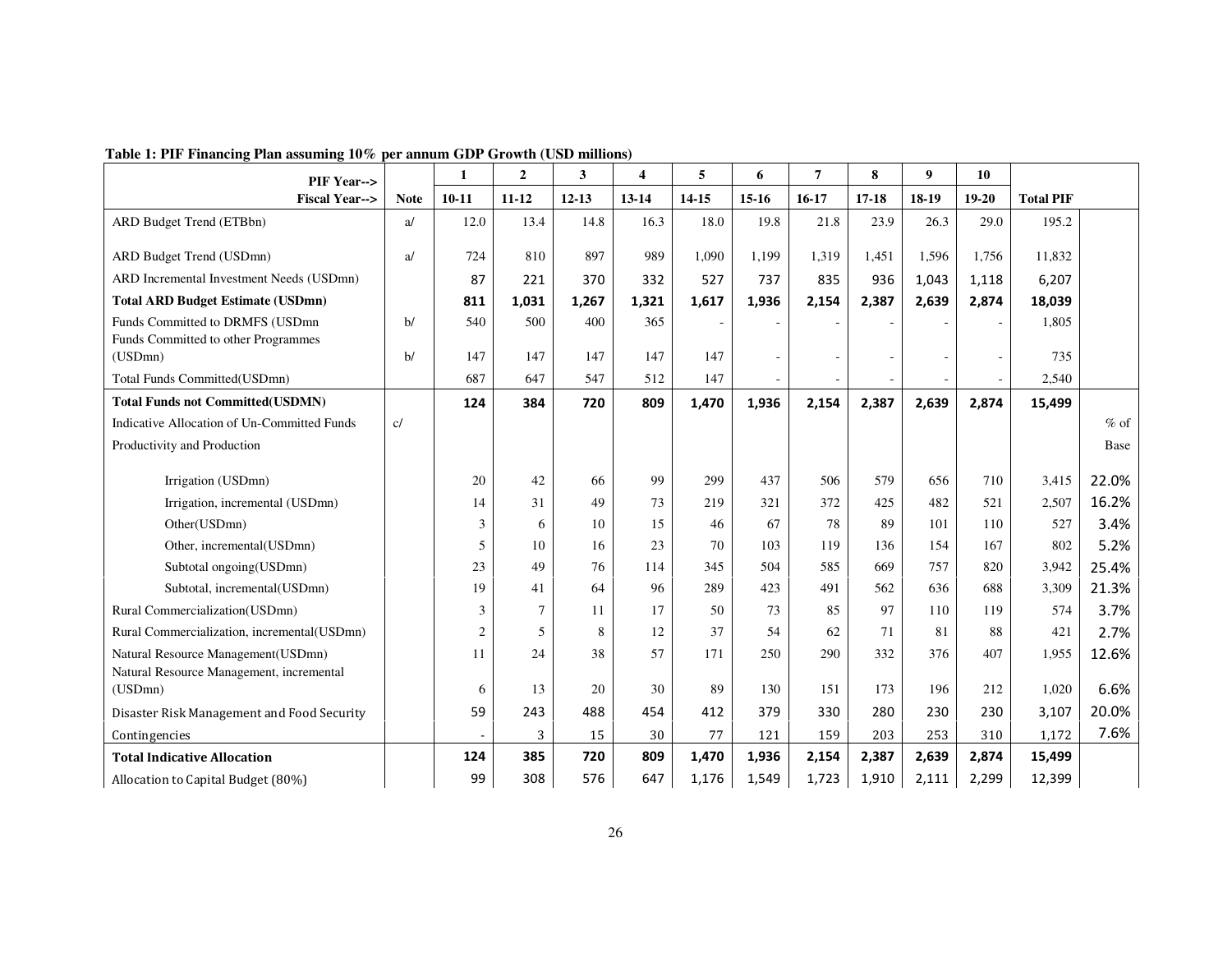| <b>PIF Year--&gt;</b>                |    |           |           |           |       |       | n       |           | 8     | 0       | 10      |                  |  |
|--------------------------------------|----|-----------|-----------|-----------|-------|-------|---------|-----------|-------|---------|---------|------------------|--|
| <b>Fiscal Year--&gt;</b>             |    | $10 - 11$ | $11 - 12$ | $12 - 13$ | 13-14 | 14-15 | $15-16$ | $16 - 17$ | 17-18 | $18-19$ | $19-20$ | <b>Total PIF</b> |  |
| Allocation to Recurrent Budget (20%) |    | 25        | 77        | 144       | 162   | 294   | 387     | 4318      | 477   | 528     | 575     | 3100             |  |
| Funded by Government                 | d/ | 74        | 231       | 432       | 485   | 882   | 1,162   | 1,292     | 1,432 | 1,583   | 1,724   | 9,299            |  |
| Funded by DPs' Grants & Loans        | e, | 50        | 154       | 288       | 324   | 588   | 774     | 862       | 955   | 1,056   | 1,150   | 6,200            |  |

a/ Total sector budget taken from Annex 4 b/ Funds committed taken from Annex 5

c / From table A.11.11 of Ten Year Road Map Report. Total varies slightly from Table A.11.11 due to difference in the way the contingencies are calculated.

d/ Based on Government funding 60% of the total budget e/ Assumes development partners finance 40% of total budget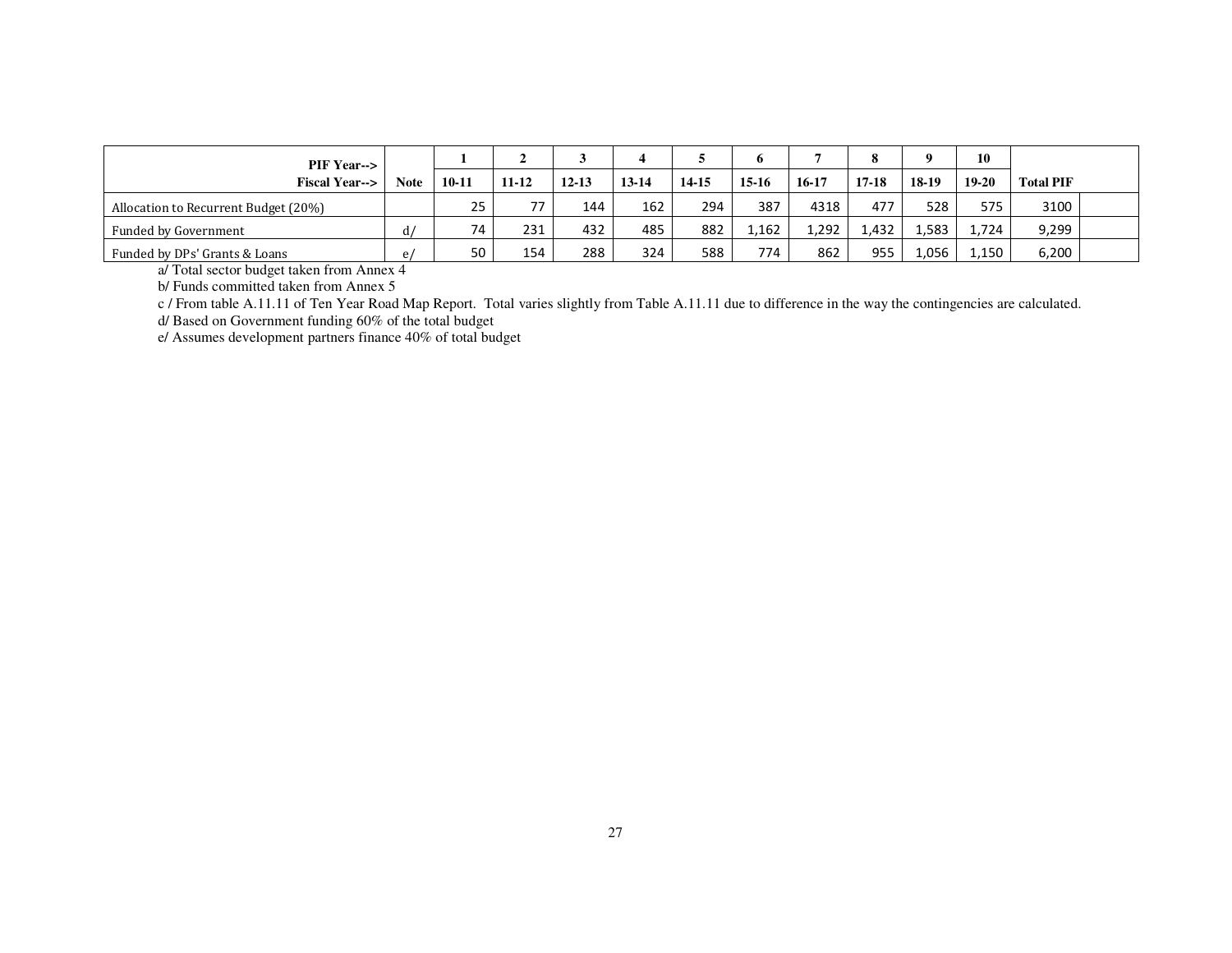## **8. Benefits and Beneficiaries**

### **8.1 Benefits**

91. **Not surprisingly, considering the magnitude, scope and duration of the PIF the range of benefits will be extensive**. In line with the importance of the sector, accelerated agricultural and rural development will make a major contribution to Ethiopia's goal of becoming a middle income country. The principal benefits of the programme will be: (i) increased production of food and non-food agricultural commodities to improve the nutritional status of rural households, boost national food security, and provide raw materials for the agro-industrial sector; (ii) accelerated commercialisation of the rural sector generating increased cash incomes from farm and non-farm enterprises; (iii) protection and enhancement of the long-term productive capacity of Ethiopia's natural resource base through more sustainable land and water management practices and measures to adapt to climate change; and (iv) continued protection of vulnerable households through the DRMFS programme. The need for the DRMFS programme, however, is expected to decline as the benefits from other initiatives accrue, thereby releasing resources for directly productive investments. All of the above will contribute to continued reduction in the prevalence and severity of rural poverty.

92. **A number of other benefits are also expected to accrue as the sector develops including:**  (i) reduction in harvest and post harvest losses; (ii) reduced imports of staple food through both commercial and food aid channels and increased export earnings; (iii) diversification of production into higher value agricultural products; (iv) improved access to financial services by smallholder farmers and rural entrepreneurs; (v) reduced transaction costs and improved efficiency in pre and post-farmgate value chains; (vi) increased participation in cooperative societies and other forms of farmer organisation; (vii) improved access to markets through infrastructure and telecommunications development; (viii) increased rural employment; (ix) higher productivity and reduced vulnerability to droughts from expansion of irrigated agriculture; (x) maintenance of agricultural biodiversity; and (xi) improving the system of disaster risk management by exploring the use of innovative risk management tools.

93. **Benefits will also arise from several of the crosscutting themes of the PIF** including: (i) improved institutional capacity and human resources at all levels from Federal Government down to the *woredas*; (ii) more balanced participation of men and women in development and incomegenerating activities and both household and community-level decision-making processes; (iii) recognition of the special needs of rural households affected by HIV/AIDS and/or poor nutrition and efforts to improve household nutrition and curb the spread of the disease; and (iv) improving the adaptability of the agricultural sector to climate change and achieving national carbon neutrality by 2020.

# **8.2 Beneficiaries**

94. **Whilst all Ethiopians stand to benefit from the PIF, the primary beneficiary group will be smallholder farming and pastoral households.** The primary beneficiaries of production and productivity enhancement will be smallholders adopting improved agricultural practices that increase food production and cash income generation. These will tend to be located in the higher potential areas where the prospects for improving productivity are best. Medium and large scale farmers will also be able to participate through the expansion of commercial agriculture into under-utilised areas, mainly in the drier mid-altitude and lowland areas. In the lower rainfall and pastoral areas disadvantaged and vulnerable households will benefit from sustainable natural resource management initiatives as well as continued social safety net protection under DRMFS. Agro-industrial enterprises will also benefit from increased availability of raw materials, and other value chain participants will generally gain from increased volumes of produce entering market channels. Both rural and urban consumers will also benefit from improved availability, quality and lower prices for food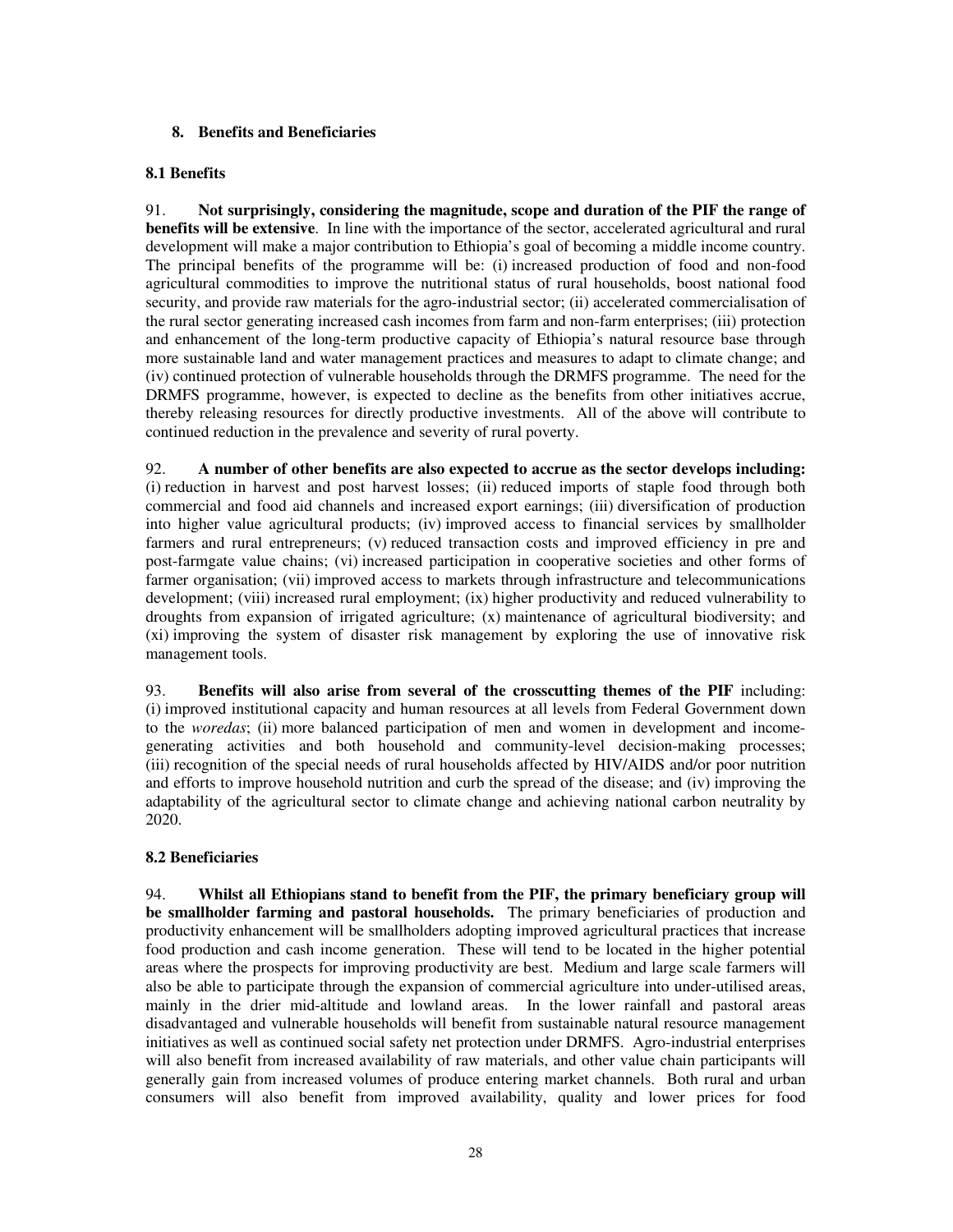commodities. Unemployed and under-employed people will enjoy improved income earning opportunities from employment in rural farm and non-farm enterprises.

95. **Future generations of Ethiopians will benefit from measures to prevent and reverse environmental degradation and sustainably manage natural resources.** This applies particularly to the beneficiaries of irrigation development, smallholder farmers in areas where soil conservation and watershed management activities are undertaken; pastoralists and agro-pastoralists who benefit from rangeland management/rehabilitation and livestock improvement; and all rural households who face the long-term challenge of adapting to climate change.

96. **The number of beneficiaries of the DRMFS programme is expected to decline as other PIF initiatives bear fruit.** The DRMFS programme will, however, remain a vital social safety net for those who need it, with substantial funding committed for the first four years, tapering off thereafter. By the end of the PIF the number of DRMFS beneficiaries is expected to be around a fifth of the current number and mainly confined to those affected by sporadic natural disasters, rather than the chronically food insecure.

# **9. RISKS AND SUSTAINABILITY**

## **9.1 Risks and Risk Management**

**97. The PIF is subject to a number of generic risks that affect all development programmes and projects in Ethiopia**. These include: (i) limited capacity in Government institutions; (ii) the underdeveloped private sector and lack of private investment, especially in input supply chains; (iii) the possibility that economic growth targets will not be met with leading to deterioration in the fiscal position, resurgent inflation and/or loss of budget support from donors; (iv) the ever-present threat of natural disasters, principally drought; and (v) the country's geopolitical context which presents risks of regional conflict.

**98. Success of the PIF depends largely on the success of the FYGTP,** and as such, proposed PIF investments are based on the assumption that key FYGTP investments and goals are achieved. For example, investments in infrastructure, particularly those related to rural roads, energy, and water development, are critical enablers of the specific goals set forth in the PIF.

99. **There are also a number of PIF-specific risks** mainly related to implementation capacity in MoARD and the BoARDs and the capacity to engage with the private sector. MoARD's capacity to plan, implement, monitor and evaluate the programmes and projects embodied in the PIF will require substantial augmentation in the context of the limited human resources with skills in these areas. There is also the risk that the required funding will not be forthcoming because of a shortfall in reaching the ambitious economic growth targets of the FYGTP leading to: (i) lower than anticipated budgetary allocations; and (ii) lower levels of support from the international community.

100. **These risks are significant, but need to be considered in comparison to the risks associated with a less aggressive approach** to sector development, which imply a high likelihood of continuing poverty, food insecurity, environmental degradation and economic stagnation. Against this background, and the proposed mitigation measures suggested in the table below, the case for implementing the PIF is compelling.

| <b>Risks</b>                             | <b>Possible Consequences</b>                                                                 | <b>Mitigation Measures</b>                                                                                   |
|------------------------------------------|----------------------------------------------------------------------------------------------|--------------------------------------------------------------------------------------------------------------|
| Generalised<br>institutional<br>capacity | Weak ability to design and implement<br>programmes and projects identified<br>under the PIF. | • Incorporate appropriate capacity<br>building measures as indicated by the<br>civil service reform process. |
| limitations.                             | Low rate of disbursement of funds<br>allocated to the PIF.                                   | • Ensure that funding and disbursement<br>targets are realistic.                                             |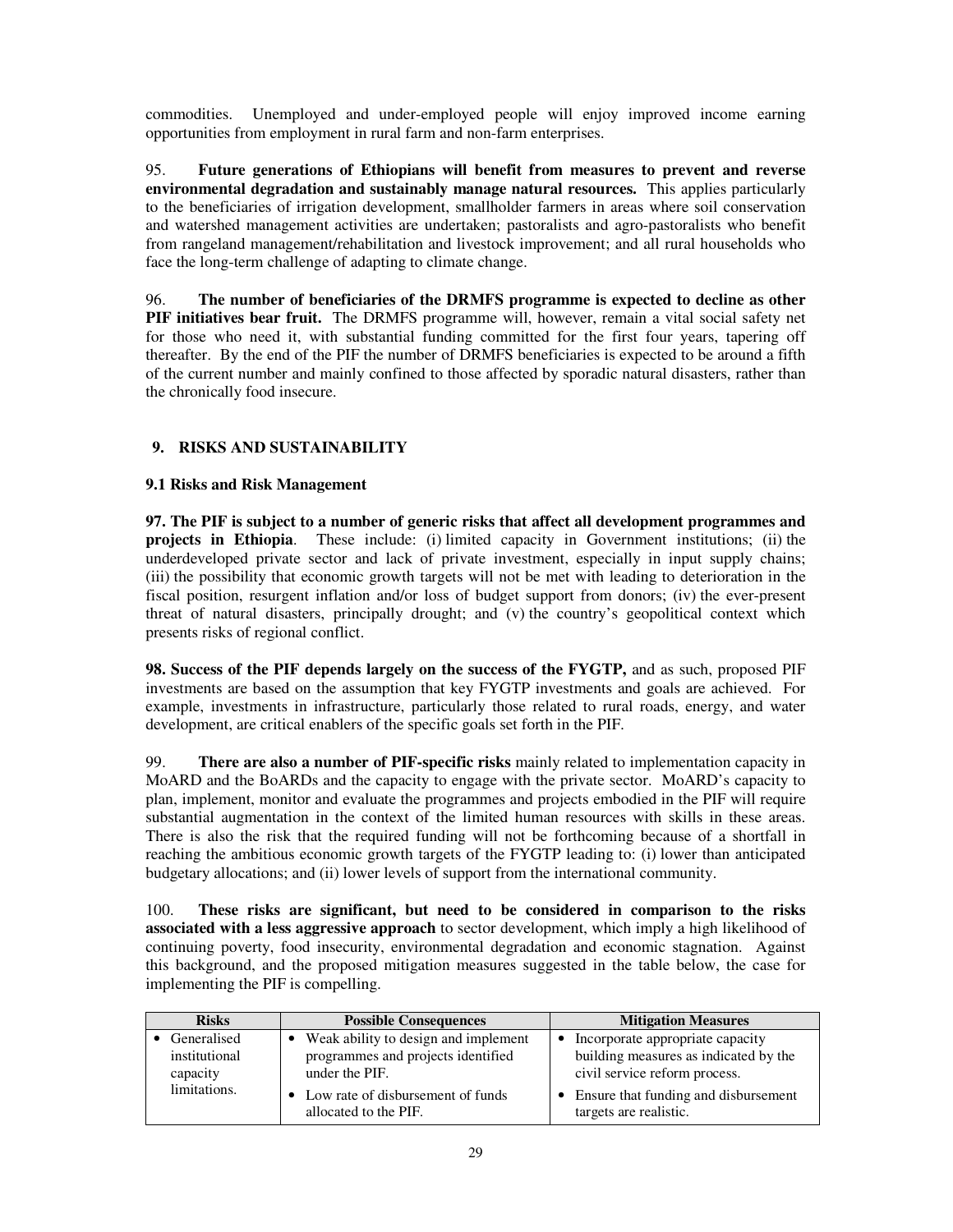| <b>Risks</b>                                                            | <b>Possible Consequences</b>                                                                                                                                                                                                                             | <b>Mitigation Measures</b>                                                                                                                                                                                                                   |
|-------------------------------------------------------------------------|----------------------------------------------------------------------------------------------------------------------------------------------------------------------------------------------------------------------------------------------------------|----------------------------------------------------------------------------------------------------------------------------------------------------------------------------------------------------------------------------------------------|
| Lack of private<br>sector<br>investment and<br>participation.           | • Government will continue to carry the<br>burden of farm input supply.<br>Farmers will be unable to access inputs<br>$\bullet$<br>through commercial channels.<br>Development of commercial farming<br>and agro-industrial enterprises will be<br>slow. | Ensure that Government and parastatals<br>charge commercial rates for provision<br>of goods and services.<br>Actively engage in PPPs.<br>Address other constraints to private<br>sector participation (e.g. access to<br>financial services) |
| • Reduced funding<br>from<br>Government and<br>development<br>partners. | Delays in implementation of PIF<br>٠<br>programmes and projects.<br>High percentage of available resources<br>$\bullet$<br>will continue to be needed for DRMFS.                                                                                         | <b>CAADP</b> Compact commits<br>$\bullet$<br>Government and donors to minimum<br>funding levels.<br>Select programmes and projects which<br>make best use of available resources                                                             |
| • Natural<br>disasters.                                                 | • Number of households requiring<br>emergency assistance diverts resources<br>from productive investments.                                                                                                                                               | Maintain strategic food reserves for<br>emergency use.<br>Improve disaster preparedness and<br>mitigation measures.                                                                                                                          |

## **9.2 Sustainability**

101. **SO1 aims to achieve a** *sustainable* **increase in agricultural productivity and production.**  This will be achieved through scaling up of technologies which are appropriate, affordable and profitable to smallholder farmers, and can be sustained without ongoing support in the long-run. The key to long-term sustainability of productivity and production is in SO2 which will endeavour to create an enabling environment for rural commercial development in which farmers can access inputs and markets through commercial channels, rather than rely on Government or parastatal interventions. Commercial incentives are therefore fundamental to long-run sustainability, of smallholder agriculture and its transition from subsistence to semi-subsistence/semi-commercial status.

102. **SO3 addresses the bio-physical dimension of sustainability** through a number of complementary measures to conserve and utilise Ethiopia's land and water resources sustainability. Most importantly, this will address the problems of land degradation and soil fertility depletion that threaten the sustainability of productivity enhancement measures and the livelihoods of the great majority of Ethiopians who are dependent on the country's natural resource endowment.

103. **Under SO4, the current scale of food security programming was never intended to be sustained in the long-run.** On the contrary, the objective is to re-orient and reduce the size of initiatives such as the PSNP as quickly as circumstances allow, although it is unlikely that full food security can be achieved within the life of the current PIF.

### 10. IMPLEMENTATION MODALITIES

### **10.1 Institutional Framework for PIF Implementation**

97. **Technical and budgetary coordination of the PIF will be the responsibility of the MoARD** and its counterpart organisations at Regional and *woreda* levels. The MoARD will adopt a programme-based approach, with sub-programmes, projects and the organisational structures which support them arranged under a number of programmes. Programmes will be owned by the MoARD and may comprise one or more externally funded projects, which may have project management units answerable to the Director of the host Directorate. Each programme will be the responsibility of a Directorate, Authority, Institute or Agency of MoARD and existing major projects (e.g., PSNP, SLM,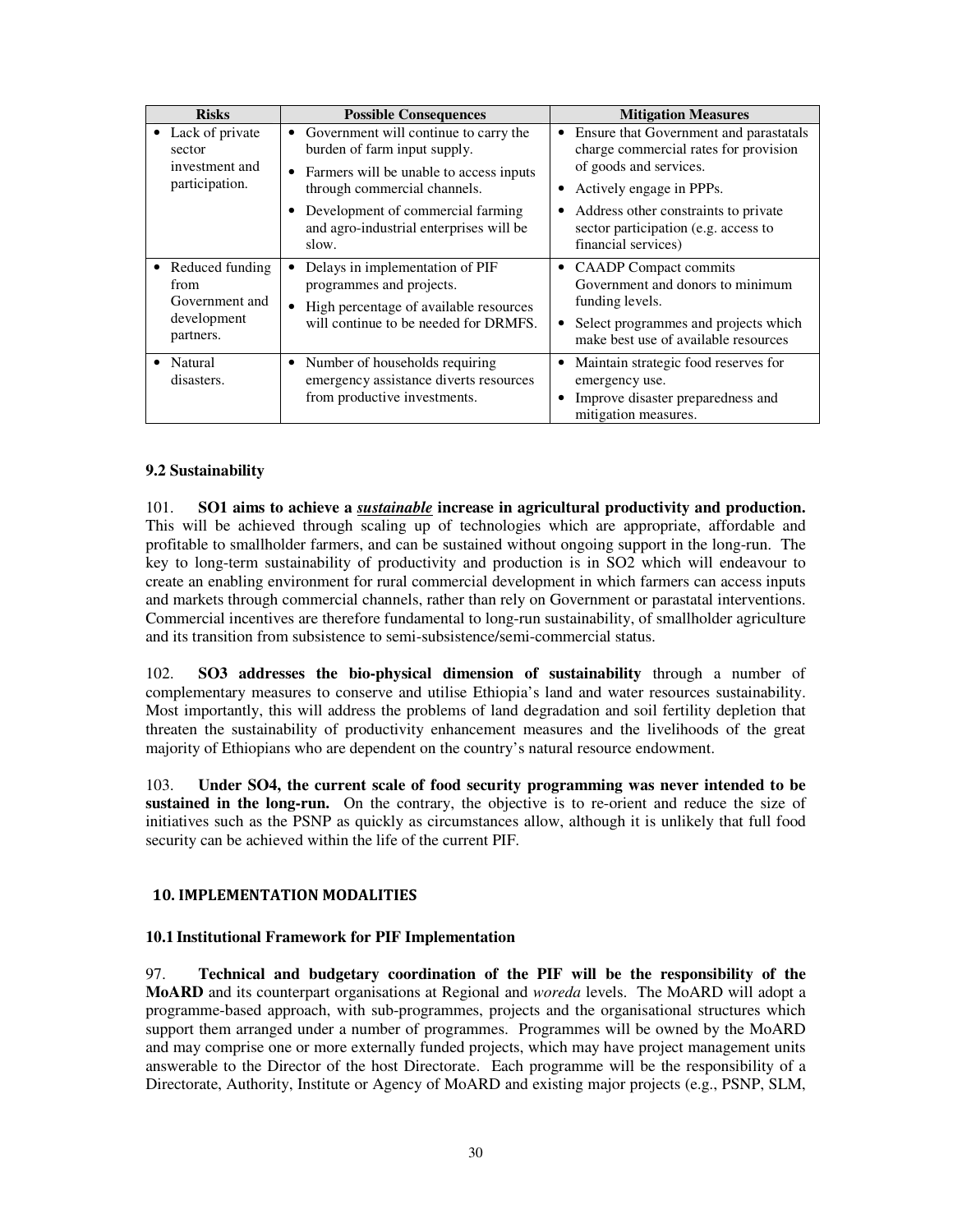AGP, RUFIP, SSI, AMIP, etc.) will be arranged under the programme structure. Overall coordination will be the responsibility of the PPD.

98. **Collaboration with other Federal Line Ministries.** Lead Ministry MoARD will coordinate closely with other technical ministries and agencies whose responsibilities intersect with those of MoARD. These include, but are not limited to: Ministry of Trade and Industry (MoTI); Ministry of Water Resources (MoWR); Federal Cooperative Agency; Ministry of federal Affairs and Environmental Protection Authority. Ministry of Finance and Economic Development will play a central role in overall coordinator of national budgets and donor assistance.

99. **Programme and project approach.** The CAADP study identified 36 major programmes at Federal level compared to the 56 cost-centred programmes listed in the budget registry. The Civil Service reform process will undertake further consolidation and arrangement of programmes and projects under the four SOs identified here. The Participatory Monitoring and Evaluation (PM&E) system will require strengthening in order to improve coordination, planning, monitoring and evaluation. Capacity gaps occur at all levels and will have to be remedied, but the weaknesses are greatest at *woreda* level. The Government has already embarked on the task of rectifying these problems through the Civil Service Reform BPR process.

100. **Role of the RED&FS.** Pursuant to the Paris Declaration of Aid Effectiveness, improved donor coordination, results-based management, and mutual accountability, the RED&FS Sector Working Group, established in April 2008, with the mandate to: (1) share information on Government policies, strategies, and programs based on national sector objectives and targets; (2) review sector level implementation status and other ongoing efforts of the Government and requirements of the sector; and (3) coordinate and harmonize efforts of various development partners supporting the sector. For the purpose of addressing its mandate, three RED&FS Technical Committees coordinate activities under three "pillars," namely: Agricultural Growth; Sustainable Land Management; and Disaster Risk Management and Food Security. RED&FS membership includes Government, donor agencies, and other stakeholders.

# **10.2 Aid Modalities**

101. **Financing Modalities.** There are number of financing modalities to be used for financing the development programmes and projects. As the financing requirement for the PIF will be substantial, there is a need for development partners to compliment the government's commitments of transforming the agriculture sector by providing resources to fill indicated gaps. However, the instruments of the support required from development partners need not to be in the traditional way of financing. The recommended approach is to align the support with the government system and to deliver the support in the most feasible and harmonized way. For the smooth flow of resources from the donor partners to fill the gaps of the PIF, the preferred government modality is a programmatic/sector approach with pooled funding system. This approach will reduce the transaction cost required to accommodate different partners requirements and will also simplify the flow of funds. However, while this is the preferred approach, financing modalities will be sufficiently flexible to maximize both funding and alignment with the PIF.

102. **Paris Declaration and Aid Harmonization.** In order to monitor performance of both development partners and Government with respect to Aid Harmonization, the RED&FS will implement a set of monitoring indicators to track: ownership; alignment; and harmonization. The purpose of this effort will be to ensure that development partner support to the PIF seeks to increase its effectiveness over time by pursuing the tenets of aid harmonization.

103. **Aid Management Capacity.** Careful attention will be given to ensure that relevant capacities are strengthened in concert with increasing sector budgets, so as to ensure that PIF financing supports efficient and sustainable development actions.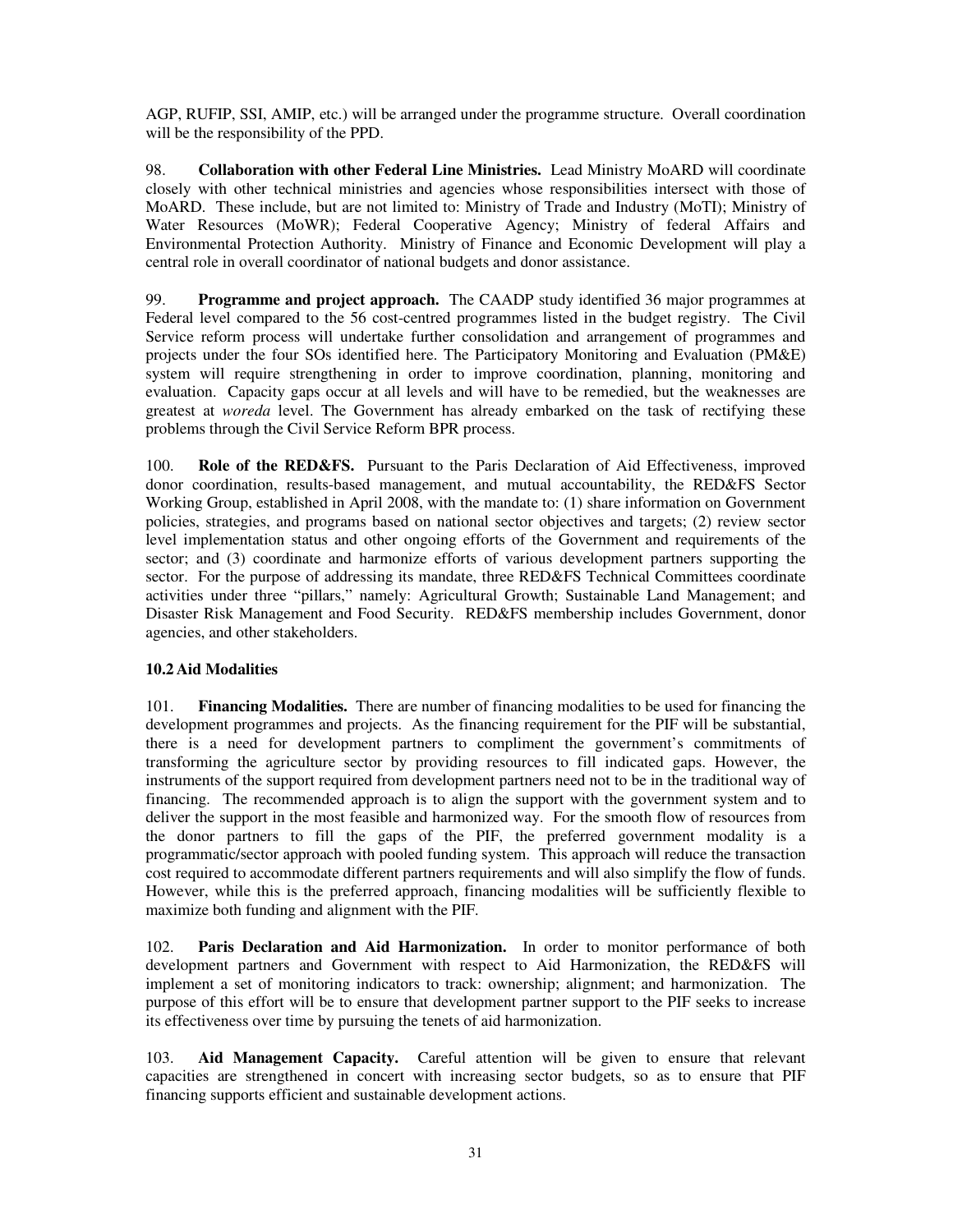### **10.3 Monitoring and Evaluation and Mutual Accountability**

104. **M&E will be undertaken at different levels to support effective implementation of the PIF**, maintain its focus and direction, and provide information for addressing constraints and problems. The M&E function will also be critical in ensuring accountability and transparency for funds channelled through national and regional government systems, based on the principles and procedures applied in the multi-donor funded Protection of Basic Services (PBS) programme. This approach is consistent with the CAADP Compact in which Government and the development partners agree to mobilise funds and work together to develop and implement a M&E system including peer review, analytical studies, impact assessments, and information sharing for continuous policy and programme development. The RED&FS working group will also retain a monitoring role by conducting an annual review of the PIF in order to review progress against the milestone indicators shown in the results framework shown in Annex 1.

105. MoARD's PPD will have primary responsibility for M&E based on the results framework milestone indicators. The strategy will be to establish an iterative process for identifying issues and problems to ensure that the PIF focus is maintained and expected outputs and outcomes are achieved. To augment its existing resources the PPD should engage a M&E Specialist on a full-time basis who will have direct responsibility for aggregating and analysing M&E information from the various programmes and projects which collectively constitute the PIF.

106. **The M&E system will utilise the Agricultural and Rural Development Database currently being developed** with assistance from FAO, UNDP and the World Bank. This database is developed around programmes, sub-programmes and projects and is aligned to the four CAADP pillars. For each programme and sub-programme, fiscal data will be captured directly from the MoFED integrated budget expenditure system (IBEX) and will include: (i) federal, regional and woreda level fiscal data and aggregation to national level; and (ii) approved and adjusted budgets as well as actual expenditures. The database will generate for each programme and sub-programme at different levels of government: (i) recurrent and capital budget and expenditure data; and (ii) further detail as per the line items within the chart of accounts; e.g. salaries and wages, spending on fuel, capital items and agricultural inputs. In addition to capturing expenditure details, the database will also include indicators on outputs generated under each programme and sub-programme at different levels of Government, e.g. data on the percent of rural households receiving extension services, the number of new crop varieties released, or the number of hectares under small-scale irrigation.

107. **Implementation of the PIF will be subject to independent external evaluation on at least two occasions** over **its ten year life**. This will be done by an expert review panel selected and supervised by the PIF Steering Committee.

### **11. CONCLUSIONS AND RECOMMENDATIONS**

#### **11.1 Summary**

108. **After decades of stagnation Ethiopia's agricultural sector is beginning to show signs of realising its full potential** to provide sustenance and income for its 80 million people. The Government has demonstrated a strong commitment to development of the sector by allocation of a substantial proportion of its budget to agricultural and rural development, matched by funding commitments from the international community. The CAADP Compact sets out a clear roadmap for ongoing development of the sector and confirms Government and donor responsibilities in meeting this challenge. The PIF presented herein represents a further step forward in realising the aspirations of the CAADP Compact and the new FYGTP. The four strategic objectives which are the outline of the PIF provide a framework for the investments needed over the next ten years.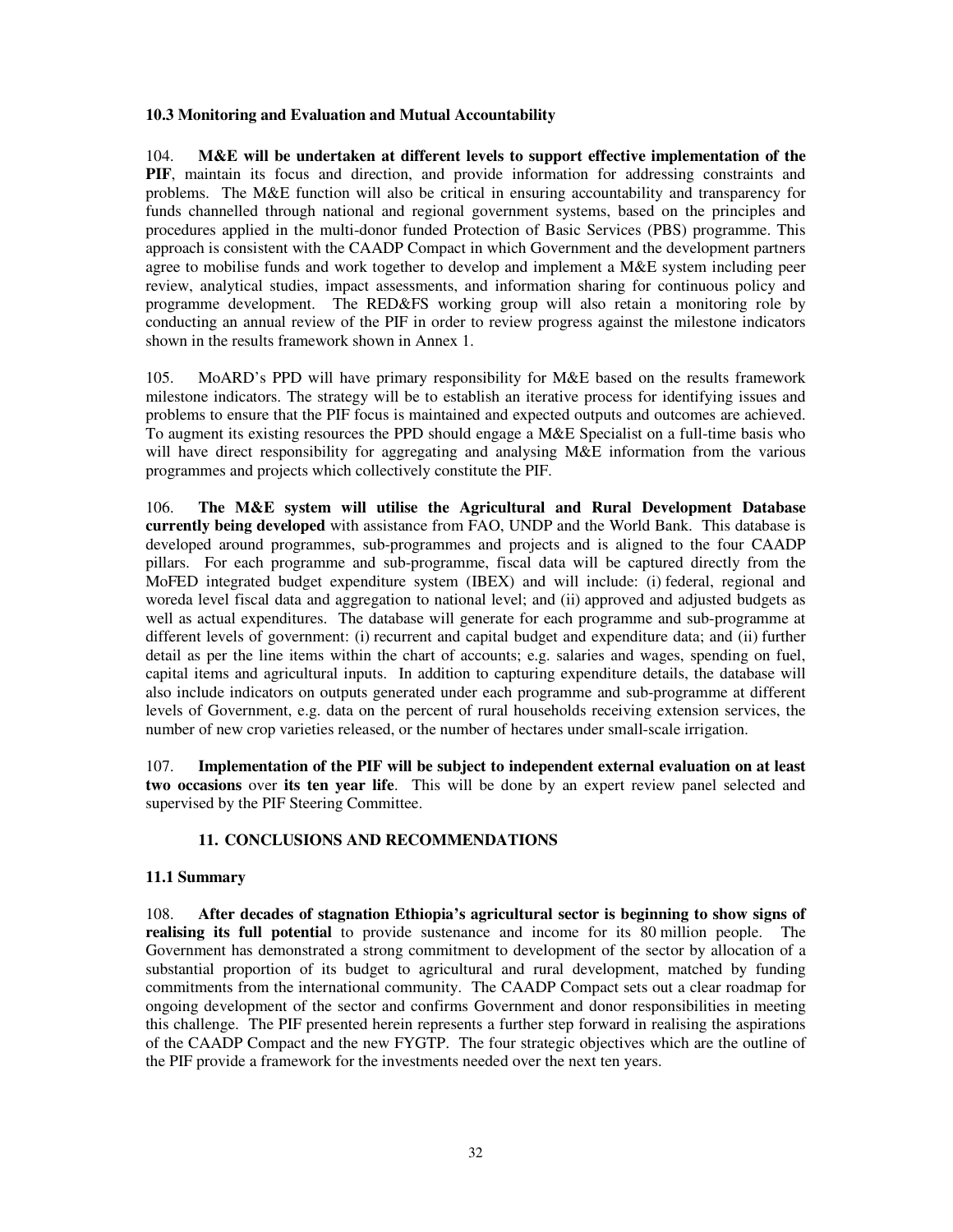# **ANNEXES**

### **ANNEX 1: PIF RESULTS FRAMEWORK**

## Goal: Contribute to Ethiopia's achievement of middle income status by 2020.

# **Development Objective**: Sustainably increase rural incomes and national food and nutrition security.

| <b>Country Policy</b>                                        | Key Results for Ethiopia Policy and Investment Framework                                 | Policy and                                                                        |                                                                                                                                                                       |                                                                                                           |
|--------------------------------------------------------------|------------------------------------------------------------------------------------------|-----------------------------------------------------------------------------------|-----------------------------------------------------------------------------------------------------------------------------------------------------------------------|-----------------------------------------------------------------------------------------------------------|
| <b>Alignment</b>                                             | <b>Strategic objectives</b><br>Outcome that the PIF is expected to<br>influence<br>(SOs) |                                                                                   | Milestone indicators showing progress<br>towards $SO7$                                                                                                                | <b>Institutional Considerations</b> <sup>o</sup>                                                          |
| Increase agricultural sector<br>productivity and production. | SO 1: To achieve a<br>sustainable increase in                                            | • Production of food, cash crops and<br>livestock increased.                      | • At least 8% increase in annual crop and<br>livestock production levels.                                                                                             | • Alignment of policy and budget                                                                          |
| (FYGTP, CAADP Pillar IV,<br>and RDPS)                        | agricultural productivity<br>and production <sup>8</sup> .                               | • Agricultural productivity increased.                                            | • 4% annual change in total value productivity<br>(value outputs/value inputs) per crop and<br>livestock unit.                                                        | allocations between disaster risk<br>management/food security and<br>production/productivity initiatives. |
| Major investment projects:<br>AGP, PSSIDP, RFIP              | Qualitative and quantitative post<br>harvest losses reduced.                             |                                                                                   | • 3% annual reduction in post harvest losses by<br>key commodity.                                                                                                     | • Post-harvest losses policy within the<br>context of commodity value chains.                             |
|                                                              |                                                                                          | • Proven best agricultural practices<br>scaled up.                                | • 6% annual increment of farming households<br>using improved agricultural inputs and<br>practices.                                                                   | • Need for adequately resourced and<br>stakeholder responsive research and<br>extension institutions.     |
|                                                              |                                                                                          | • Use of agricultural inputs and<br>improved agricultural practices<br>increased. | • Amount of improved seed and fertiliser<br>utilised: total and per hectare.<br>• 6% annual increment of farmers using<br>agricultural inputs and improved practices. | • Need to improve cooperative and private<br>sector participation in supply of<br>agricultural inputs.    |
|                                                              |                                                                                          |                                                                                   | • Number of new agricultural technologies<br>generated, tested and released.                                                                                          |                                                                                                           |
|                                                              |                                                                                          | • Dependence on commercial imports<br>of staple food products reduced.            | • % of staple food requirements imported.                                                                                                                             | • Balance between food aid and other<br>forms of development assistance.                                  |
| Increase farmers' incomes                                    | SO 2: To accelerate                                                                      | • Private agribusiness investment                                                 | • 12% increase in annual level of agribusiness                                                                                                                        | • Maintain transparent system of                                                                          |

 $<sup>6</sup>$  May include maintenance or strengthening of existing policies or further modifications to the policy framework as need arises.</sup>

<sup>7</sup> All indicators to be gender disaggregated.

 $8$  Agriculture is considered in its broadest definition: to include crops, livestock, fisheries, forestry and natural resource management.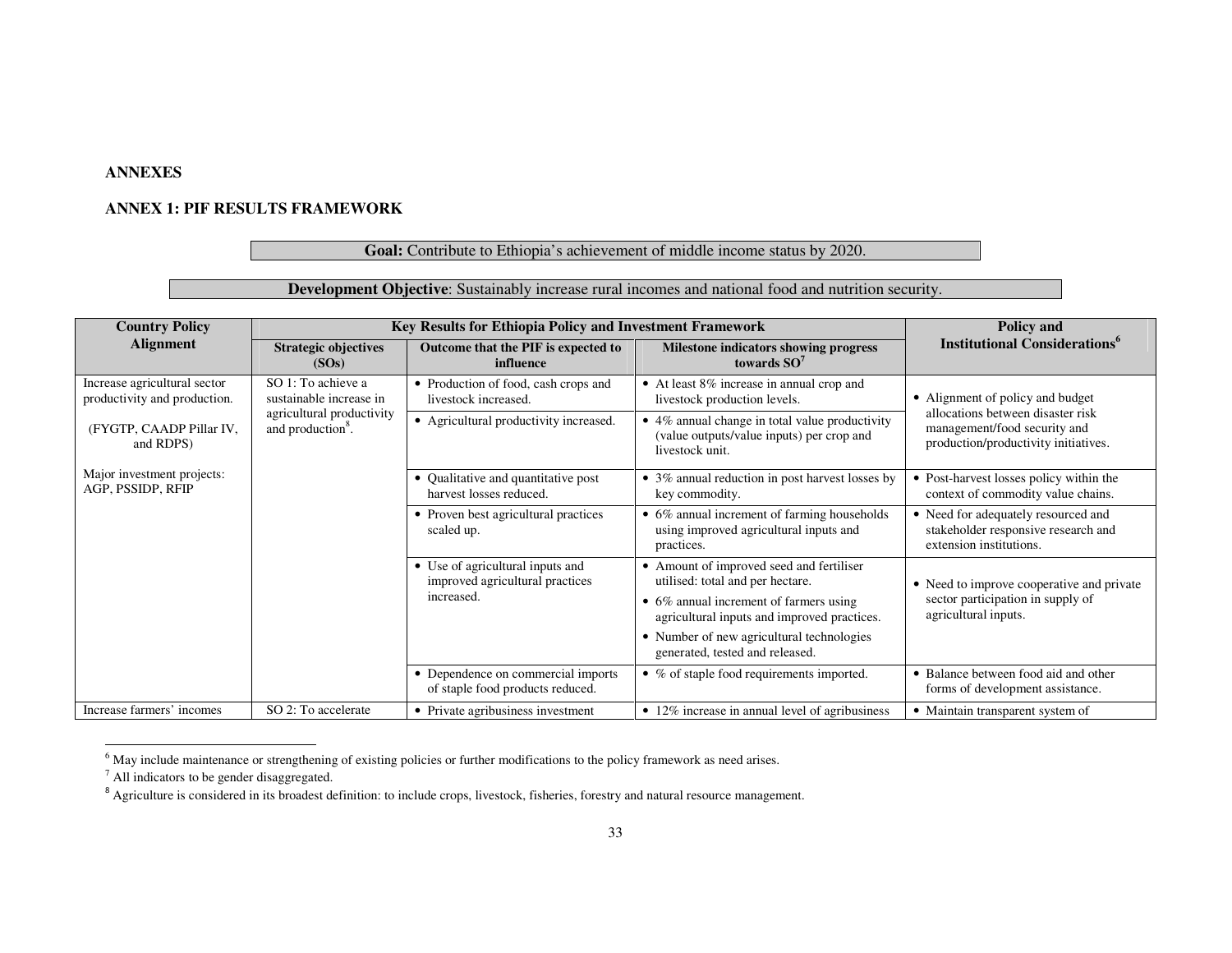| <b>Country Policy</b>                                | Key Results for Ethiopia Policy and Investment Framework         | Policy and                                                                                         |                                                                                                                                                                                    |                                                                                                                                                           |  |
|------------------------------------------------------|------------------------------------------------------------------|----------------------------------------------------------------------------------------------------|------------------------------------------------------------------------------------------------------------------------------------------------------------------------------------|-----------------------------------------------------------------------------------------------------------------------------------------------------------|--|
| <b>Alignment</b>                                     | <b>Strategic objectives</b><br>(SOs)                             | Outcome that the PIF is expected to<br>influence                                                   | Milestone indicators showing progress<br>towards $SO7$                                                                                                                             | <b>Institutional Considerations</b> <sup>6</sup>                                                                                                          |  |
| from agriculture and rural                           | agricultural                                                     | increased.                                                                                         | investment.                                                                                                                                                                        | agribusiness investment incentives.                                                                                                                       |  |
| enterprises.<br>(FYGTP, ADLI and CAADP<br>Pillar II) | commercialisation and<br>agro-industrial<br>development.         | • Smallholder household cash incomes<br>increased.                                                 | $\bullet$ 8% annual increase in rural household<br>income, consumption and expenditure levels.                                                                                     |                                                                                                                                                           |  |
| Major investment projects:<br>RFIP, AMIP             |                                                                  | • Proportion of agricultural production<br>marketed (versus subsistence<br>utilisation) increased. | • 10% annual increase of agricultural<br>production entering market channels and %<br>used for subsistence.                                                                        | • Accelerate implementation of policy<br>framework for agricultural<br>commercialisation (warehouse receipts,                                             |  |
|                                                      |                                                                  | • Diversification into higher value<br>products increased.                                         | • 5% annual increase of share of high value<br>products in total agricultural production.                                                                                          | other financial services, commodity<br>exchange, contract farming, etc).                                                                                  |  |
|                                                      |                                                                  | • Raw material supply to the industrial<br>sector increased.                                       | $\overline{\bullet}$ 10% annual increase of amount of local<br>agricultural raw materials used by the<br>industrial sector.                                                        |                                                                                                                                                           |  |
|                                                      |                                                                  | • Farmer access to agricultural inputs<br>and productive assets improved.                          | • 5% annual increase of quantity of agricultural<br>inputs supplied through commercial<br>channels.<br>• 5% annual increase of number of active agro-<br>dealers and cooperatives. | • Policy on commercialisation of input<br>supplies to define the role of commercial<br>and direct Government supply.                                      |  |
|                                                      |                                                                  | • Farmer access to rural financial<br>services increased.                                          | $\bullet$ 10% annual increase of number of rural<br>households linked to financial service-<br>providers.                                                                          | • Review and improve implementation of<br>rural microfinance policy.                                                                                      |  |
|                                                      |                                                                  | • Agricultural export earnings<br>increased.                                                       | • 10% annual increase in agricultural export<br>earnings as a percentage of value added in the<br>agricultural sector.                                                             | • Maintain competitive trade policy and<br>address sanitary and phytosanitary<br>constraints.                                                             |  |
|                                                      |                                                                  | • Increase value addition in rural areas                                                           | $\bullet$ 5% annual increase in value addition for<br>agricultural commodities                                                                                                     | • Engage value chain actors to increase<br>efficiencies, remove bottlenecks.                                                                              |  |
|                                                      |                                                                  | • Transaction costs in input and output<br>supply chains reduced.                                  | • 10% annual improvement in "ease of doing"<br>business" in the agricultural sector.<br>• 5% reduction in input and output supply<br>chain costs.                                  | • Implement policy and framework for<br>PPPs and cooperative development.<br>• Food Safety and Quality Improvement<br>policy established and implemented. |  |
|                                                      | • Households participation in farmer<br>organisations increased. |                                                                                                    | $\bullet$ 10% annual increase in number and<br>membership of rural cooperatives.                                                                                                   | • Incentives for male and female farmers to<br>engage in lower and higher level farmer<br>organisations.<br>• Review and implement policy framework       |  |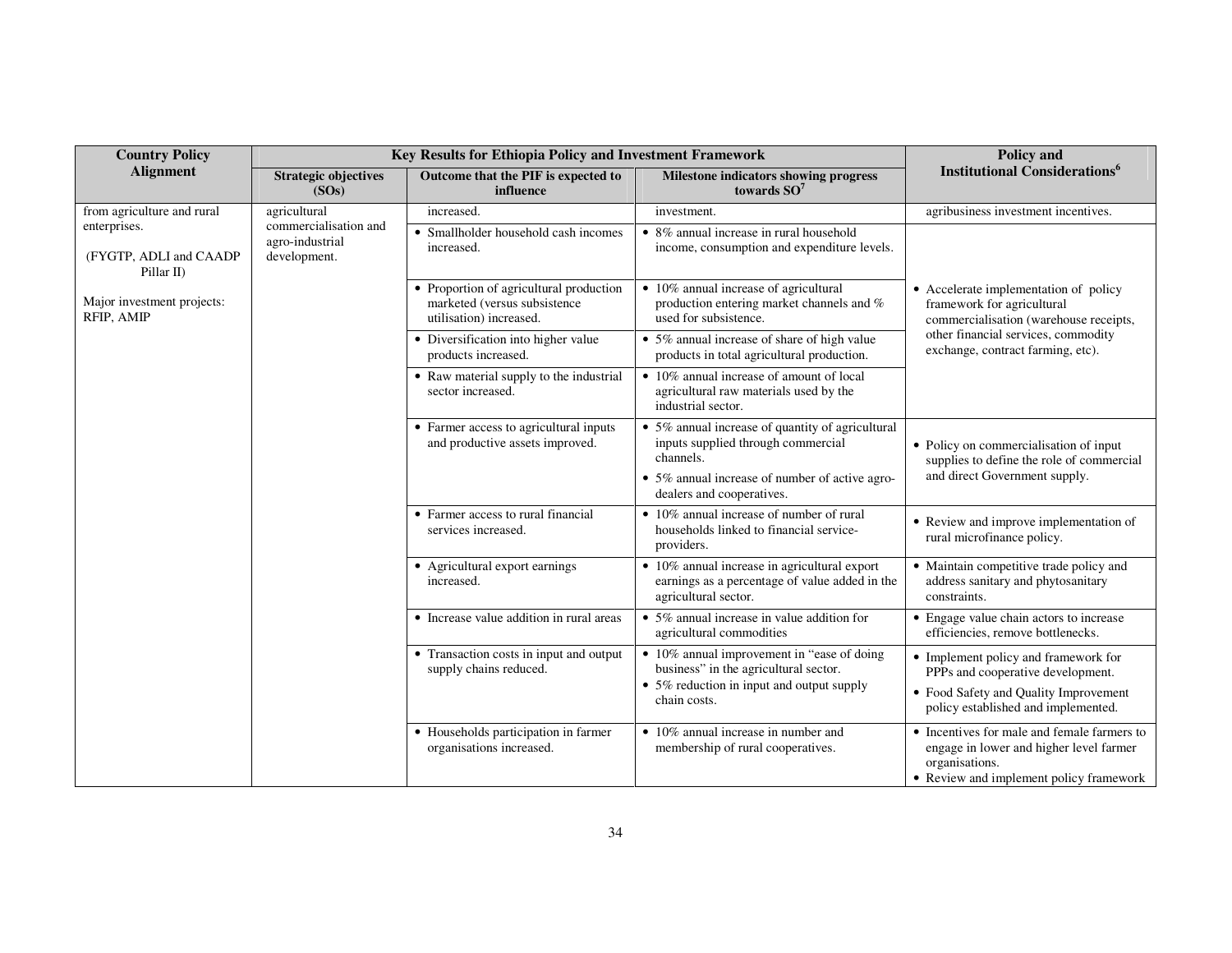| <b>Country Policy</b>                                        |                                                                  | Key Results for Ethiopia Policy and Investment Framework                                   |                                                                                                                                              | Policy and                                                                                                       |  |  |
|--------------------------------------------------------------|------------------------------------------------------------------|--------------------------------------------------------------------------------------------|----------------------------------------------------------------------------------------------------------------------------------------------|------------------------------------------------------------------------------------------------------------------|--|--|
| <b>Alignment</b>                                             | <b>Strategic objectives</b><br>(SOs)                             | Outcome that the PIF is expected to<br>influence                                           | <b>Milestone indicators showing progress</b><br>towards $SO7$                                                                                | <b>Institutional Considerations</b> <sup>6</sup>                                                                 |  |  |
|                                                              |                                                                  |                                                                                            |                                                                                                                                              | for cooperative development.                                                                                     |  |  |
|                                                              |                                                                  | • Farm income growth through<br>improved infrastructure and market<br>access strengthened. | • 8% annual increase of rural communities<br>with minimum acceptable access to rural<br>roads, water, energy and markets.                    | • Implement infrastructure policy and<br>investment framework.                                                   |  |  |
|                                                              |                                                                  | • Rural unemployment reduced.                                                              | • 5% annual increase and number of rural<br>labour force employed in rural non-farm<br>enterprises.                                          | • Review and implement rural non-farm<br>income generation policy.                                               |  |  |
| Manage, conserve and utilise                                 | SO 3: To reduce                                                  | • Area under irrigation increased.                                                         | • 8% annual increase of arable land irrigated.                                                                                               |                                                                                                                  |  |  |
| natural resources sustainably.<br>(FYGTP, CAADP Pillar I and | degradation and improve<br>productivity of natural<br>resources. | • Water conservation and water use<br>efficiency improved.                                 | $\overline{\bullet}$ 5% annual increase of total precipitation<br>conserved.                                                                 |                                                                                                                  |  |  |
| MDG 7).                                                      |                                                                  |                                                                                            | • 5% annual increase in crop yield per unit of<br>water used.                                                                                | • Review and effectively implement<br>appropriate NRM policies and                                               |  |  |
| Major investment projects:<br>SLMP, CINRMA                   |                                                                  | • Arable, rangeland and forest<br>degradation reduced.                                     | • 8% annual increase in area under improved<br>land management, including forest coverage.<br>• 3% of degraded land rehabilitated per annum. | instruments.<br>• Establish and effectively implement<br>Good Agricultural Practice (GAP)<br>policies.           |  |  |
|                                                              |                                                                  |                                                                                            | • 5% annual increase in normalised difference<br>vegetation index (NDVI).                                                                    |                                                                                                                  |  |  |
|                                                              |                                                                  | • Agricultural biodiversity maintained.                                                    | • 3% change in agro-biodiversity index.                                                                                                      |                                                                                                                  |  |  |
|                                                              |                                                                  | • Soil health in key agricultural<br>landscapes improved.                                  | • 3% increase in soil organic carbon level.                                                                                                  |                                                                                                                  |  |  |
|                                                              |                                                                  | • Security of private sector access to<br>land resources improved.                         | • 80% of rural households issued with first and<br>second level certificates.                                                                | • Implementation capacity for improving<br>security of access to natural resources.                              |  |  |
|                                                              |                                                                  | • Farmers' ability to respond to climate<br>change challenges strengthened.                | • Mechanisms in place to support climate<br>change adaptation and mitigation.                                                                | • Develop and effectively implement<br>policies and instruments for climate<br>change adaptation and mitigation. |  |  |
| Disaster risk management and                                 | SO 4: To achieve                                                 | • Number of chronically food insecure                                                      | $\bullet$ Number and % of households experiencing                                                                                            |                                                                                                                  |  |  |
| food security.                                               | universal food security<br>and protect vulnerable                | households reduced.                                                                        | food gaps of three months or more.                                                                                                           | • Effective graduation strategy to reduce                                                                        |  |  |
| (MDG 1 and CAADP Pillar<br>$III$ )                           | households from natural<br>disasters.                            |                                                                                            | • 15% increase in households graduating from<br>PSNP and other safety net programmes<br>annually.                                            | the investments targeting chronic food<br>insecurity.                                                            |  |  |
| Major investment projects:                                   |                                                                  | • Imports of food aid reduced.                                                             | • % decline in food aid imports.                                                                                                             | • Food aid policy coordinated with major                                                                         |  |  |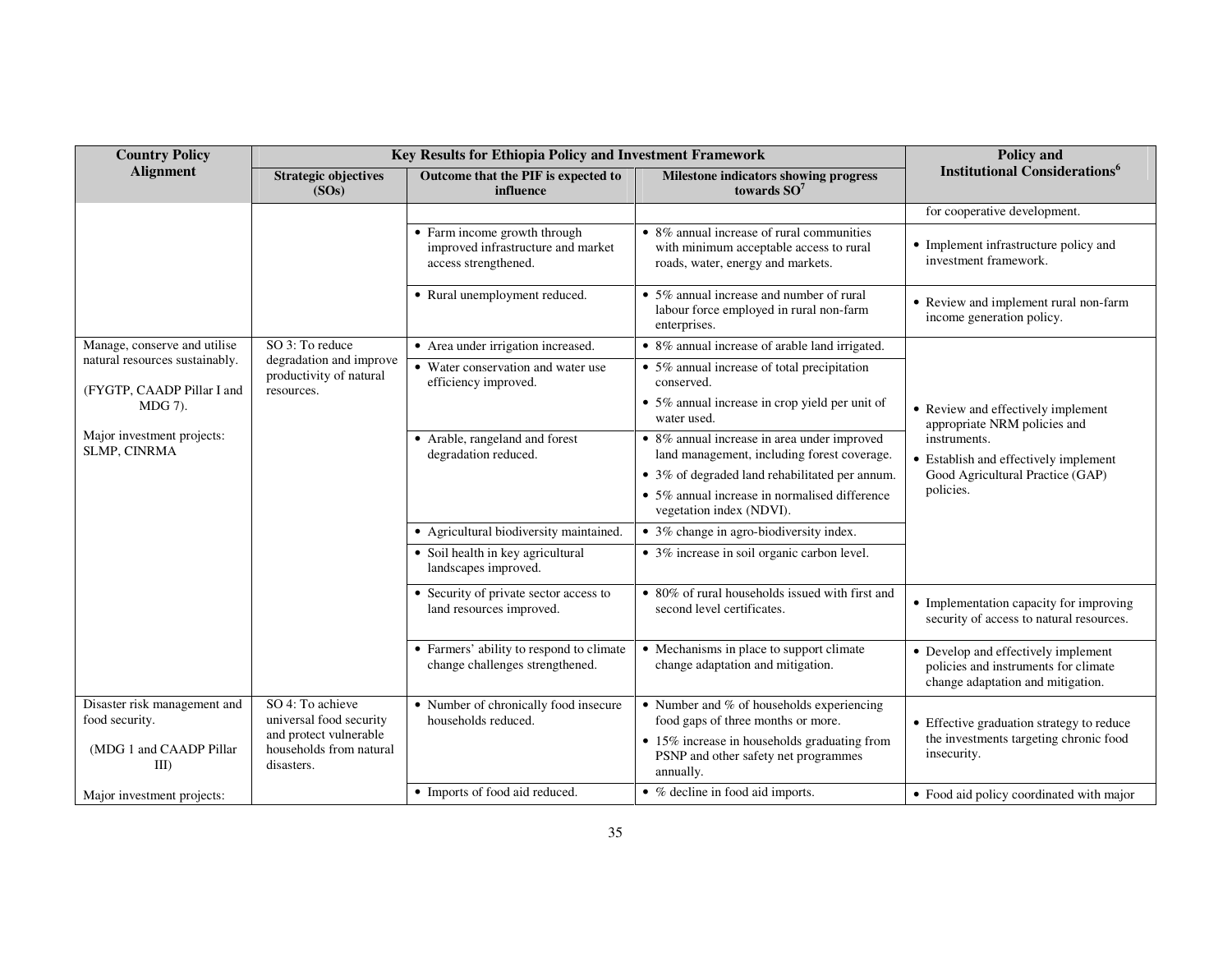| <b>Country Policy</b> | Key Results for Ethiopia Policy and Investment Framework | Policy and                                                                                    |                                                                                                  |                                                                                                              |  |  |
|-----------------------|----------------------------------------------------------|-----------------------------------------------------------------------------------------------|--------------------------------------------------------------------------------------------------|--------------------------------------------------------------------------------------------------------------|--|--|
| <b>Alignment</b>      | <b>Strategic objectives</b><br>(SOs)                     | Outcome that the PIF is expected to<br>influence                                              | Milestone indicators showing progress<br>towards $SO7$                                           | <b>Institutional Considerations</b> <sup>6</sup>                                                             |  |  |
| PSNP, PCDP            |                                                          |                                                                                               | • 20% increase of food reserve stock.                                                            | donors.                                                                                                      |  |  |
|                       |                                                          |                                                                                               | • 20% increase in domestic procurement of<br>food aid supplies.                                  | • Maintain strategic food reserve.                                                                           |  |  |
|                       |                                                          | • Effectiveness of targeted social<br>safety net programme for vulnerable<br>groups improved. | • Number of vulnerable households receiving<br>of transfers to cover basic consumption<br>needs. | • Standardise and implement policy<br>framework for disaster risk management<br>and household food security. |  |  |
|                       |                                                          |                                                                                               | • Timeliness and adequacy of emergency<br>response for vulnerable groups.                        | • Appropriate balance between investment<br>in high potential versus low potential                           |  |  |
|                       |                                                          | • Prevalence of child malnutrition<br>reduced.                                                | • 3% annual reduction in stunted and<br>underweight children in rural areas.                     | areas.<br>• Explore use of innovative risk                                                                   |  |  |
|                       |                                                          | • Effectiveness of disaster risk<br>management system improved.                               | • Number of households receiving emergency<br>assistance.                                        | management tools (e.g. weather index<br>insurance).                                                          |  |  |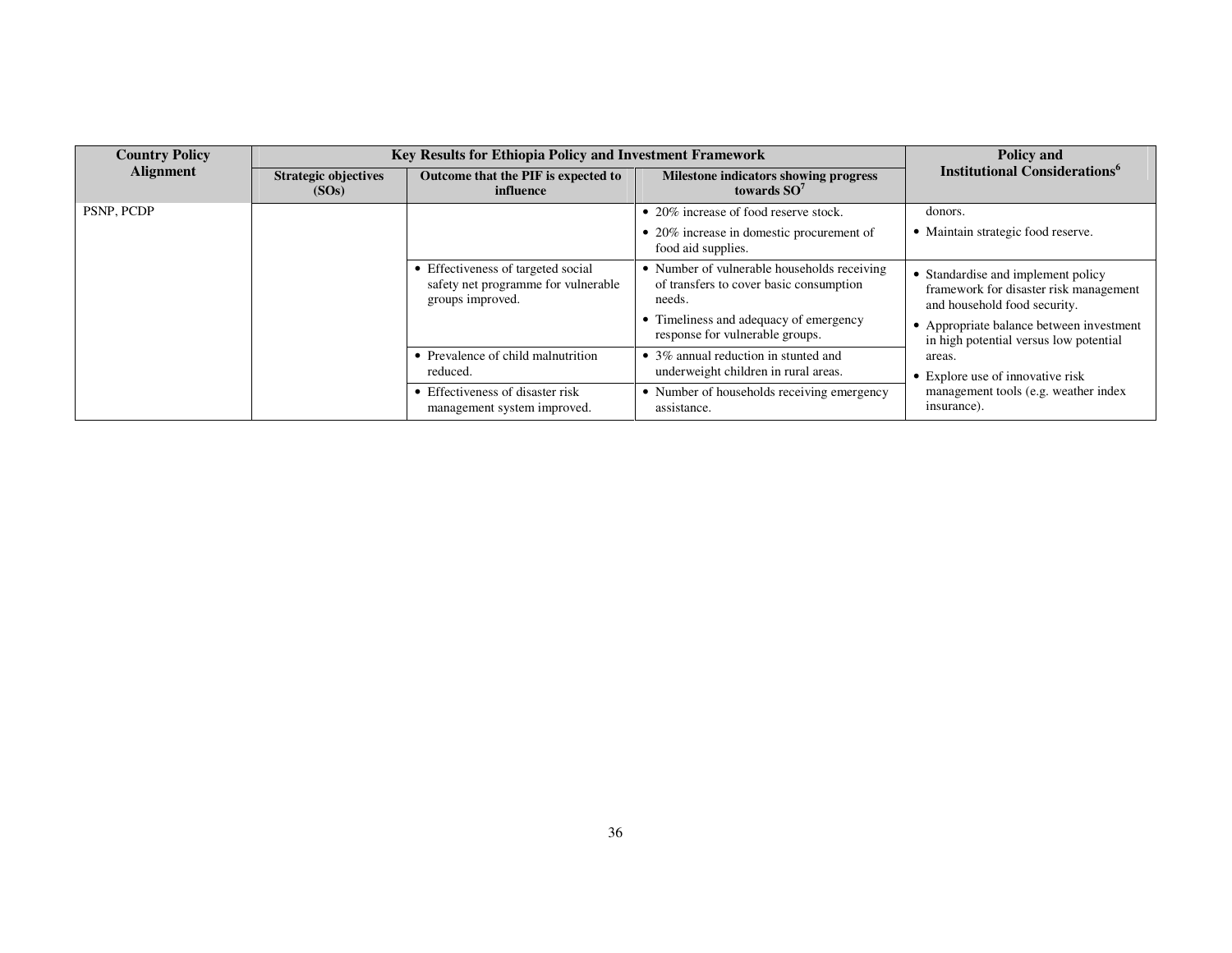## **ANNEX 2: PIF COST ESTIMATES AND FINANCING PLAN**

This Annex presents indicative cost estimates and financing plan for the PIF based on the following key assumptions and estimates derived from the Ten-Year Road Map Report (Annex 11, Tables A11.1 to A11.12).

- Continued GDP growth of 10% per annum over the ten-year life of the PIF as envisaged under the FYGTP.
- Annex 3 shows historical budget allocations for agricultural and rural development (including expenses for pastoral issues, medium and large-scale irrigation, etc.) increasing from 5.0% of GDP in 2005/6 to 6.2% in 2008/09
- Annex 4 indicates a gradual increase in the funds allocated to the budget for agriculture and rural development from 6.99% of GDP in 2009/10 to 7.50% by the end of the PIF period. This would see the budget increase from ETB 10,408 million in 2009/10 to ETB 28,973 million in 2019/20 and USD11.83 billion over the life of the PIF.
- The lower part of Annex 4 also shows how these funds would be allocated amongst programmes on the basis of the percentage allocations over the last three years as shown in Roadmap Table A11.8. On the basis of "business as usual" two thirds of the budget would continue to be allocated to DRMFS.
- Annex 5 shows estimated funding commitment to ongoing programmes and projects, from Government and external sources, as presented in Roadmap Table A11.11. Over the first five years this amounts to USD 2.540 billion of which USD 1.805 billion is committed to DRMFS during the first four years of the PIF period through the PSNP.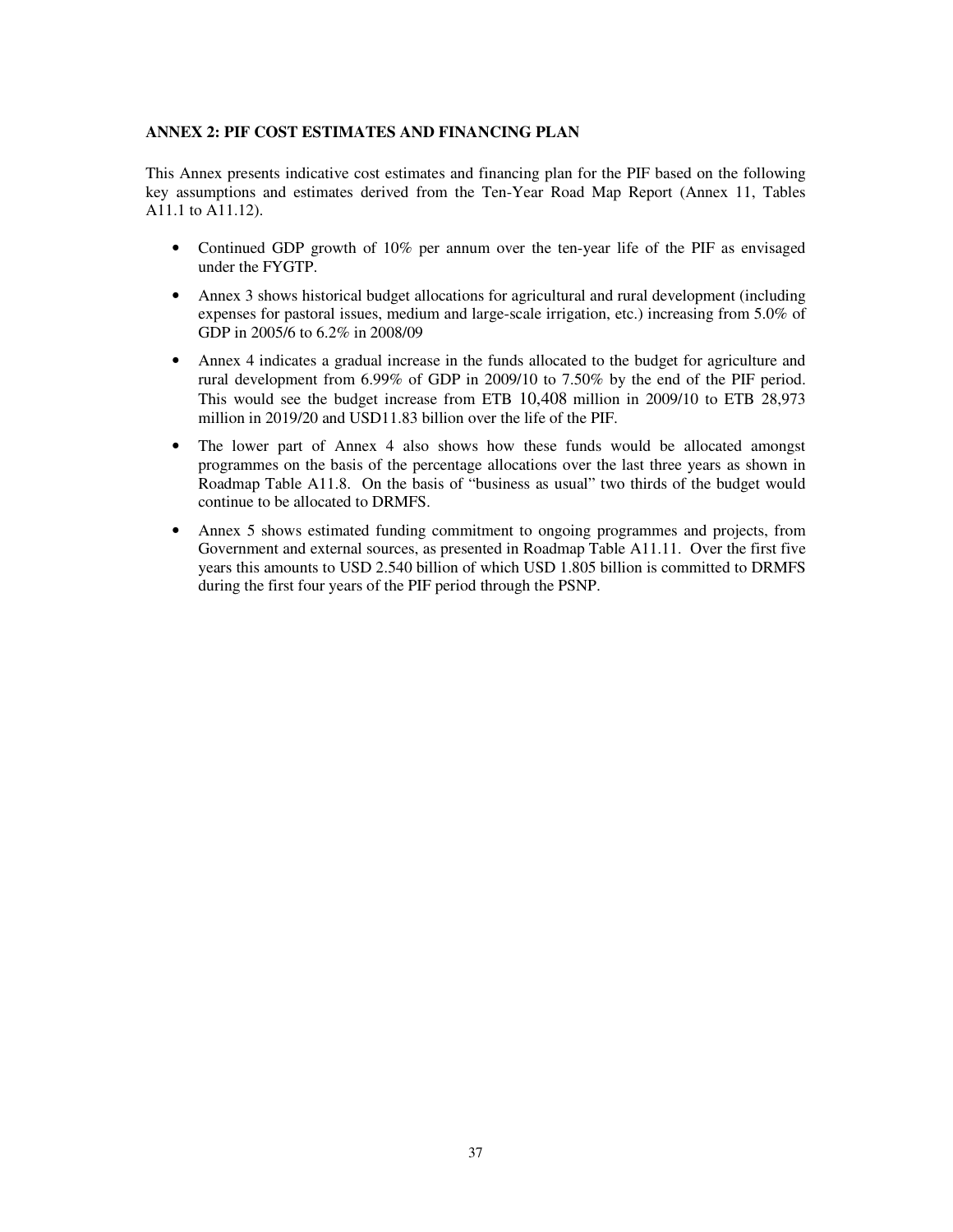|                          | Unit   | Table | Note | 2005/06 | 2006/07 | 2007/08 | 2008/09 |
|--------------------------|--------|-------|------|---------|---------|---------|---------|
| Agricultural and Natural |        |       |      |         |         |         |         |
| <b>Resources Budget</b>  | ETB mn | A11.1 |      | 5.027   | 6.021   | 7.001   | 8.417   |
| <b>GDP</b>               | ETB bn | A11.5 |      | 100.9   | 112.4   | 124.6   | 135.5   |
| Budget Share of GDP      | $\%$   |       |      | 5.0     | 5.4     | 5.6     | 6.2     |

**Annex 3: Historical Budget Allocations to Agriculture and Natural Resources as Percentage of GDP** 

## **Annex 4: Projected Budget Allocations to Agriculture and Natural Resources on the Basis of Current Expenditure Patterns**

|                                          |       |        |       |                | Base   | PIF Y1  | PIF<br>Y <sub>2</sub> | PIF<br>Y3 | PIF<br>Y4 | PIF<br>Y <sub>5</sub> | PIF<br>Y <sub>6</sub> | PIF<br>Y7 | PIF<br>Y8 | PIF<br>Y9 | PIF<br>Y10 |         | <b>Total PIF</b> |
|------------------------------------------|-------|--------|-------|----------------|--------|---------|-----------------------|-----------|-----------|-----------------------|-----------------------|-----------|-----------|-----------|------------|---------|------------------|
|                                          |       |        |       | N <sub>o</sub> | 2009-  | $2010-$ | $2011 -$              | 2012-     | $2013-$   | $2014-$               | $2015 -$              | $2016 -$  | $2017 -$  | 2018-     | 2019-      |         |                  |
|                                          |       | Unit   | Table | te             | 10     |         | 12                    | 13        | 14        | 15                    | 16                    | 17        | 18        | 19        | 20         | ETB m   | USD <sub>m</sub> |
| <b>ARD Budget</b><br><b>GDP</b>          |       | ETB mn |       |                | 10,408 | 11,951  | 13,368                | 14,803    | 16,326    | 17,978                | 19,784                | 21,766    | 23,944    | 26,339    | 28,973     | 195,232 | 11,832           |
|                                          |       | ETB bn | A11.5 | a              | 148.9  | 163.8   | 180.2                 | 198.2     | 218.1     | 239.9                 | 263.9                 | 290.2     | 319.3     | 351.2     | 386.3      |         |                  |
| <b>Budget Share of GDP</b>               |       | $\%$   | A11.6 | b/             | 6.99   | 7.29    | 7.42                  | 7.47      | 7.49      | 7.49                  | 7.50                  | 7.50      | 7.50      | 7.50      | 7.50       |         |                  |
| Budget Allocation to                     |       |        |       |                |        |         |                       |           |           |                       |                       |           |           |           |            |         |                  |
| Programmes<br>Agricultural               | $\%$  |        | A11.8 |                |        |         |                       |           |           |                       |                       |           |           |           |            |         |                  |
| Development                              | 9.5   | ETB mn |       |                | 989    | 1,135   | 1,270                 | 1,406     | 1,551     | 1,708                 | 1,879                 | 2,068     | 2,275     | 2,502     | 2,752      | 18,546  | 1,124            |
| <b>Agricultural Marketing</b>            | 2.4   | ETB mn |       |                | 249    | 287     | 321                   | 355       | 392       | 431                   | 475                   | 522       | 575       | 632       | 695        | 4,685   | 284              |
| <b>Natural Resources</b><br>Development  | 15.4  | ETB mn |       |                | 1,603  | 1,840   | 2,059                 | 2,280     | 2,514     | 2,769                 | 3,047                 | 3,352     | 3,687     | 4,056     | 4,462      | 30,066  | 1,822            |
| Disaster Risk Mangt and                  |       |        |       |                |        |         |                       |           |           |                       |                       |           |           |           |            |         |                  |
| Food Sec                                 | 66.1  | ETB mn |       |                | 6,880  | 7,900   | 8,836                 | 9,785     | 10,792    | 11,883                | 13,077                | 14,387    | 15,827    | 17,410    | 19,151     | 129,048 | 7,821            |
| Natural Resources and<br>Agric. Research | 5.8   | ETB mn |       |                | 604    | 693     | 775                   | 859       | 947       | 1,043                 | 1,147                 | 1,262     | 1,389     | 1,528     | 1,680      | 11,323  | 686              |
| <b>Support Services</b>                  | 0.8   | ETB mn |       |                | 83     | 96      | 107                   | 118       | 131       | 144                   | 158                   | 174       | 192       | 211       | 232        | 1,563   | 95               |
| <b>Total</b>                             | 100.0 | ETB mn |       |                | 10,408 | 11,951  | 13,368                | 14,803    | 16,326    | 17,978                | 19,784                | 21,766    | 23,944    | 26,339    | 28,973     | 195,232 | 11,832           |

a/ GDP projected to grow at 10% per annum over the life of the PIF - in line with FYGTP projections.<br>b/ ARD budget share of GDP is projected to continue to increase although at a declining rate based on the trend shown in